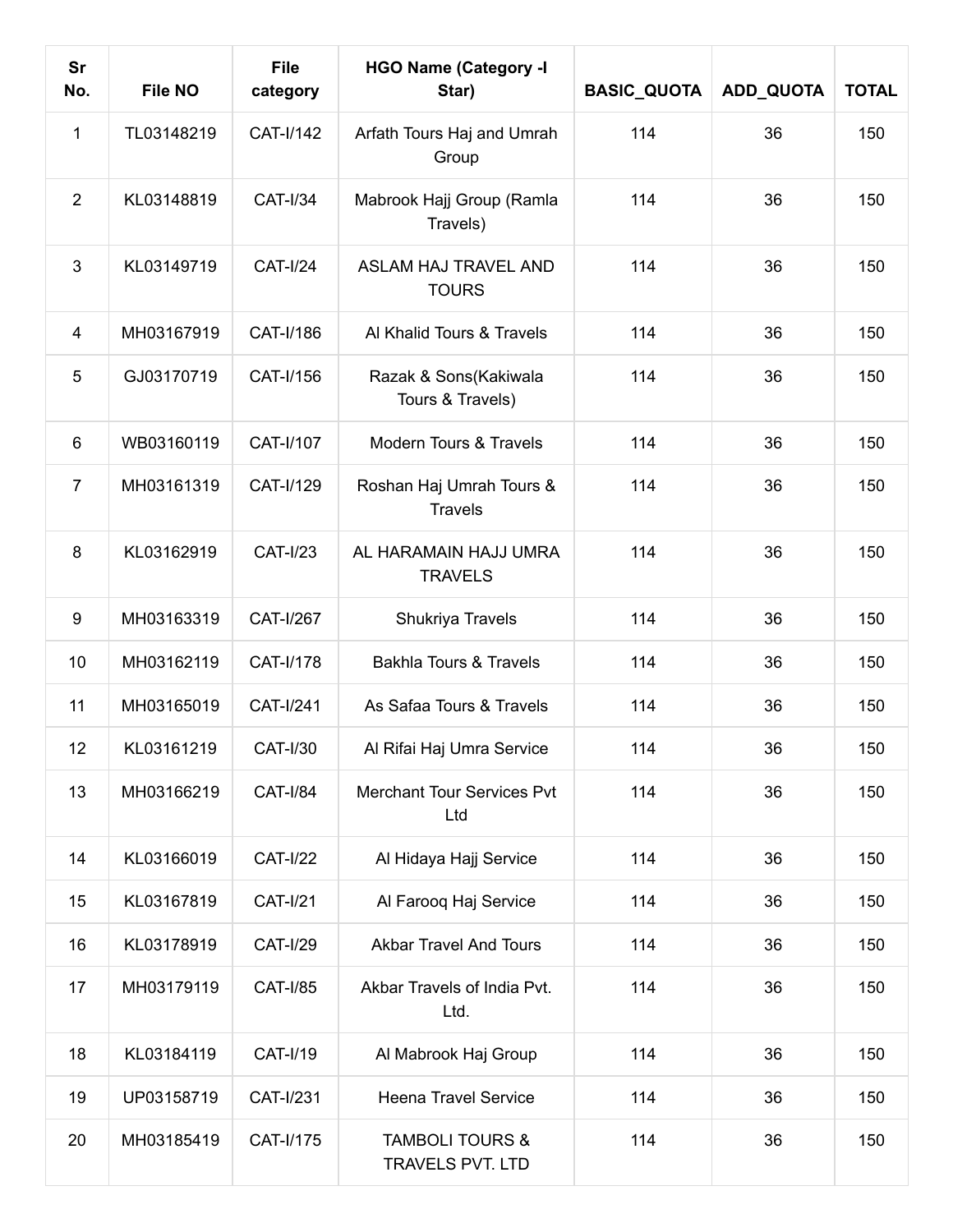| <b>Sr</b><br>No. | File NO    | <b>File</b><br>category | <b>HGO Name (Category -I</b><br>Star)              | <b>BASIC_QUOTA</b> | ADD_QUOTA | <b>TOTAL</b> |
|------------------|------------|-------------------------|----------------------------------------------------|--------------------|-----------|--------------|
| 21               | TL03178619 | CAT-I/145               | Royell Travel And Cargo<br>Service                 | 114                | 36        | 150          |
| 22               | MH03178819 | CAT-I/148               | Khadim Tours & Travels                             | 114                | 36        | 150          |
| 23               | MH03181219 | <b>CAT-I/10</b>         | M K Travels                                        | 114                | 36        | 150          |
| 24               | MH03175619 | <b>CAT-I/07</b>         | <b>Rehbar Tours And Travels</b>                    | 114                | 36        | 150          |
| 25               | KL03176719 | <b>CAT-I/38</b>         | PKM Travels (Yeseen Haj<br>Group)                  | 114                | 36        | 150          |
| 26               | KA03176819 | <b>CAT-I/51</b>         | <b>SYEDINA TOURS AND</b><br><b>TRAVELS</b>         | 114                | 36        | 150          |
| 27               | JK03177619 | <b>CAT-I/72</b>         | Al Khuddam Haj & Umrah<br>Services                 | 114                | 36        | 150          |
| 28               | MH03177719 | <b>CAT-I/13</b>         | <b>ASIAN TOURS &amp; TRAVELS</b>                   | 114                | 36        | 150          |
| 29               | MH03177819 | CAT-I/154               | Alliance International Tours<br><b>And Travels</b> | 114                | 36        | 150          |
| 30               | KL03180519 | <b>CAT-I/03</b>         | Al Haramainy Haj Group                             | 114                | 36        | 150          |
| 31               | UP03181819 | <b>CAT-I/207</b>        | Sagar Tours & Travels                              | 114                | 36        | 150          |
| 32               | UP03181919 | CAT-I/206               | Madani Travels                                     | 114                | 36        | 150          |
| 33               | KL03172719 | <b>CAT-I/43</b>         | Malabar Haj Group Service                          | 114                | 36        | 150          |
| 34               | TL03182319 | CAT-I/146               | Al Yaseen Tours & Travels                          | 114                | 36        | 150          |
| 35               | KL03211719 | <b>CAT-I/15</b>         | Alhind Tours & Travels Pvt.<br>Ltd.                | 114                | 36        | 150          |
| 36               | KL03189719 | <b>CAT-I/27</b>         | ALBAN HAJJ UMRAH<br><b>SERVICE</b>                 | 114                | 36        | 150          |
| 37               | MH03203019 | CAT-I/174               | Air Flot Travels                                   | 114                | 36        | 150          |
| 38               | KL03162519 | <b>CAT-I/44</b>         | Ummulkhura Hajj And Umra<br>Service                | 114                | 36        | 150          |
| 39               | KL03204619 | <b>CAT-I/25</b>         | Altima Tours & Travels (P)<br>Ltd                  | 114                | 36        | 150          |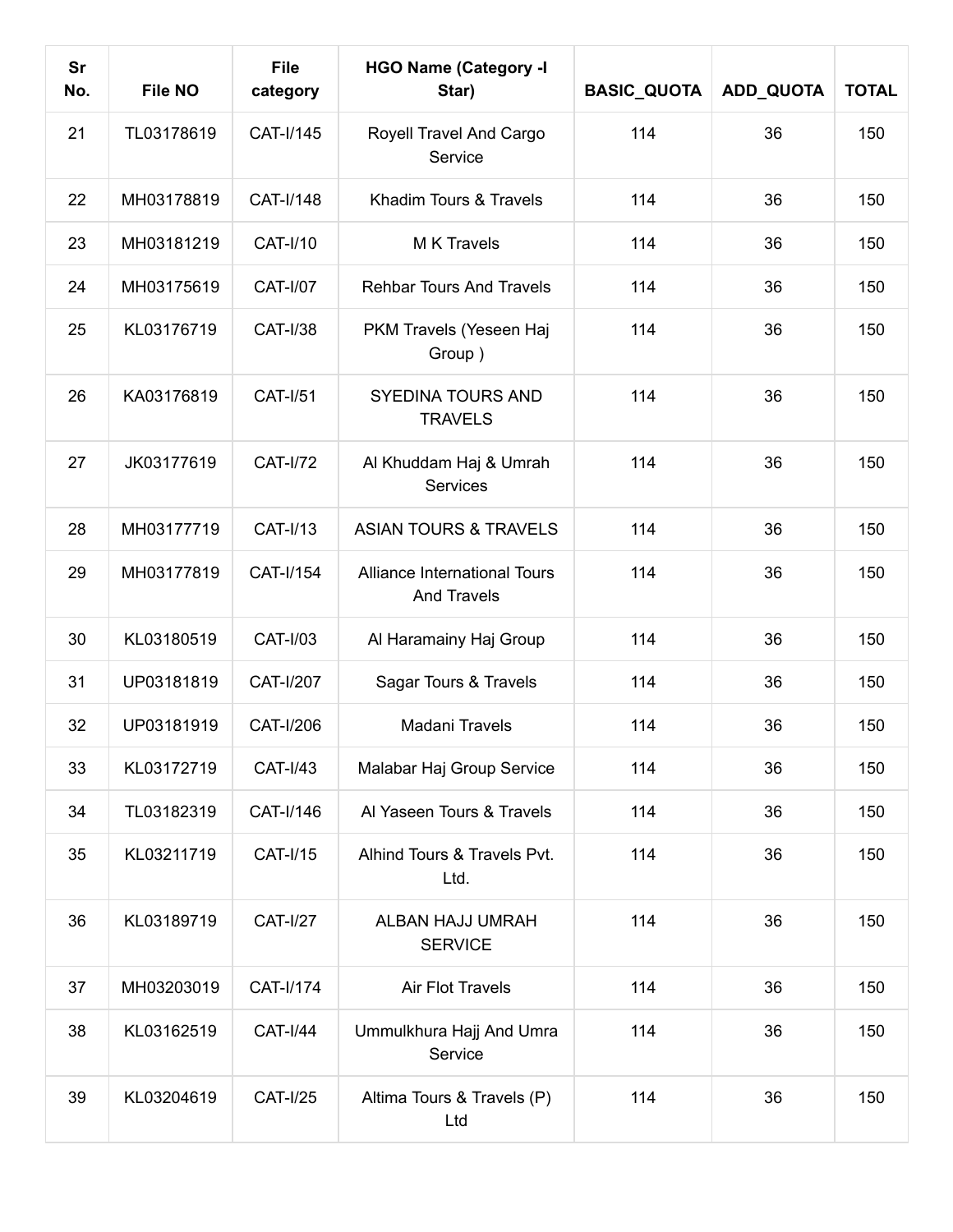| Sr<br>No. | <b>File NO</b> | <b>File</b><br>category | <b>HGO Name (Category -I</b><br>Star)                            | <b>BASIC_QUOTA</b> | ADD_QUOTA | <b>TOTAL</b> |
|-----------|----------------|-------------------------|------------------------------------------------------------------|--------------------|-----------|--------------|
| 40        | DL03205719     | CAT-I/273               | Ahlan Haj and Umrah<br><b>Services</b>                           | 114                | 36        | 150          |
| 41        | MH03211019     | CAT-I/210               | Al Hamza Travels                                                 | 114                | 36        | 150          |
| 42        | MH03211119     | <b>CAT-I/208</b>        | Al Hasan Travels                                                 | 114                | 36        | 150          |
| 43        | MH03155119     | <b>CAT-I/12</b>         | Kokan Tour Corportion                                            | 113                | 37        | 150          |
| 44        | RJ03209419     | <b>CAT-I/222</b>        | Al Meraj Tours & Travels                                         | 114                | 36        | 150          |
| 45        | MH03190019     | CAT-I/280               | AL KHIDMAH TOURS AND<br>TRAVELS HAJ AND UMRAH<br><b>SERVICES</b> | 114                | 36        | 150          |
| 46        | TL03187919     | CAT-I/172               | Al Hira Tours & Travels                                          | 114                | 36        | 150          |
| 47        | MH03188319     | <b>CAT-I/182</b>        | <b>Cosmic Travels &amp; Tours</b>                                | 114                | 36        | 150          |
| 48        | TL03188619     | <b>CAT-I/54</b>         | <b>ARK Enterprises Travel</b><br>Agency                          | 114                | 36        | 150          |
| 49        | MH03189819     | CAT-I/125               | <b>Mateen Tours and Travels</b>                                  | 114                | 36        | 150          |
| 50        | KA03170919     | <b>CAT-I/93</b>         | <b>SEAIR HAJ SERVICES</b>                                        | 114                | 36        | 150          |
| 51        | MH03179319     | <b>CAT-I/83</b>         | Benzy Tours & Travels Pvt<br>Ltd.                                | 114                | 36        | 150          |
| 52        | GJ03190619     | <b>CAT-I/244</b>        | <b>Akbari Tours</b>                                              | 114                | 36        | 150          |
| 53        | GJ03190919     | <b>CAT-I/234</b>        | Al Minar Tours & Travels                                         | 114                | 36        | 150          |
| 54        | UP03158219     | CAT-I/229               | <b>United Tours And Travels</b>                                  | 114                | 36        | 150          |
| 55        | GJ03204219     | <b>CAT-I/247</b>        | <b>MASOOM TOURS &amp;</b><br><b>TRAVELS</b>                      | 114                | 36        | 150          |
| 56        | MP03217119     | CAT-I/279               | AL-MADINA HAJ UMRAH<br>AND ZIYARAT TOURS                         | 114                | 36        | 150          |
| 57        | WB03172819     | CAT-I/266               | Kolkata Tours & Travels (I)<br>Pvt. Ltd                          | 114                | 36        | 150          |
| 58        | MP03193619     | CAT-I/199               | Al Burhan Tours and Travels                                      | 114                | 36        | 150          |
| 59        | TL03187819     | CAT-I/171               | <b>Golden Travels</b>                                            | 114                | 36        | 150          |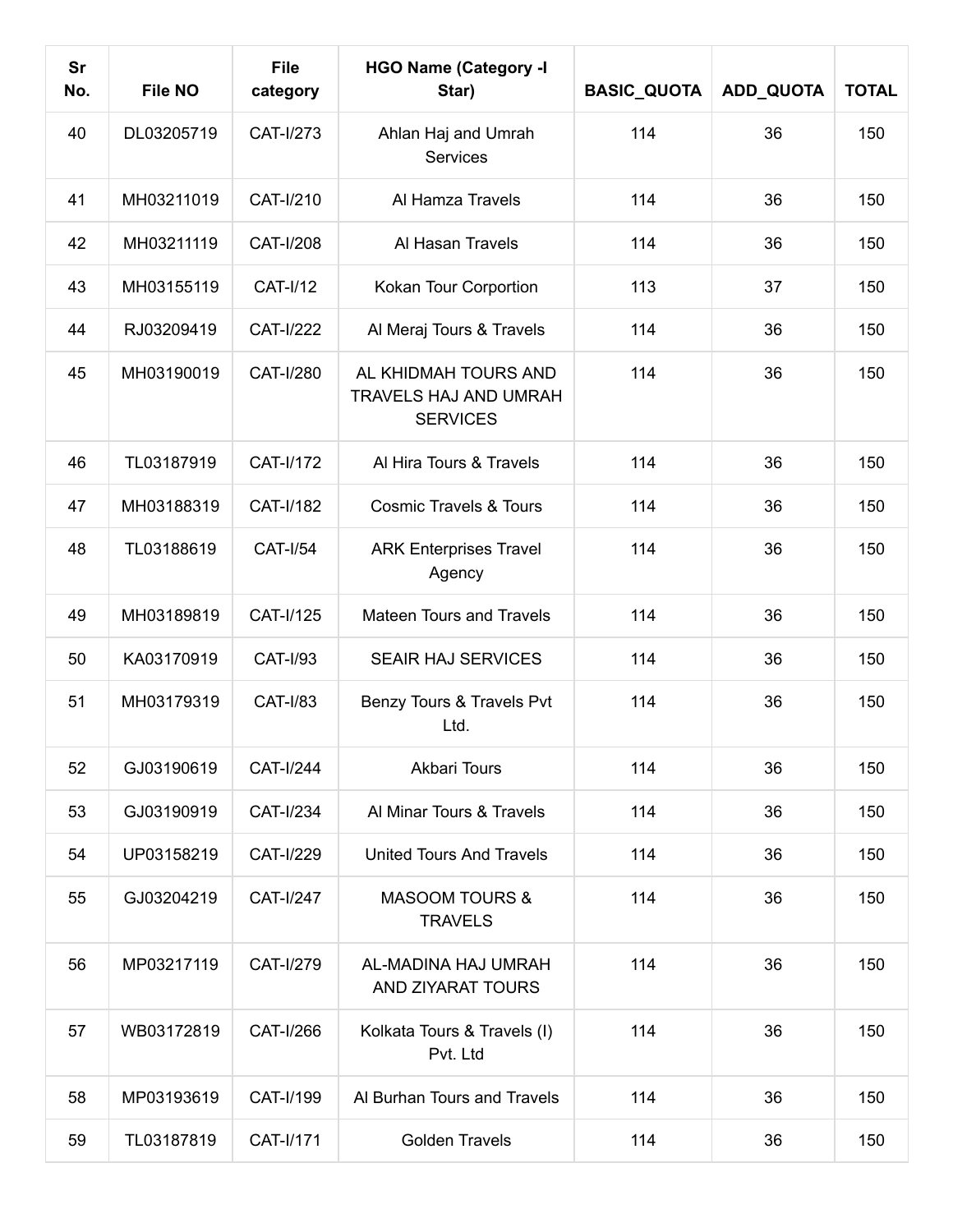| Sr<br>No. | <b>File NO</b> | <b>File</b><br>category | <b>HGO Name (Category -I</b><br>Star)                | <b>BASIC_QUOTA</b> | <b>ADD_QUOTA</b> | <b>TOTAL</b> |
|-----------|----------------|-------------------------|------------------------------------------------------|--------------------|------------------|--------------|
| 60        | TN03219319     | CAT-I/155               | Dheen Haj Service                                    | 114                | 36               | 150          |
| 61        | MH03165819     | <b>CAT-I/75</b>         | Al Irfan Tours And Travels                           | 114                | 36               | 150          |
| 62        | KL03207219     | <b>CAT-I/45</b>         | Al Tawaf Hajj Umra Travel &<br>Tourism               | 114                | 36               | 150          |
| 63        | TN03207319     | CAT-I/193               | Moulana Haj Service                                  | 114                | 36               | 150          |
| 64        | MH03150719     | <b>CAT-I/88</b>         | Al Zoabi International                               | 114                | 36               | 150          |
| 65        | TL03188519     | CAT-I/139               | Razzak Enterprises                                   | 114                | 36               | 150          |
| 66        | MH03198219     | CAT-I/262               | Arabia Tours & Travels                               | 114                | 36               | 150          |
| 67        | MH03234519     | CAT-I/137               | <b>Ansaar Tours &amp; Travels</b>                    | 114                | 36               | 150          |
| 68        | MH03159819     | CAT-I/259               | Khandesh Haj Corporation                             | 114                | 36               | 150          |
| 69        | GJ03230719     | CAT-I/189               | As Saud Tour                                         | 114                | 36               | 150          |
| 70        | UP03186319     | CAT-I/223               | <b>CHISTI TRAVEL &amp; TOUR</b>                      | 114                | 36               | 150          |
| 71        | KL03184319     | CAT-I/31                | BAKKAH HAJJ, UMRAH<br><b>SERVICE</b>                 | 114                | 36               | 150          |
| 72        | MH03196319     | <b>CAT-I/177</b>        | <b>BAKHLA INTERNATIONAL</b><br><b>TRAVELS</b>        | 114                | 36               | 150          |
| 73        | KL03200319     | <b>CAT-I/16</b>         | AL IRSHAD HAJ GROUP<br>(AL IRSHAD TOUR &<br>TRAVELS) | 114                | 36               | 150          |
| 74        | MH03156319     | <b>CAT-I/02</b>         | <b>Arafat Travel Services</b>                        | 114                | 36               | 150          |
| 75        | KL01203619     | <b>CAT-I/26</b>         | AIR TRAVEL ENTERPRISES<br><b>INDIA LTD</b>           | 114                | 36               | 150          |
| 76        | TL03188919     | CAT-I/149               | Alton Travels And Cargo                              | 114                | 36               | 150          |
| 77        | MH03179219     | <b>CAT-I/79</b>         | Delta Tours & Travels                                | 114                | 36               | 150          |
| 78        | KL03212719     | <b>CAT-I/28</b>         | ARAFATH HAJJ GROUP<br>FAYEDA TRAVEL AGENCY           | 114                | 36               | 150          |
| 79        | MH03184419     | <b>CAT-I/74</b>         | <b>Atlas Tours And Travels</b><br>Pvt.Ltd            | 114                | 36               | 150          |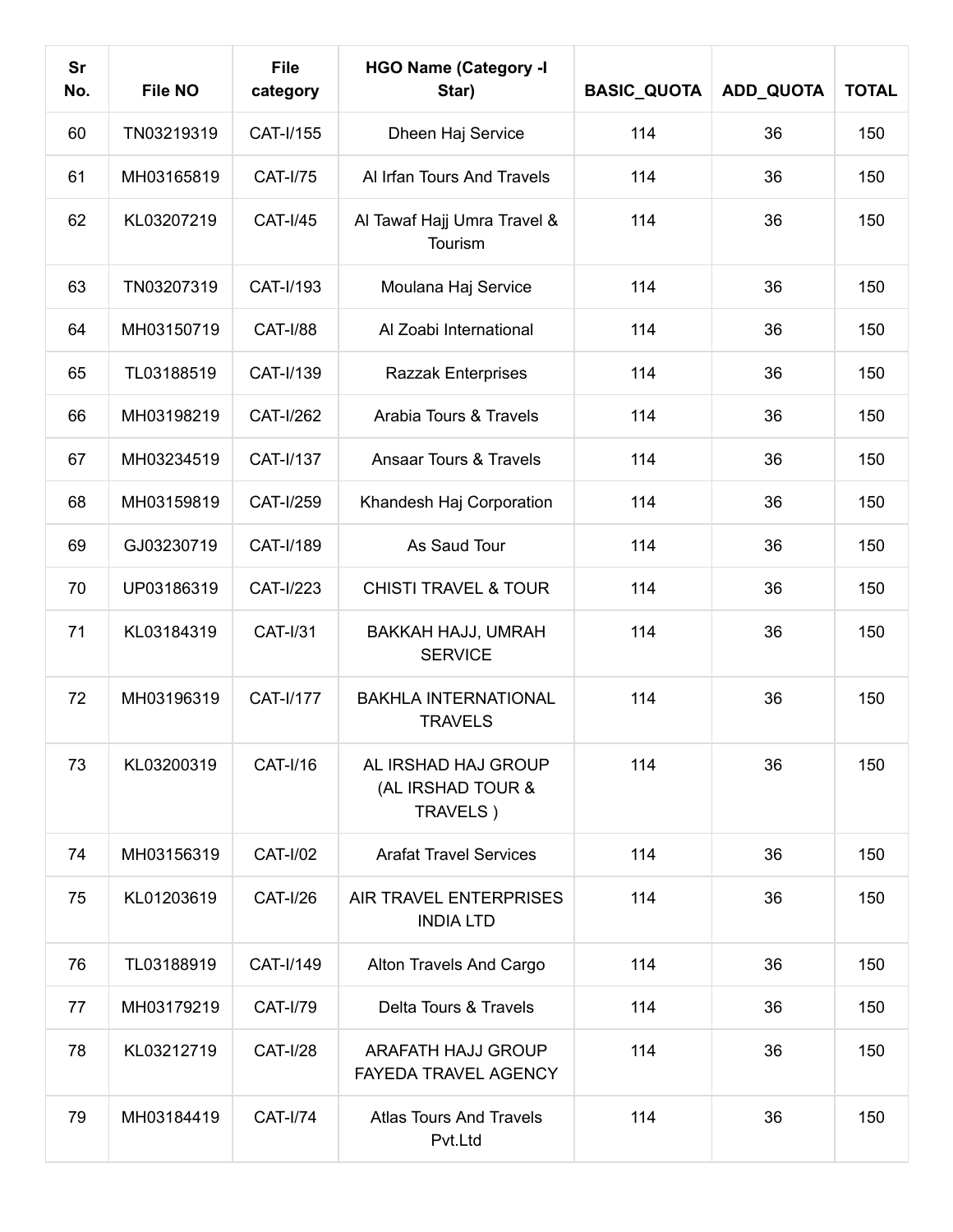| Sr<br>No. | <b>File NO</b> | <b>File</b><br>category | <b>HGO Name (Category -I</b><br>Star)             | <b>BASIC_QUOTA</b> | <b>ADD_QUOTA</b> | <b>TOTAL</b> |
|-----------|----------------|-------------------------|---------------------------------------------------|--------------------|------------------|--------------|
| 80        | MH03215319     | CAT-I/225               | Al Waha Haj Tours                                 | 114                | 36               | 150          |
| 81        | TL03196019     | CAT-I/143               | Al Azam Tours & Travels                           | 114                | 36               | 150          |
| 82        | TL03171019     | <b>CAT-I/11</b>         | <b>Madina Tours And Travels</b>                   | 114                | 36               | 150          |
| 83        | MH03180719     | CAT-I/204               | Akola Haj Tours.                                  | 113                | 37               | 150          |
| 84        | MH03181319     | CAT-I/179               | Poona Travels Pvt Ltd                             | 114                | 36               | 150          |
| 85        | MH03150119     | CAT-I/260               | Ashraf Haj Umrah Tours                            | 114                | 36               | 150          |
| 86        | KL03212219     | <b>CAT-I/37</b>         | Kerala Islam Hajj & Umrah<br>Service              | 114                | 36               | 150          |
| 87        | KA03174219     | CAT-I/100               | <b>Bismillah Tours and Travels</b>                | 114                | 36               | 150          |
| 88        | MH03220819     | <b>CAT-I/61</b>         | 3 N Travel & Tourist Bureau                       | 114                | 36               | 150          |
| 89        | KA03175119     | CAT-I/151               | <b>Baitullah Tours International</b>              | 114                | 36               | 150          |
| 90        | MH03208519     | CAT-I/218               | Al Attar Haj Corporation                          | 114                | 36               | 150          |
| 91        | MH03220119     | CAT-I/216               | <b>Master Travels</b>                             | 114                | 36               | 150          |
| 92        | KL03211819     | <b>CAT-I/42</b>         | Salamath Haj Group                                | 114                | 36               | 150          |
| 93        | GJ03199519     | <b>CAT-I/252</b>        | Bilal Haj & Umrah Tours &<br><b>Travels</b>       | 114                | 36               | 150          |
| 94        | GJ03207919     | <b>CAT-I/221</b>        | Surat Haj Tours                                   | 114                | 36               | 150          |
| 95        | UP03206319     | <b>CAT-I/271</b>        | Jannat Tours & Travels                            | 114                | 36               | 150          |
| 96        | KA03210619     | <b>CAT-I/91</b>         | Ateeq Haj Tours & Travels                         | 114                | 36               | 150          |
| 97        | MH03210719     | CAT-I/170               | AL SAFA TOURS                                     | 114                | 36               | 150          |
| 98        | TL03222919     | <b>CAT-I/277</b>        | Madani Haj Group                                  | 114                | 36               | 150          |
| 99        | KL03201519     | CAT-I/147               | Hijra Haj Group (Hijra<br>Travels)                | 114                | 36               | 150          |
| 100       | DL03156119     | CAT-I/212               | <b>United Travels Service</b>                     | 114                | 36               | 150          |
| 101       | KL03162819     | <b>CAT-I/20</b>         | Al Hussam India Hajj & Umra<br>Service Management | 114                | 36               | 150          |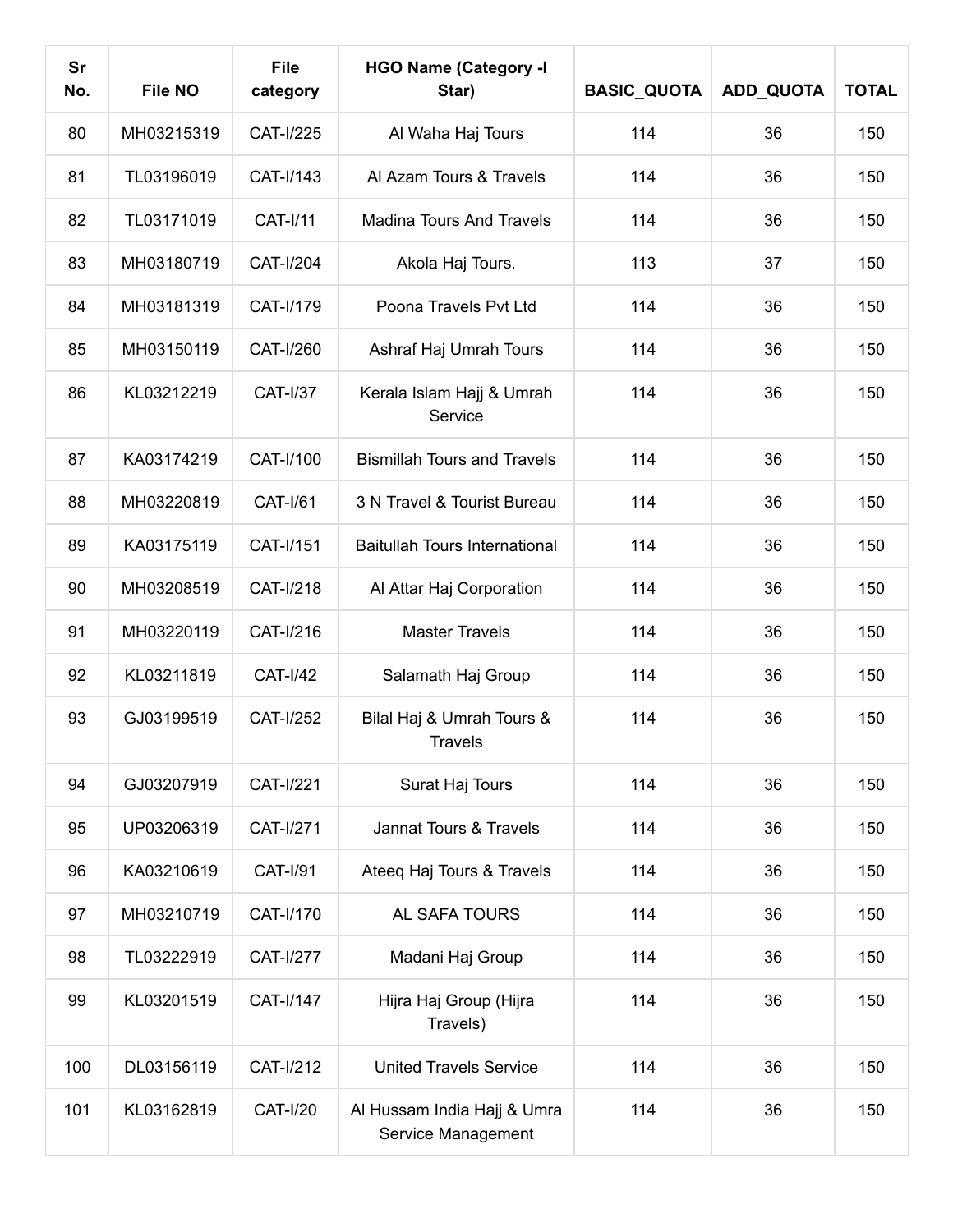| <b>Sr</b><br>No. | <b>File NO</b> | <b>File</b><br>category | <b>HGO Name (Category -I</b><br>Star)                        | <b>BASIC_QUOTA</b> | ADD_QUOTA | <b>TOTAL</b> |
|------------------|----------------|-------------------------|--------------------------------------------------------------|--------------------|-----------|--------------|
| 102              | KL03149519     | <b>CAT-I/36</b>         | Najath Khidmathul Hujjaj                                     | 114                | 36        | 150          |
| 103              | MH03164919     | CAT-I/191               | Regal Tour Service                                           | 114                | 36        | 150          |
| 104              | MH03152019     | <b>CAT-I/56</b>         | Alifya Tours & Travels Pvt.<br>Ltd.                          | 114                | 36        | 150          |
| 105              | GJ03201119     | <b>CAT-I/254</b>        | Molvi Haj Umrah Tours &<br><b>Travels</b>                    | 114                | 36        | 150          |
| 106              | MH03190119     | CAT-I/141               | RABITA HAJ UMRAH<br><b>TOURS</b>                             | 114                | 36        | 150          |
| 107              | RJ03190719     | CAT-I/226               | Ajmeri Tours & Travels                                       | 114                | 36        | 150          |
| 108              | KA03152519     | <b>CAT-I/95</b>         | AL SYED TOURS<br><b>INTERNATIONAL</b>                        | 114                | 36        | 150          |
| 109              | KL03203419     | <b>CAT-I/17</b>         | Al Jamih Hajj Group                                          | 114                | 36        | 150          |
| 110              | KL03157719     | <b>CAT-I/46</b>         | AL AMAL HAJJ UMRA<br><b>SERVICE</b>                          | 114                | 36        | 150          |
| 111              | KA03212119     | <b>CAT-I/92</b>         | Al Rahman Haj Tours and<br><b>Travels</b>                    | 114                | 36        | 150          |
| 112              | MH03214019     | CAT-I/105               | Saudi Tours & Travels                                        | 114                | 36        | 150          |
| 113              | TL03158819     | CAT-I/159               | Hajir Tours & Travels                                        | 114                | 36        | 150          |
| 114              | KA03224119     | CAT-I/274               | SAAHEB HAJ SERVICES                                          | 114                | 36        | 150          |
| 115              | DL03177119     | CAT-I/230               | Anam Tours & Travels                                         | 114                | 36        | 150          |
| 116              | KL03214219     | <b>CAT-I/39</b>         | SAMASTHA KERALA SUNNI<br>YUVAJANA SANGHAM (SYS<br>HAJJ CELL) | 114                | 36        | 150          |
| 117              | KL03202419     | <b>CAT-I/18</b>         | AL FALAH TRAVELS & HAJJ<br><b>GROUP</b>                      | 113                | 37        | 150          |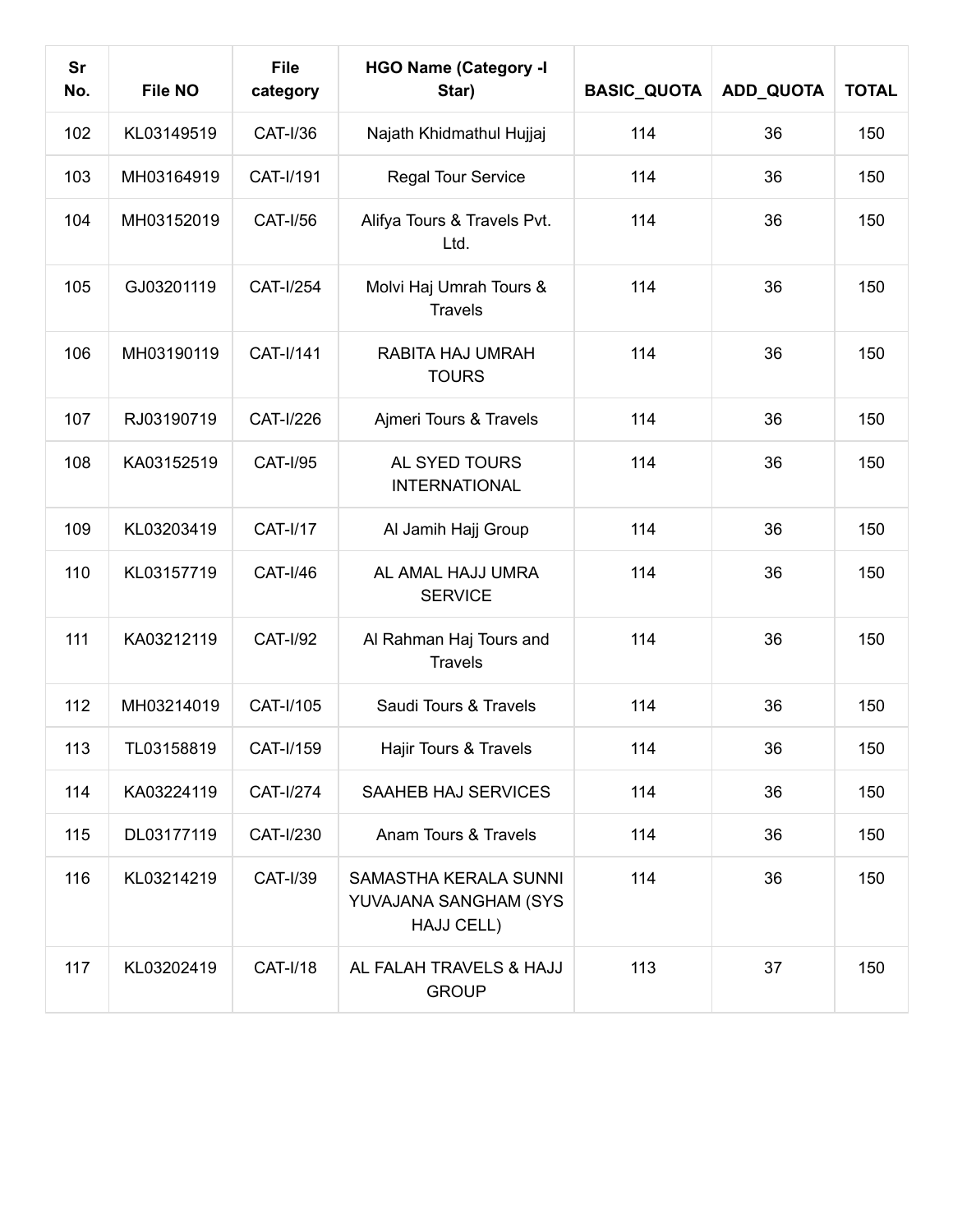| <b>Sr</b><br>No. | <b>File NO</b> | <b>File category</b> | <b>HGO Name (Category -I)</b>                                      | <b>BASIC_QUOTA</b> | ADD_QUOTA | <b>TOTAL</b> |
|------------------|----------------|----------------------|--------------------------------------------------------------------|--------------------|-----------|--------------|
| $\mathbf{1}$     | TL01152719     | <b>CAT-II/232</b>    | Husamiah Tours &<br><b>Travels</b>                                 | 79                 | 27        | 106          |
| 2                | KL01149019     | <b>CAT-II/49</b>     | Al Arif Hajj Association                                           | 80                 | 26        | 106          |
| 3                | TN01147419     | CAT-I/201            | Bushra Haj Service                                                 | 80                 | 26        | 106          |
| 4                | AS01150319     | <b>CAT-I/228</b>     | Madinah Haj Tours &<br><b>Travels Agency</b>                       | 79                 | 27        | 106          |
| 5                | MH01154819     | <b>CAT-II/11</b>     | Rayyan International                                               | 79                 | 27        | 106          |
| 6                | MH01154519     | CAT-I/512            | Sara Enterprises                                                   | 80                 | 26        | 106          |
| $\overline{7}$   | KA01157519     | CAT-I/513            | <b>BHATKAL HAJJ AND</b><br><b>UMRAH SERVICE</b>                    | 79                 | 27        | 106          |
| 8                | MH01168319     | CAT-I/116            | Darul Haram Tours &<br><b>Travels</b>                              | 80                 | 26        | 106          |
| 9                | KA01171819     | <b>CAT-I/96</b>      | Labbaik Tours & Travels                                            | 79                 | 27        | 106          |
| 10               | KL01171919     | <b>CAT-I/35</b>      | <b>NUSRATH HAJJ GROUP</b><br><b>TRAVELS &amp; TOURS</b>            | 80                 | 26        | 106          |
| 11               | MH01154919     | CAT-I/300            | Haazique International                                             | 80                 | 26        | 106          |
| 12               | DL01161519     | <b>CAT-II/452</b>    | <b>Musafir Tours and Travels</b>                                   | 79                 | 27        | 106          |
| 13               | TN01163519     | CAT-I/203            | Afzal Haj Tour & Travels<br>$(P)$ Ltd                              | 79                 | 27        | 106          |
| 14               | TN01163619     | CAT-I/124            | <b>SHA HAJ SERVICE</b><br><b>INDIA PRIVATE LIMITED</b>             | 79                 | 27        | 106          |
| 15               | MH01160719     | CAT-I/301            | <b>Central Travel Agency</b>                                       | 79                 | 27        | 106          |
| 16               | MH01168819     | CAT-I/196            | Hameedya Tours &<br><b>Travels</b>                                 | 79                 | 27        | 106          |
| 17               | KL01179019     | <b>CAT-I/90</b>      | <b>SAYED EBRAHIM</b><br><b>BADSHAH HAJJ UMRA</b><br><b>SERVICE</b> | 79                 | 27        | 106          |
| 18               | MH01173619     | CAT-I/506            | AL MEENA TOURS &<br>TRAVELS PVT LTD.                               | 80                 | 26        | 106          |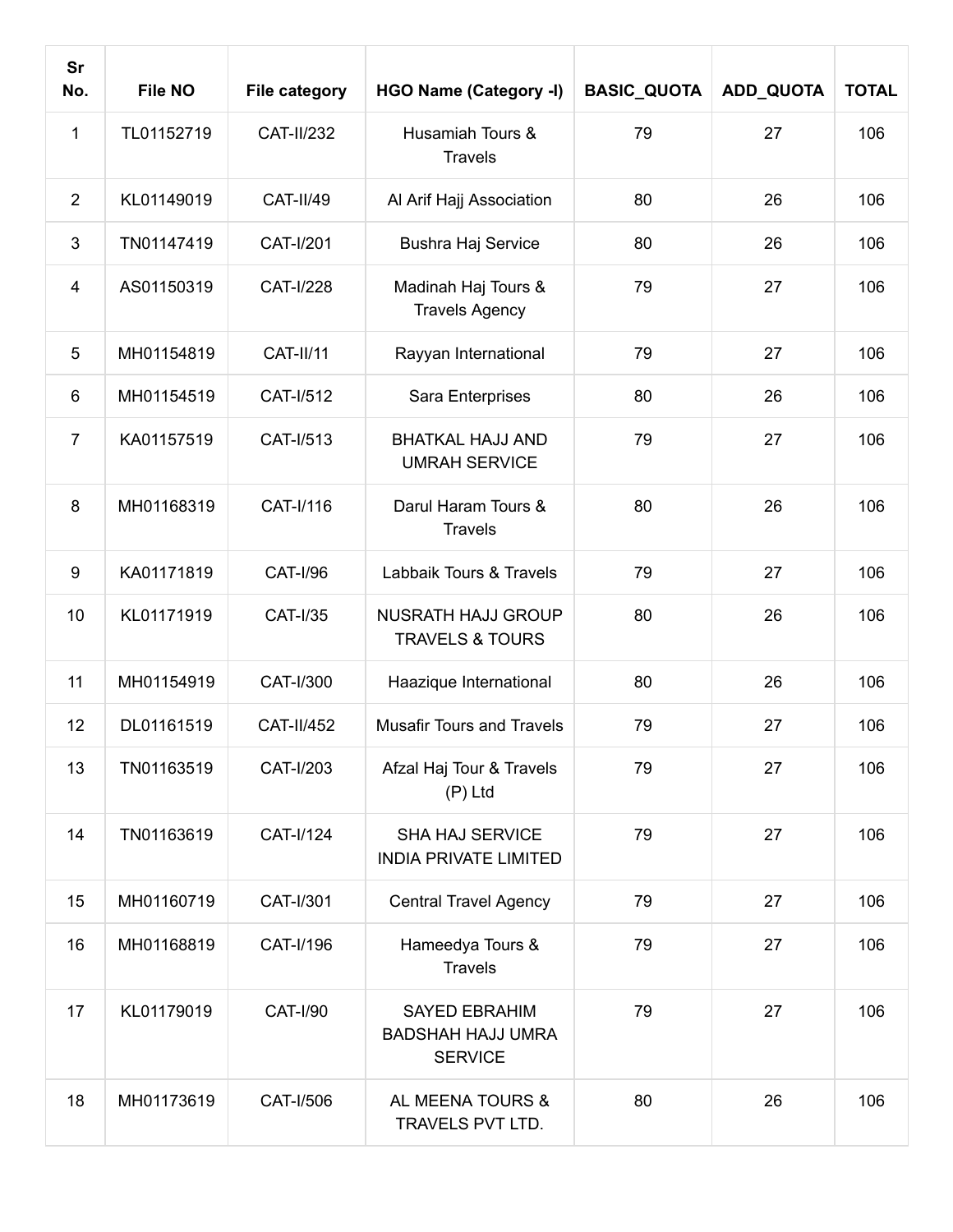| <b>Sr</b><br>No. | <b>File NO</b> | <b>File category</b> | <b>HGO Name (Category -I)</b>               | <b>BASIC_QUOTA</b> | ADD_QUOTA | <b>TOTAL</b> |
|------------------|----------------|----------------------|---------------------------------------------|--------------------|-----------|--------------|
| 19               | MH01174819     | <b>CAT-I/14</b>      | Marhaba Muqaddas<br>Umrah Haj Tours         | 79                 | 27        | 106          |
| 20               | MH01175819     | CAT-I/529            | AL HATIM TOURS &<br>TRAVELS PVT. LTD.       | 79                 | 27        | 106          |
| 21               | WB01153119     | CAT-I/256            | MK. Haj & Umrah Travels                     | 79                 | 27        | 106          |
| 22               | MH01177219     | CAT-I/309            | Shoyeb Tours & Travels<br>Pvt Ltd           | 80                 | 26        | 106          |
| 23               | MH01174519     | CAT-I/503            | Arcadia Travels Pvt. Ltd                    | 79                 | 27        | 106          |
| 24               | TN01181419     | CAT-I/195            | <b>KALANTHAR HAJ</b><br><b>TRAVELS</b>      | 80                 | 26        | 106          |
| 25               | KA01179519     | CAT-I/517            | <b>UNITED TOURS &amp;</b><br><b>TRAVELS</b> | 80                 | 26        | 106          |
| 26               | KL01179619     | <b>CAT-I/511</b>     | <b>Good Hope Enterprises</b>                | 79                 | 27        | 106          |
| 27               | MH01183219     | CAT-I/198            | AL UMAIR TOURS AND<br><b>TRAVELS</b>        | 79                 | 27        | 106          |
| 28               | GJ01183519     | <b>CAT-I/251</b>     | Labbaik Haj Tours &<br><b>Travels</b>       | 79                 | 27        | 106          |
| 29               | MH01195219     | <b>CAT-II/556</b>    | <b>Liberty Travel Agency</b>                | 80                 | 26        | 106          |
| 30               | TN01198519     | CAT-I/167            | Al Misbah Haj & Umrah<br>Services           | 80                 | 26        | 106          |
| 31               | MH01198619     | <b>CAT-II/248</b>    | New Calicut Haj Group                       | 79                 | 27        | 106          |
| 32               | JK01213619     | CAT-I/283            | M/S Universe Travel<br>Corporation          | 79                 | 27        | 106          |
| 33               | KL01205519     | CAT-I/305            | <b>ATT Holidays</b>                         | 79                 | 27        | 106          |
| 34               | DL01183019     | CAT-I/303            | Horizon Tour & Travels                      | 79                 | 27        | 106          |
| 35               | KL01208219     | <b>CAT-I/48</b>      | ZAM ZAM HAJ SERVICE                         | 80                 | 26        | 106          |
| 36               | UP01207519     | CAT-I/214            | Mehdi Tours & Travels                       | 79                 | 27        | 106          |
| 37               | MH01207619     | CAT-I/112            | Al Hamd Haj & Umrah<br><b>Tours</b>         | 79                 | 27        | 106          |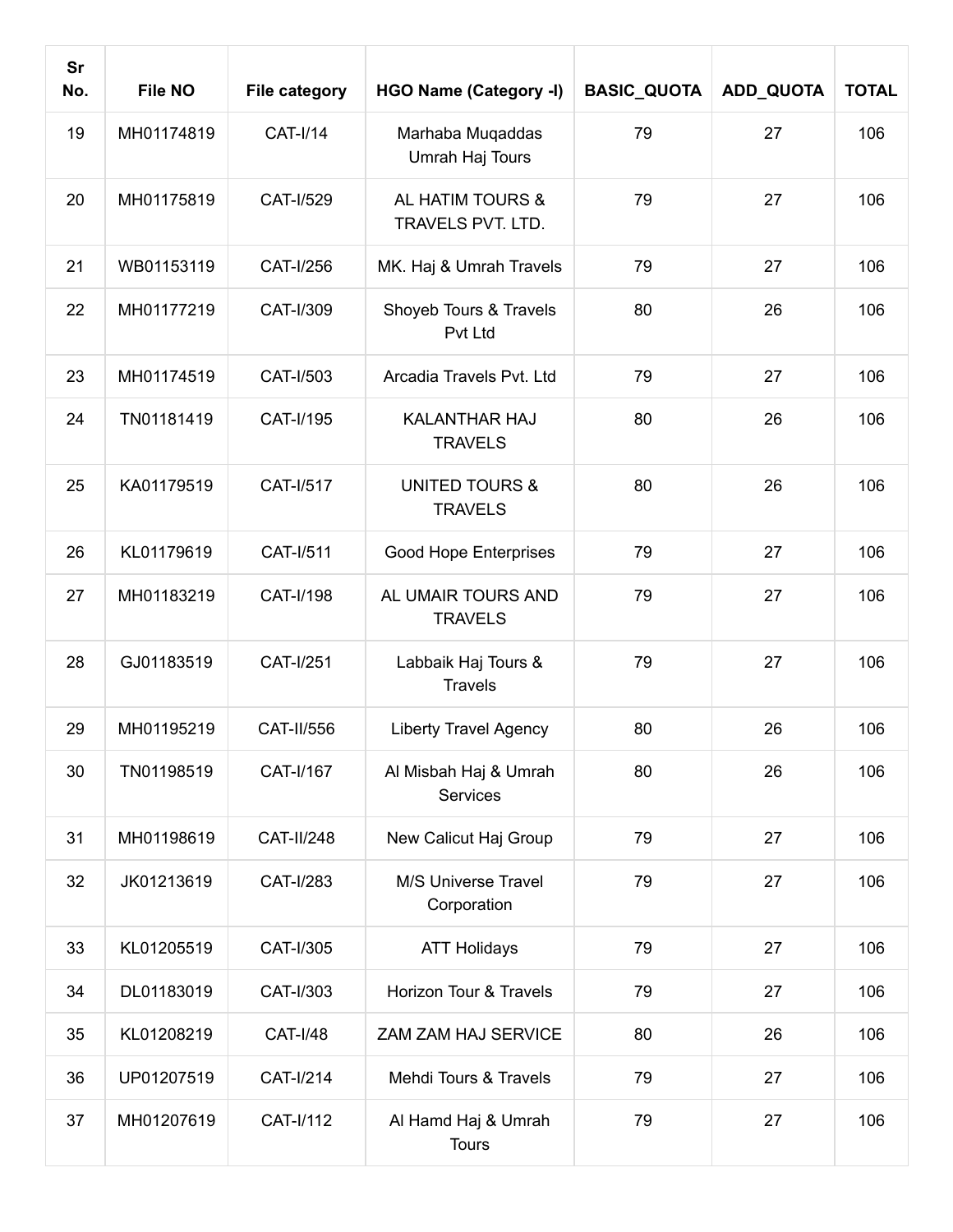| Sr<br>No. | <b>File NO</b> | <b>File category</b> | <b>HGO Name (Category -I)</b>                      | <b>BASIC_QUOTA</b> | ADD_QUOTA | <b>TOTAL</b> |
|-----------|----------------|----------------------|----------------------------------------------------|--------------------|-----------|--------------|
| 38        | TN01171119     | CAT-I/130            | M/s Fathimagani Haj<br>Service                     | 80                 | 26        | 106          |
| 39        | GJ01208419     | CAT-I/108            | Suez Internationals                                | 80                 | 26        | 106          |
| 40        | TN01209619     | CAT-I/165            | Saleem Haj & Umrah<br>Service                      | 79                 | 27        | 106          |
| 41        | MH01191919     | <b>CAT-I/55</b>      | Al Hamd Haj Umrah<br><b>Tours and Travels</b>      | 79                 | 27        | 106          |
| 42        | DL01215219     | <b>CAT-I/06</b>      | Mahfooz International                              | 79                 | 27        | 106          |
| 43        | KA01211519     | <b>CAT-I/80</b>      | Haj Corporation Of India                           | 79                 | 27        | 106          |
| 44        | MH01211619     | <b>CAT-I/59</b>      | M/S Hijaz Tours & Travels                          | 80                 | 26        | 106          |
| 45        | UK01209019     | CAT-I/213            | Al Haram Tours & Travels                           | 79                 | 27        | 106          |
| 46        | MP01219219     | CAT-I/119            | Quadri Haj Service                                 | 79                 | 27        | 106          |
| 47        | MH01210419     | CAT-I/126            | <b>BISMILLAH HAJ TOURS</b><br>AND TRAVELS PVT. LTD | 80                 | 26        | 106          |
| 48        | UP01185719     | <b>CAT-I/522</b>     | <b>SAMEEN TOURS &amp;</b><br><b>TRAVELS</b>        | 79                 | 27        | 106          |
| 49        | MH01191119     | CAT-I/308            | <b>Travel Home Private Ltd</b>                     | 79                 | 27        | 106          |
| 50        | MH01224719     | <b>CAT-I/181</b>     | Rumani Enterprises                                 | 79                 | 27        | 106          |
| 51        | RJ01225519     | CAT-I/209            | Raza Tours & Travels                               | 79                 | 27        | 106          |
| 52        | DL01154219     | CAT-I/66(2010)       | <b>Nawab Travels Private</b><br>Limted             | 79                 | 27        | 106          |
| 53        | GJ01237919     | CAT-I/249            | Al Hashim Haj Tours                                | 80                 | 26        | 106          |
| 54        | MH01228119     | <b>CAT-I/71</b>      | Zam Zam Haj Tours and<br><b>Travels</b>            | 79                 | 27        | 106          |
| 55        | GJ01240419     | <b>CAT-I/67</b>      | <b>Relief Travel and Tours</b>                     | 79                 | 27        | 106          |
| 56        | MH01240719     | <b>CAT-I/292</b>     | Al Multazim Haj tour &<br><b>Travels</b>           | 79                 | 27        | 106          |
| 57        | MH01218719     | <b>CAT-I/73</b>      | AL KABEER TOURS &<br><b>TRAVELS</b>                | 79                 | 27        | 106          |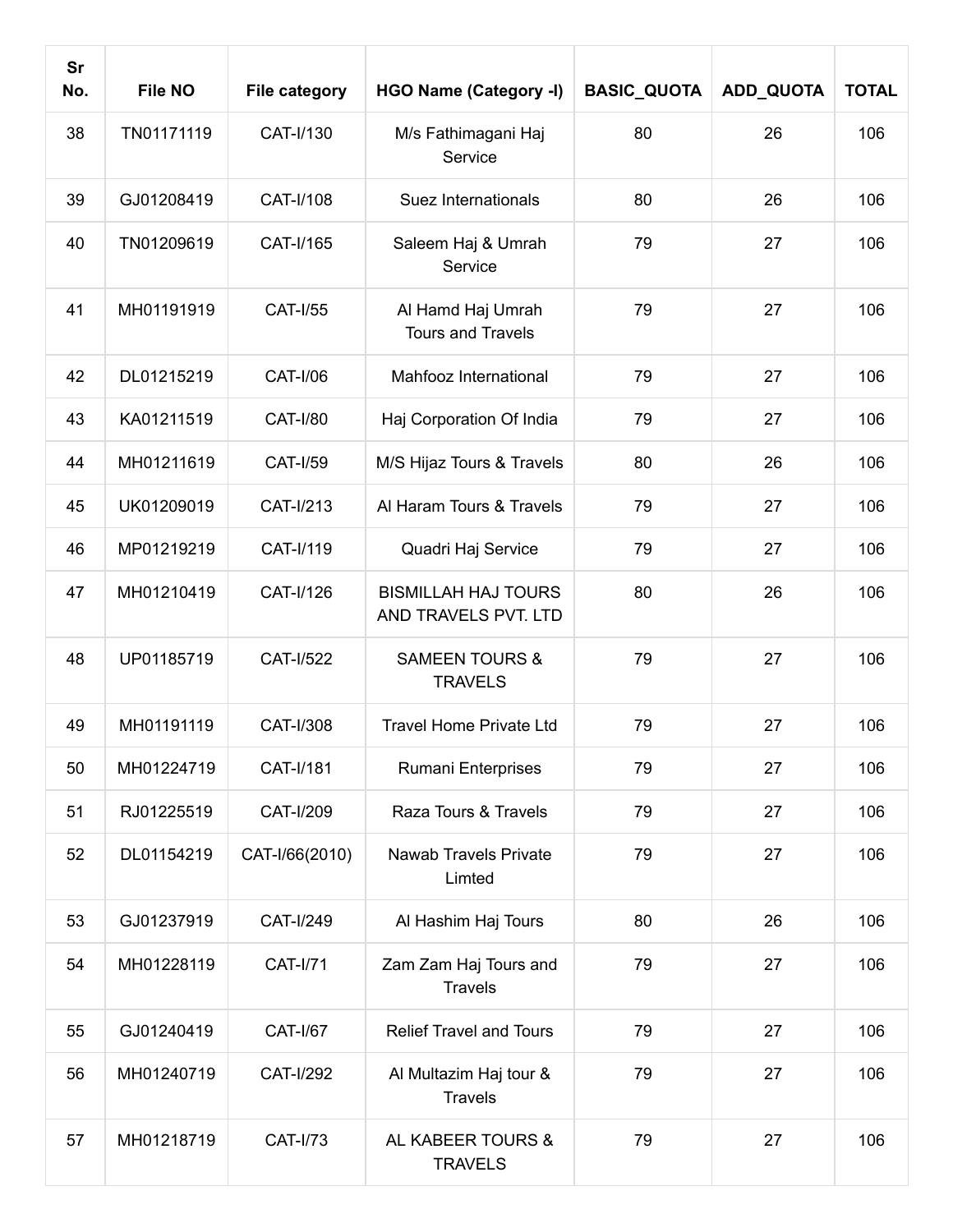| <b>Sr</b><br>No. | <b>File NO</b> | <b>File category</b> | <b>HGO Name (Category -I)</b>                        | <b>BASIC_QUOTA</b> | ADD_QUOTA | <b>TOTAL</b> |
|------------------|----------------|----------------------|------------------------------------------------------|--------------------|-----------|--------------|
| 58               | MH01219719     | CAT-I/109            | Meezab E Rahemet Haj<br>Umrah & Ziyarat Tours        | 80                 | 26        | 106          |
| 59               | MH01161919     | CAT-I/183            | Indian Haj Corporation                               | 80                 | 26        | 106          |
| 60               | AS01222019     | CAT-<br>II/402(OLD)  | <b>NATIONAL</b><br><b>INFORMATION CENTRE</b>         | 79                 | 27        | 106          |
| 61               | DL01209819     | <b>CAT-I/76</b>      | Ashiyana Tour & Travels                              | 79                 | 27        | 106          |
| 62               | MH01231219     | <b>CAT-I/81</b>      | Al Jamil Haj Tours                                   | 79                 | 27        | 106          |
| 63               | MH01222419     | CAT-I/278            | Imaan International                                  | 79                 | 27        | 106          |
| 64               | MH01239719     | CAT-I/102            | <b>Muslim Tours Corporation</b>                      | 79                 | 27        | 106          |
| 65               | MH01237419     | <b>CAT-I/86</b>      | Al Akram Haj Tours                                   | 79                 | 27        | 106          |
| 66               | UP01202619     | <b>CAT-I/77</b>      | <b>Faiz Travels</b>                                  | 79                 | 27        | 106          |
| 67               | KA01170019     | <b>CAT-I/97</b>      | Al Manasik Tours<br>International                    | 79                 | 27        | 106          |
| 68               | DL01228019     | CAT-II/4008          | <b>SULTAANJEE</b><br><b>ENTERPRISES PVT LTD</b>      | 79                 | 27        | 106          |
| 69               | DL01178019     | <b>CAT-I/200</b>     | EL BURQ TRAVELS                                      | 79                 | 27        | 106          |
| 70               | GJ01234719     | <b>CAT-I/62</b>      | Hajipir Haj Tour                                     | 79                 | 27        | 106          |
| 71               | MH01240519     | <b>CAT-I/87</b>      | <b>MAULANA TOURS</b><br><b>CORPORATION</b>           | 79                 | 27        | 106          |
| 72               | MH01236819     | <b>CAT-II/39</b>     | Elaf Tours & Travels                                 | 79                 | 27        | 106          |
| 73               | KL01161719     | CAT-I/286            | <b>TIRUR HAJ GROUP</b><br>(TIRUR BADSHAH<br>TRAVELS) | 79                 | 27        | 106          |
| 74               | GJ01240319     | CAT-I/238            | Safar Haj Tours                                      | 79                 | 27        | 106          |
| 75               | MH01236919     | CAT-<br>I/106(2011)  | <b>Tawakkal Tourism</b><br>corporation               | 79                 | 27        | 106          |
| 76               | GJ01237319     | CAT-I/103            | Al Farid Tours & Travels                             | 79                 | 27        | 106          |
| 77               | MH01235219     | CAT-I/135            | AL AQUIB TRAVEL<br><b>SERVICE</b>                    | 79                 | 27        | 106          |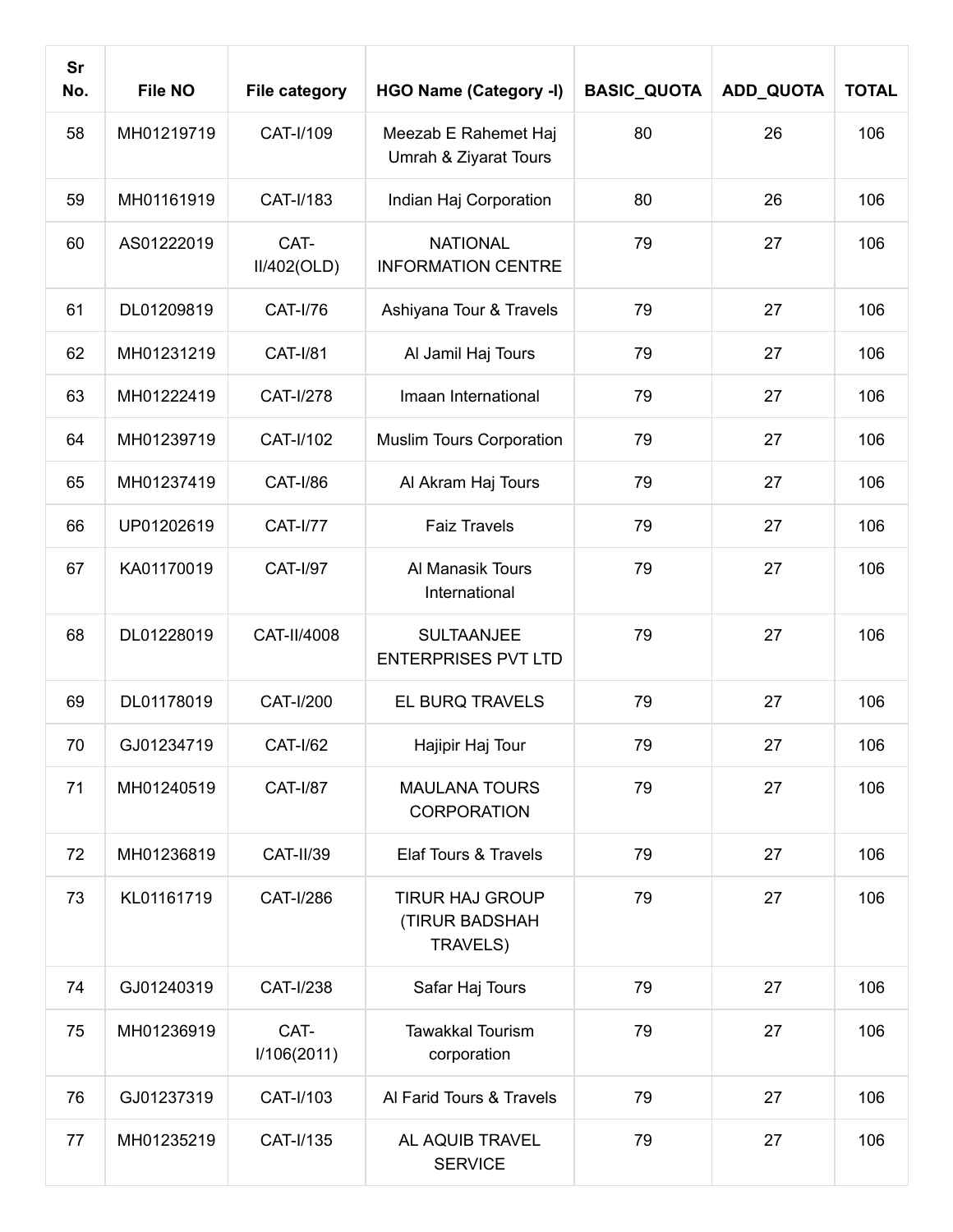| <b>Sr</b><br>No. | <b>File NO</b> | <b>File category</b> | <b>HGO Name (Category -I)</b>                    | <b>BASIC_QUOTA</b> | ADD_QUOTA | <b>TOTAL</b> |
|------------------|----------------|----------------------|--------------------------------------------------|--------------------|-----------|--------------|
| 78               | MH01236619     | CAT-I/519            | <b>STAR TOUR AND</b><br><b>TRAVELS</b>           | 79                 | 27        | 106          |
| 79               | GJ01239219     | CAT-I/248            | Arfat Haj Tours                                  | 79                 | 27        | 106          |
| 80               | MH01228319     | <b>CAT-I/217</b>     | Meera International Tours<br>& Travels           | 80                 | 26        | 106          |
| 81               | GJ01233719     | <b>CAT-I/237</b>     | Al Faruqi Haj Umrah<br><b>Tours</b>              | 79                 | 27        | 106          |
| 82               | MH01174419     | CAT-I/64(2011)       | Reliable Haj Umrah Tours                         | 79                 | 27        | 106          |
| 83               | KA01189919     | <b>CAT-I/299</b>     | Al Taiyba Tours & Travels                        | 80                 | 26        | 106          |
| 84               | KA01204119     | CAT-I/150            | Muqaddas Tours &<br><b>Travels</b>               | 79                 | 27        | 106          |
| 85               | UP01175219     | CAT-I/275            | AL JUNAID HAJ UMRA<br>CO.                        | 79                 | 27        | 106          |
| 86               | WB01152319     | CAT-I/219            | Taj Tours & Travels                              | 79                 | 27        | 106          |
| 87               | TL01189419     | CAT-I/523            | <b>Bismillah Tours &amp; Travels</b>             | 79                 | 27        | 106          |
| 88               | TL01182619     | CAT-I/510            | <b>MUBARAK HAJ &amp;</b><br><b>UMRAH SERVICE</b> | 79                 | 27        | 106          |
| 89               | KL01186119     | CAT-II/87            | Al Salam India Hajj And<br>Umrah service         | 79                 | 27        | 106          |
| 90               | MH01162719     | CAT-I/518            | Mohammed Ali<br>Establishment                    | 79                 | 27        | 106          |
| 91               | MH01191419     | CAT-I/120            | Fly International                                | 79                 | 27        | 106          |
| 92               | GJ01216719     | CAT-I/246            | Al Hijaz Tours & Travels                         | 79                 | 27        | 106          |
| 93               | KL01203219     | <b>CAT-I/41</b>      | THE GREAT INDIA<br>TOUR COMPANY PVT.<br>LTD.     | 80                 | 26        | 106          |
| 94               | MH01217619     | CAT-I/197            | A 1 TOURS & TRAVELS                              | 79                 | 27        | 106          |
| 95               | TN01217819     | CAT-II/343           | Al Adam Haj Service Pvt<br>Ltd                   | 80                 | 26        | 106          |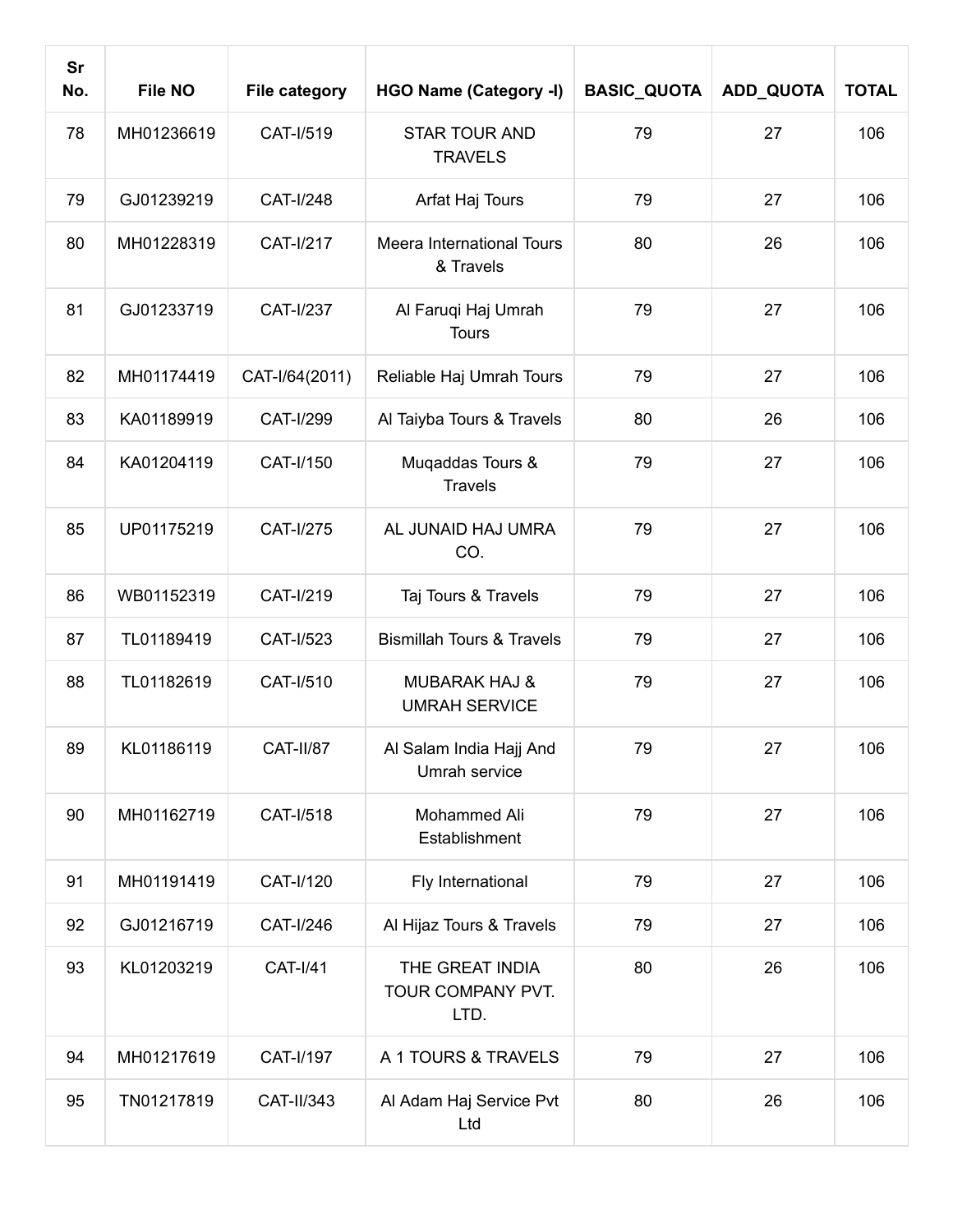| Sr<br>No. | <b>File NO</b> | <b>File category</b> | <b>HGO Name (Category -I)</b>         | <b>BASIC_QUOTA</b> | ADD_QUOTA | <b>TOTAL</b> |
|-----------|----------------|----------------------|---------------------------------------|--------------------|-----------|--------------|
| 96        | TN01213119     | CAT-I/162            | AL - HUDHA HAJ<br>SERVICE (P) LTD     | 79                 | 27        | 106          |
| 97        | DL01194519     | CAT-II/397           | Gulf Haj & Umrah<br>Services          | 80                 | 26        | 106          |
| 98        | KL01179819     | <b>CAT-I/287</b>     | Malik Deenar Haj Service              | 79                 | 27        | 106          |
| 99        | DL01157419     | CAT-II/430           | Al Shariq Enterprises                 | 79                 | 27        | 106          |
| 100       | MH01220019     | CAT-I/289            | Al Madni Tours & Travels              | 80                 | 26        | 106          |
| 101       | UP01199819     | CAT-I/263            | Al Uqba Tours & Travels               | 80                 | 26        | 106          |
| 102       | MP01227819     | CAT-I/173            | Mariyam Haj Tours                     | 79                 | 27        | 106          |
| 103       | MH01199719     | CAT-I/205            | Al Hidayat Tours &<br><b>Travels</b>  | 79                 | 27        | 106          |
| 104       | KA01200019     | <b>CAT-I/94</b>      | Karnataka Haj Group                   | 79                 | 27        | 106          |
| 105       | TN01213419     | CAT-I/192            | TRICHY SUNSHINE HAJ<br><b>SERVICE</b> | 79                 | 27        | 106          |
| 106       | UP01213719     | CAT-I/132            | G.B. Tours & Travels                  | 79                 | 27        | 106          |
| 107       | GJ01191619     | CAT-I/525            | Raj Deep Tour And Travel              | 80                 | 26        | 106          |
| 108       | MH01211419     | CAT-I/133            | Kolhapur Haj Corporation              | 79                 | 27        | 106          |
| 109       | GJ01162619     | CAT-I/253            | As Safa Haj Tour                      | 79                 | 27        | 106          |
| 110       | MH01222219     | CAT-I/113            | Peerzada Travels                      | 80                 | 26        | 106          |
| 111       | MH01192819     | <b>CAT-I/89</b>      | Al Arafat Haj & Umrah<br><b>Tours</b> | 79                 | 27        | 106          |
| 112       | MH01192919     | <b>CAT-I/01</b>      | Al Haafiz Tours & Travels             | 79                 | 27        | 106          |
| 113       | MH01218919     | CAT-I/138            | Shafi Haj & Umra Tour                 | 79                 | 27        | 106          |
| 114       | AP01196119     | CAT-I/140            | <b>Badsha Tours &amp; Travels</b>     | 79                 | 27        | 106          |
| 115       | KA01148319     | CAT-I/101            | AL MADINA TOURS AND<br><b>TRAVELS</b> | 80                 | 26        | 106          |
| 116       | WB03153219     | CAT-I/111            | <b>Hamdaan Travel Services</b>        | 79                 | 27        | 106          |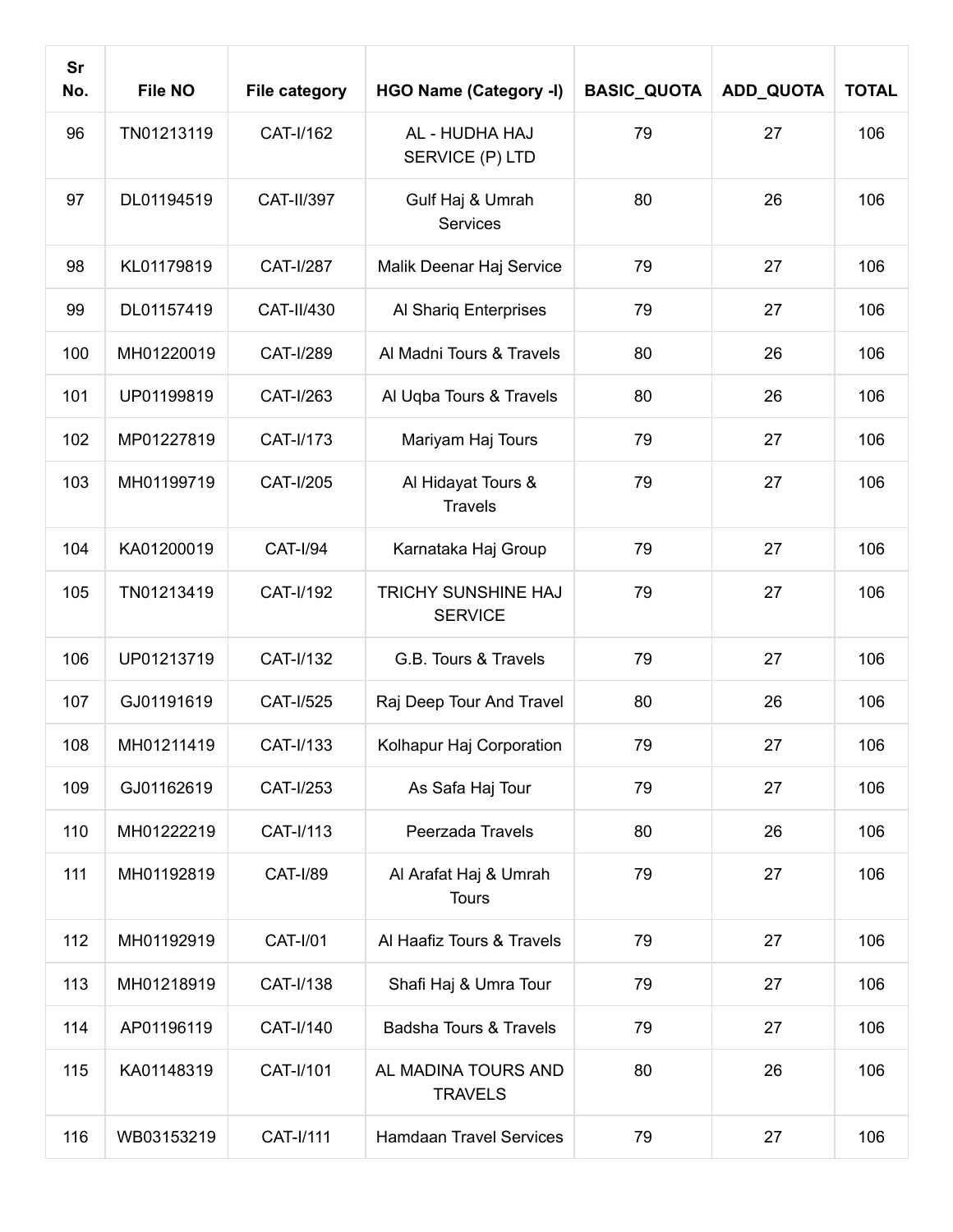| <b>Sr</b><br>No. | <b>File NO</b> | <b>File category</b> | <b>HGO Name (Category -I)</b>                 | <b>BASIC_QUOTA</b> | <b>ADD_QUOTA</b> | <b>TOTAL</b> |
|------------------|----------------|----------------------|-----------------------------------------------|--------------------|------------------|--------------|
| 117              | MH01206019     | CAT-I/121            | <b>MUKHLIS HAJ &amp; UMRAH</b><br><b>TOUR</b> | 79                 | 27               | 106          |
| 118              | MH01206619     | CAT-I/106            | Makkah Haj Corporation                        | 80                 | 26               | 106          |
| 119              | TN01217219     | CAT-I/194            | Salamath Haj Service                          | 79                 | 27               | 106          |
| 120              | UP01199219     | CAT-I/180            | Shaheen Hajj Tour &<br><b>Travels</b>         | 79                 | 27               | 106          |
| 121              | MH01218019     | <b>CAT-I/68</b>      | Labbaik Tours And<br><b>Travels</b>           | 80                 | 26               | 106          |
| 122              | MH01190319     | CAT-I/131            | Ikram Haj Corporation                         | 79                 | 27               | 106          |
| 123              | MH01217019     | <b>CAT-I/257</b>     | Al Mehdi Tours                                | 79                 | 27               | 106          |
| 124              | GJ01172019     | CAT-I/243            | The Vafadar Tours                             | 79                 | 27               | 106          |
| 125              | MP01220919     | CAT-I/144            | <b>KAAZI SARKAR</b><br><b>TRAVELS</b>         | 80                 | 26               | 106          |
| 126              | KA01208319     | <b>CAT-II/221</b>    | Harmain Tours & Travels                       | 79                 | 27               | 106          |
| 127              | TN01213919     | CAT-II/342           | AL TAJ HAJ SERVICE                            | 80                 | 26               | 106          |
| 128              | KA01156419     | <b>CAT-I/99</b>      | J.S. Tours & Travels                          | 79                 | 27               | 106          |
| 129              | MH01195419     | CAT-II/558           | Qasswa International                          | 79                 | 27               | 106          |
| 130              | MH01159919     | CAT-I/526            | <b>HASNAIN TOURS &amp;</b><br><b>TRAVELS</b>  | 79                 | 27               | 106          |
| 131              | MH01216419     | <b>CAT-I/70</b>      | <b>Welcome Tours &amp; Travels</b>            | 79                 | 27               | 106          |
| 132              | TN01214119     | <b>CAT-I/05</b>      | Millath Hajj Services                         | 79                 | 27               | 106          |
| 133              | KL01216119     | <b>CAT-I/32</b>      | Indian Hajj Service<br>Corporation            | 79                 | 27               | 106          |
| 134              | GJ01225419     | CAT-I/115            | Adenwala Tours And<br><b>Travels</b>          | 79                 | 27               | 106          |
| 135              | TN01213819     | CAT-I/161            | AL NOOR HAJ SERVICE<br><b>INDIA PVT LTD</b>   | 80                 | 26               | 106          |
| 136              | MH01195119     | CAT-I/136            | As Serat Tours                                | 80                 | 26               | 106          |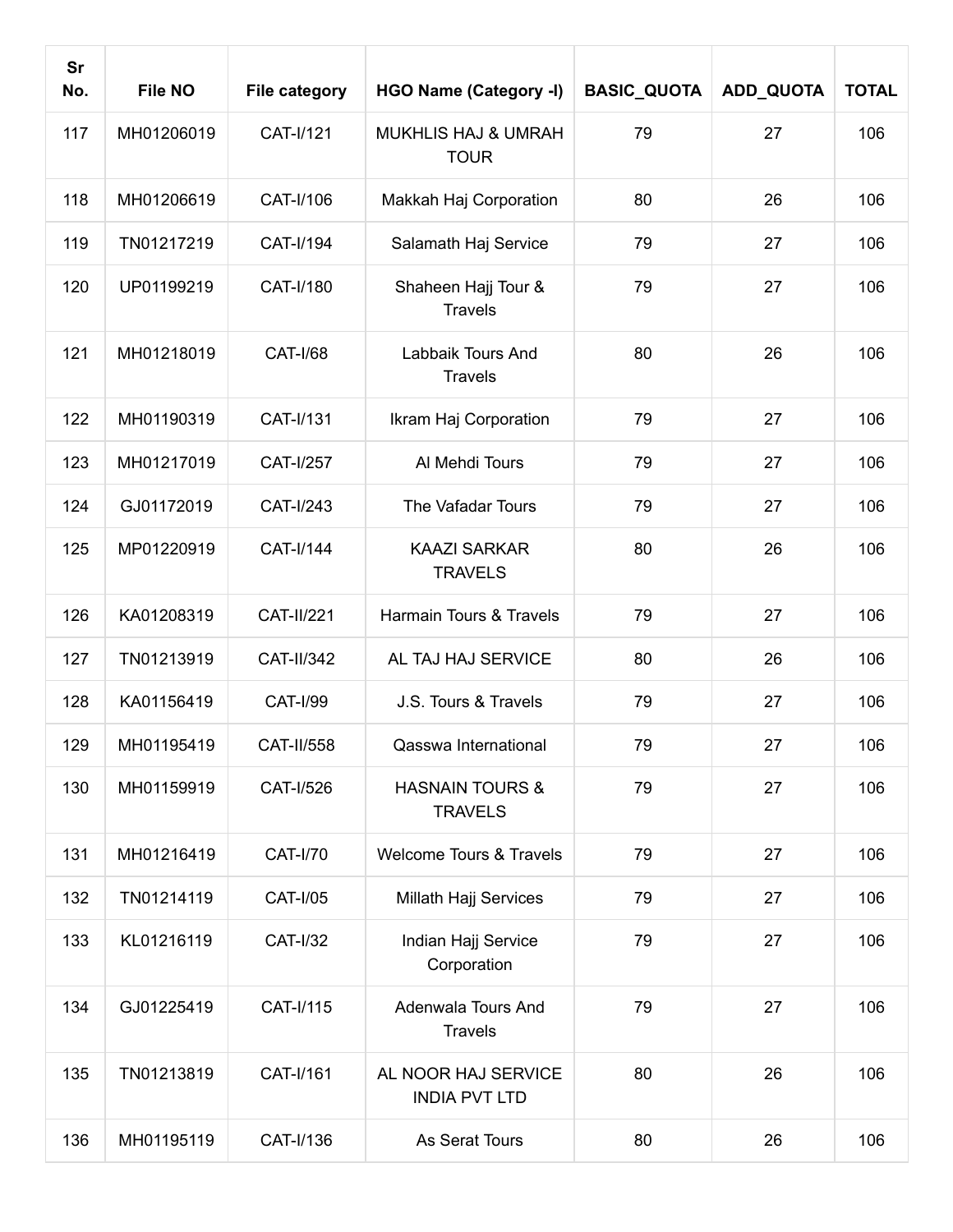| <b>Sr</b><br>No. | <b>File NO</b> | <b>File category</b> | <b>HGO Name (Category -I)</b>                                | <b>BASIC_QUOTA</b> | ADD_QUOTA | <b>TOTAL</b> |
|------------------|----------------|----------------------|--------------------------------------------------------------|--------------------|-----------|--------------|
| 137              | GJ01226319     | CAT-I/245            | Mohammedia Tours And<br><b>Travels</b>                       | 79                 | 27        | 106          |
| 138              | GJ01227319     | <b>CAT-II/457</b>    | Al Farooq Tours & Travels                                    | 80                 | 26        | 106          |
| 139              | MH01232019     | <b>CAT-I/291</b>     | Al Ikhlas Haj Corporation                                    | 79                 | 27        | 106          |
| 140              | MH01232219     | <b>CAT-I/64</b>      | AL MULTAZIM HAJ &<br><b>UMRAH SERVICES</b>                   | 79                 | 27        | 106          |
| 141              | MH01233219     | CAT-I/258            | <b>Mahdi Tours And Travels</b>                               | 79                 | 27        | 106          |
| 142              | GJ01160619     | CAT-I/236            | Zam Zam Tours & Travels                                      | 80                 | 26        | 106          |
| 143              | MH01234919     | CAT-I/185            | AL AMEEN HAJ<br><b>CORPORATION</b>                           | 80                 | 26        | 106          |
| 144              | MH01238119     | CAT-I/307            | <b>AL-MUNTAZAR TOURS</b><br><b>MUMBAI</b>                    | 79                 | 27        | 106          |
| 145              | GJ01238719     | CAT-I/235            | <b>JIGAR TOURS &amp;</b><br><b>TRAVELS</b>                   | 79                 | 27        | 106          |
| 146              | GJ01232819     | CAT-I/232            | Sanjar Travels                                               | 80                 | 26        | 106          |
| 147              | MH01235719     | CAT-I/50(2011)       | Haadi tours Haj & Umrah                                      | 79                 | 27        | 106          |
| 148              | GJ01236319     | CAT-I/239            | <b>Alif Tours &amp; Travels</b>                              | 79                 | 27        | 106          |
| 149              | KA01191719     | CAT-II/196           | Saughaat Tours<br>International                              | 79                 | 27        | 106          |
| 150              | KL01163119     | CAT-I/508            | AL ROWLLA HAJJ<br><b>UMRA TRAVEL &amp;</b><br><b>SERVICE</b> | 80                 | 26        | 106          |
| 151              | OD01238619     | CAT-I/505            | Haquani Tours & Travels                                      | 80                 | 26        | 106          |
| 152              | GJ01233019     | CAT-I/240            | KHWAJA GARIB NAWAZ<br><b>TOURS AND TRAVELS</b>               | 79                 | 27        | 106          |
| 153              | MH01233119     | <b>CAT-I/52</b>      | <b>Classic Tour &amp; Travels</b><br>Pvt. Ltd                | 80                 | 26        | 106          |
| 154              | MH01234219     | <b>CAT-I/53</b>      | Dayar e Habib Tours &<br><b>Travels</b>                      | 79                 | 27        | 106          |
| 155              | MH01234419     | CAT-I/117            | Momin Haj Umrah Tour                                         | 79                 | 27        | 106          |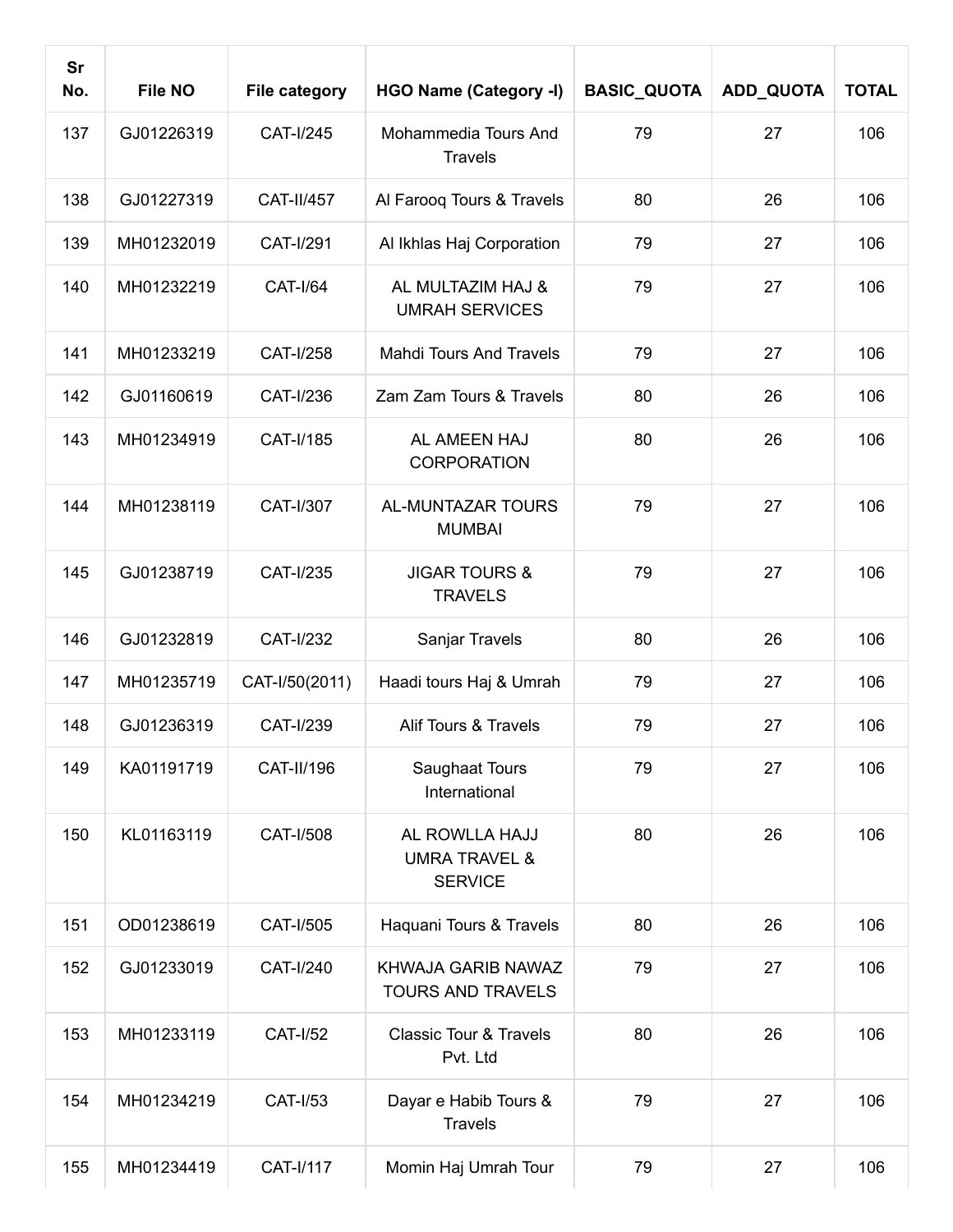| <b>Sr</b><br>No. | <b>File NO</b> | <b>File category</b> | <b>HGO Name (Category -I)</b>              | <b>BASIC_QUOTA</b> | ADD_QUOTA | <b>TOTAL</b> |
|------------------|----------------|----------------------|--------------------------------------------|--------------------|-----------|--------------|
| 156              | MH01232419     | CAT-I/265            | Al Ansar Haj & Umrah<br>Organiser          | 79                 | 27        | 106          |
| 157              | MH01201019     | CAT-I/188            | <b>Marshal Travels</b>                     | 79                 | 27        | 106          |
| 158              | TL01152819     | CAT-I/304            | Al-Fahad Haj & Umrah<br>Tours & Travels    | 79                 | 27        | 106          |
| 159              | TL01156519     | CAT-I/533            | <b>Global Tour and Travels</b>             | 79                 | 27        | 106          |
| 160              | MH01184919     | <b>CAT-I/50</b>      | <b>Asfahan Tours &amp; Travels</b>         | 79                 | 27        | 106          |
| 161              | MH01147519     | <b>CAT-I/220</b>     | Al Salam Haj O Umrah<br>Tour               | 80                 | 26        | 106          |
| 162              | AP01211919     | CAT-II/190           | ALFAUZAN HAJ TOURS<br>& TRAVELS            | 79                 | 27        | 106          |
| 163              | TN01177919     | CAT-I/163            | AL HARAMINE HAJ<br>SERVICE (P) LTD         | 80                 | 26        | 106          |
| 164              | TN01214519     | CAT-I/164            | Al Hussam Travel & Tours<br>India P. India | 79                 | 27        | 106          |
| 165              | KL01190419     | <b>CAT-II/47</b>     | Hashimi Hajj Umrah<br>Service              | 79                 | 27        | 106          |
| 166              | KL01214919     | <b>CAT-I/40</b>      | <b>SYS HAJ GROUP</b>                       | 79                 | 27        | 106          |
| 167              | MH02236719     | CAT-I/504            | Sara Haj Service,                          | 79                 | 27        | 106          |
| 168              | JK01210919     | <b>CAT-II/404</b>    | Alhuda Travels                             | 79                 | 27        | 106          |
| 169              | MH01212019     | <b>CAT-I/65</b>      | Tawaf E Makkah Tours &<br><b>Travels</b>   | 79                 | 27        | 106          |
| 170              | KL01170619     | CAT-I/520            | Manshah Haj Group                          | 79                 | 27        | 106          |
| 171              | KL03212319     | <b>CAT-I/33</b>      | Vazco Haj group                            | 80                 | 26        | 106          |
| 172              | MH02210219     | <b>CAT-II/292</b>    | <b>Grace Tours And Travels</b>             | 79                 | 27        | 106          |
| 173              | MH01149119     | <b>CAT-I/521</b>     | Hadi International                         | 80                 | 27        | 107          |
| 174              | GJ01224919     | <b>CAT-I/224</b>     | Hazrat Khwaja Garib<br>Nawaj Haj Tours     | 79                 | 28        | 107          |
| 175              | MP01223919     | <b>CAT-I/282</b>     | Avliya Haj Tour                            | 79                 | 28        | 107          |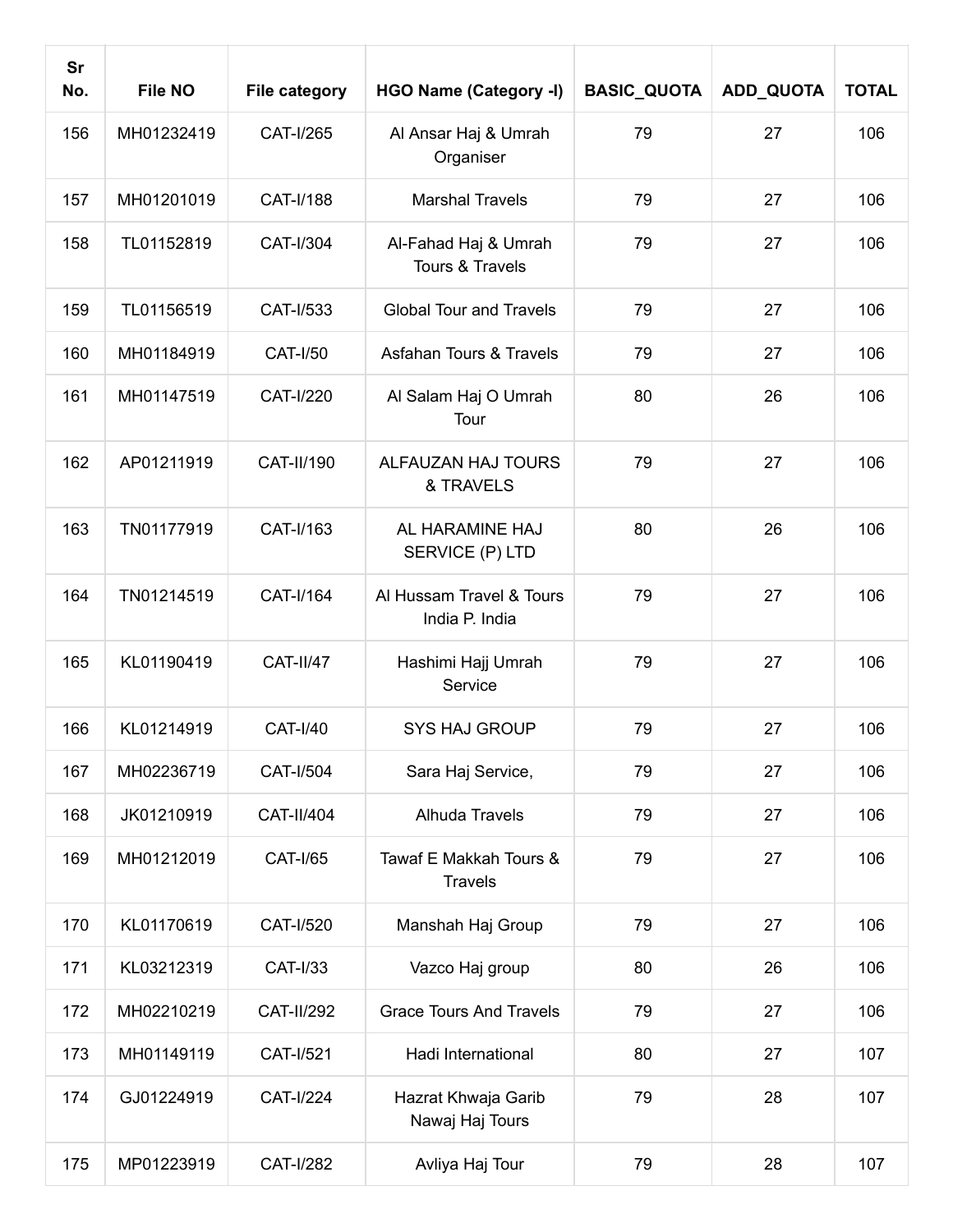| <b>Sr</b><br>No. | <b>File NO</b> | <b>File category</b> | <b>HGO Name (Category -I)</b>                  | <b>BASIC_QUOTA</b> | ADD_QUOTA | <b>TOTAL</b> |
|------------------|----------------|----------------------|------------------------------------------------|--------------------|-----------|--------------|
| 176              | WB01203919     | <b>CAT-I/69</b>      | M.G. Tours & Travels.                          | 80                 | 27        | 107          |
| 177              | GJ01227419     | <b>CAT-I/242</b>     | Al Aksha Tours And<br><b>Travels</b>           | 79                 | 28        | 107          |
| 178              | TN01204819     | CAT-I/168            | <b>RICHWAY TOURS &amp;</b><br><b>TRAVELS</b>   | 79                 | 28        | 107          |
| 179              | KA01235919     | CAT-I/152            | Tawakkul Tours & Travels                       | 79                 | 28        | 107          |
| 180              | GJ01236519     | CAT-I/250            | Gujarat Haj Tours                              | 80                 | 27        | 107          |
| 181              | TN01171519     | <b>CAT-I/202</b>     | AL MADEENA HAJ<br><b>SERVICE</b>               | 79                 | 28        | 107          |
| 182              | KA01167719     | CAT-I/153            | <b>GHOUSE TOURS &amp;</b><br><b>TRAVELS</b>    | 80                 | 27        | 107          |
| 183              | TN01197419     | <b>CAT-I/09</b>      | Al Amanath Haj Service<br>(India) Pvt. Ltd.    | 79                 | 28        | 107          |
| 184              | MH01214819     | <b>CAT-I/288</b>     | <b>ALSHAYA NASSER</b><br><b>TRAVELS</b>        | 80                 | 27        | 107          |
| 185              | MH01216919     | <b>CAT-I/49</b>      | Arabian Tours & Travels                        | 79                 | 28        | 107          |
| 186              | MH01220319     | CAT-I/530            | Al Hujjaj International<br>Tours & Travels     | 80                 | 27        | 107          |
| 187              | MH01221319     | CAT-I/157            | Al Madeena Haj Umrah<br>Tours.                 | 80                 | 27        | 107          |
| 188              | MH01210519     | CAT-I/123            | Aman Tourism                                   | 80                 | 27        | 107          |
| 189              | KL01217419     | <b>CAT-I/47</b>      | <b>FADHIL GROUP TOUR</b><br><b>AND TRAVELS</b> | 79                 | 28        | 107          |
| 190              | MH01164819     | CATII/444(OLD)       | AL SALAM HAJ &<br><b>UMRAH TOURS</b>           | 79                 | 28        | 107          |
| 191              | TL01207719     | CAT-I/160            | <b>SHARIEF TOURS &amp;</b><br><b>TRAVELS</b>   | 80                 | 27        | 107          |
| 192              | GJ01236019     | CAT-I/233            | <b>Tawakkal Tours &amp; Travels</b>            | 79                 | 28        | 107          |
| 193              | MP01233919     | CAT-I/272            | Hajj Tours Corporation                         | 79                 | 28        | 107          |
| 194              | MH01239919     | <b>CAT-II/278</b>    | Alvi Tours & Travels                           | 80                 | 27        | 107          |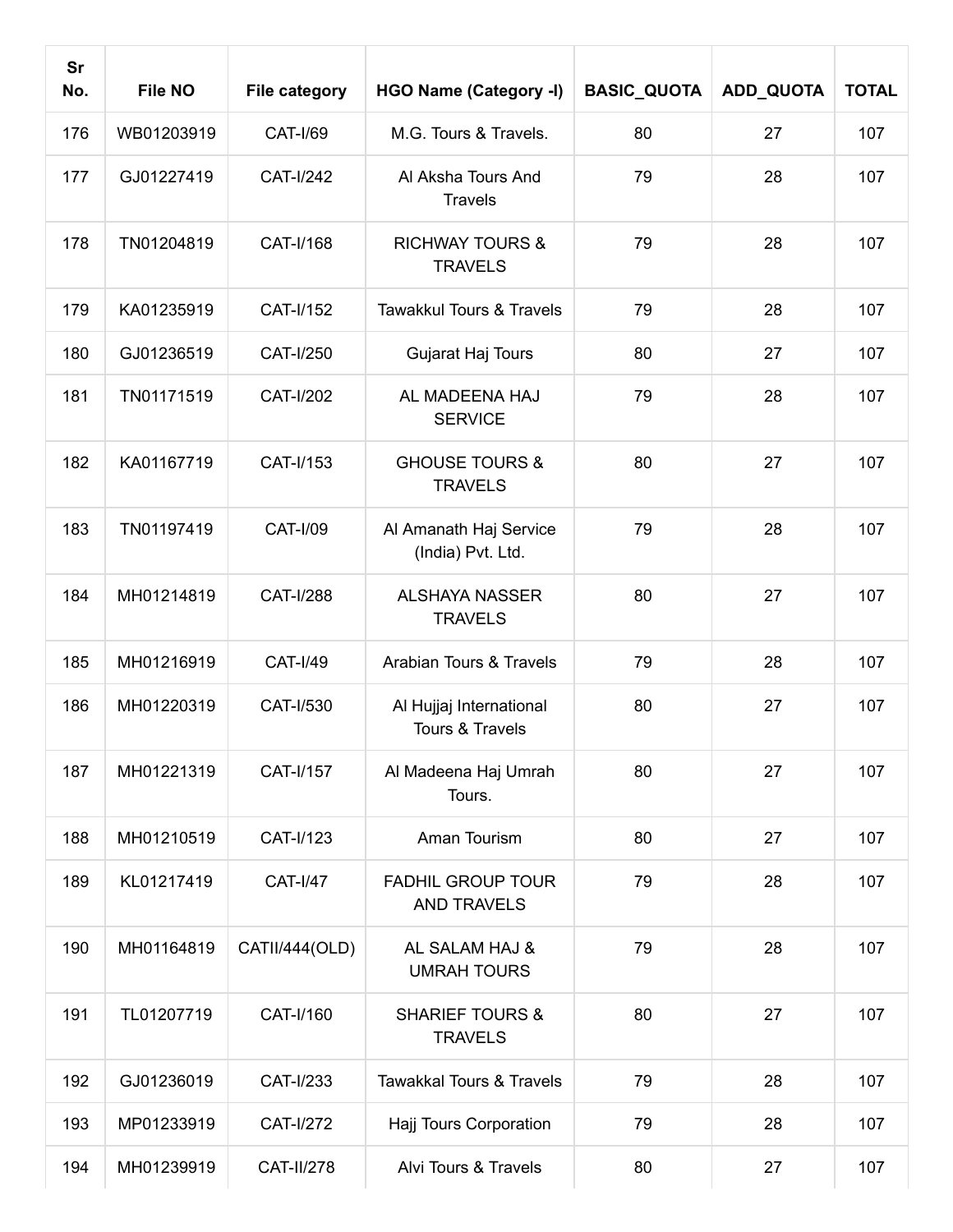| Sr<br>No. | <b>File NO</b> | File category | HGO Name (Category -I)   | <b>BASIC_QUOTA</b> | <b>ADD QUOTA</b> | <b>TOTAL</b> |
|-----------|----------------|---------------|--------------------------|--------------------|------------------|--------------|
| 195       | MH01235619     | CAT-I/114     | Arfa Tours and Travels   | 79                 | 28               | 107          |
| 196       | MH01155219     | CAT-I/190     | Huda Haj Tours & Travels | 79                 | 28               | 107          |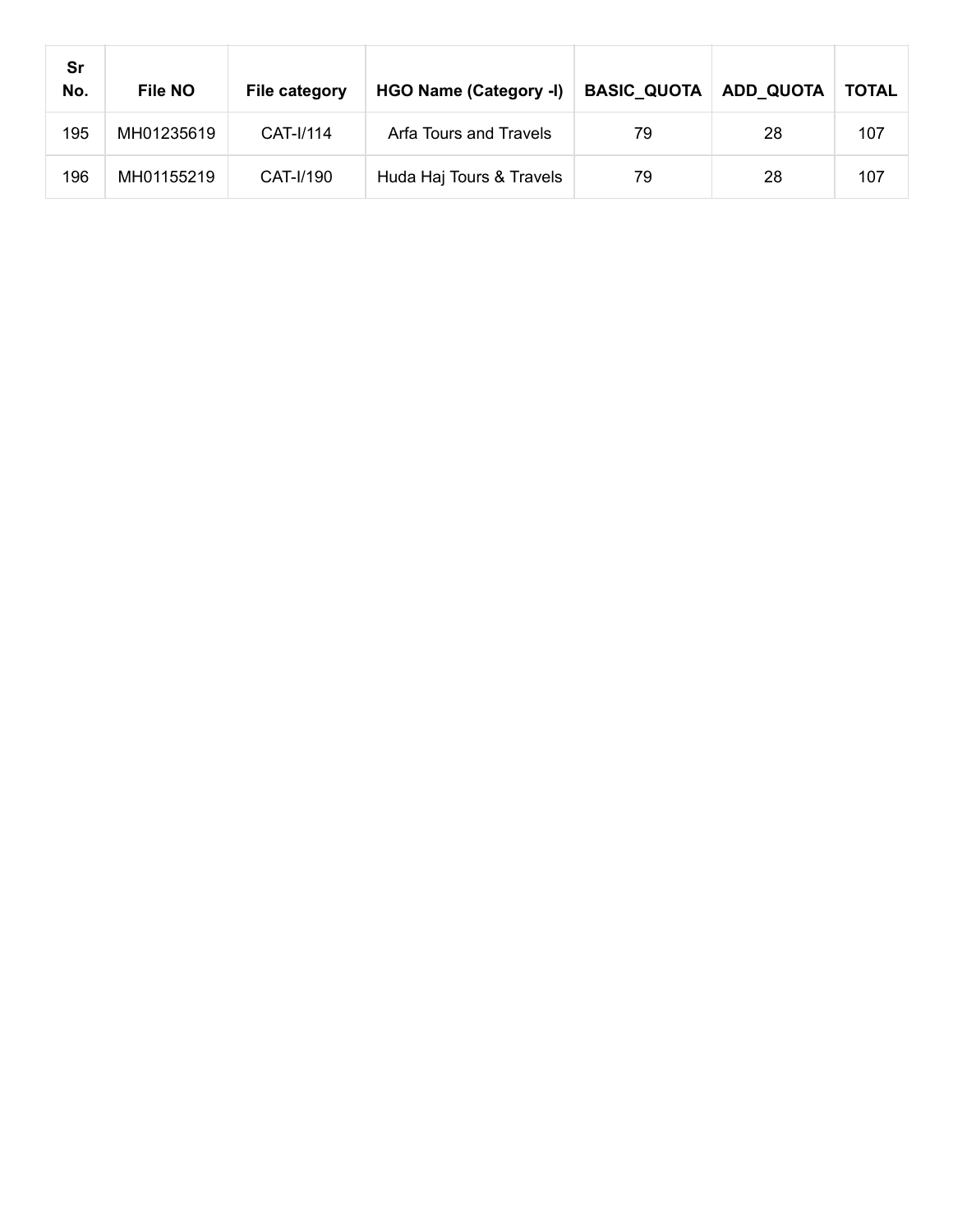| <b>Sr</b><br>No. | <b>File NO</b> | <b>File category</b> | <b>HGO Name (Category -II</b>                | <b>BASIC_QUOTA</b> | <b>ADD_QUOTA</b> | <b>TOTAL</b> |
|------------------|----------------|----------------------|----------------------------------------------|--------------------|------------------|--------------|
| 1                | KL02151919     | CAT-II/85            | NOORJAMAL HAJ UMRA<br><b>SERVICE</b>         | 50                 | $\mathbf 0$      | 50           |
| $\overline{2}$   | WB02152119     | <b>CAT II/469</b>    | Crown Tours & Travels                        | 50                 | $\pmb{0}$        | 50           |
| 3                | MH02152219     | CAT-II/200           | Taj Tours & Travels                          | 50                 | $\mathbf 0$      | 50           |
| 4                | WB02152919     | <b>CAT-II/247</b>    | AK ATM FOREX &<br><b>TRAVELS PVT. LTD</b>    | 50                 | $\mathbf 0$      | 50           |
| 5                | MH02153319     | CAT-II/614           | Sana Haj and Umrah<br><b>Travels Service</b> | 50                 | $\mathbf 0$      | 50           |
| $6\phantom{1}$   | MH02153519     | CAT-II/1124          | AL SIDDIQ HAJ TOURS<br>& TRAVELS             | 50                 | $\mathbf 0$      | 50           |
| $\overline{7}$   | WB02153619     | CAT-II/1113          | Haj-E-Baithullah Tours<br>and Travels        | 50                 | 0                | 50           |
| 8                | MH02147619     | <b>CATII/219</b>     | S.A HAJ O UMRAH<br>TOUR,                     | 50                 | $\mathbf 0$      | 50           |
| 9                | JH02148419     | CAT-II/401           | Regency Tour & Travel                        | 50                 | $\pmb{0}$        | 50           |
| 10               | KL02147219     | CAT-II/538           | Shukriya Travels Pvt Ltd                     | 50                 | $\mathbf 0$      | 50           |
| 11               | TL02149319     | CAT-II/329           | AL MAKKAH TOURS<br><b>AND TRAVELS</b>        | 50                 | $\mathbf 0$      | 50           |
| 12               | MH02149619     | CAT-II/240           | Al Falah Tours Travels                       | 50                 | $\mathbf 0$      | 50           |
| 13               | MH02151419     | CATII/(349)          | AL AMAL TOURS &<br><b>TRAVELS PVT. LTD</b>   | 50                 | $\mathbf 0$      | 50           |
| 14               | KL02150619     | <b>CAT-II/225</b>    | Iqrah Haj Cell                               | 50                 | $\mathbf 0$      | 50           |
| 15               | DL02154619     | CATII/406(OLD)       | M/S ALIF TRAVELS PVT<br><b>LTD</b>           | 50                 | $\mathbf 0$      | 50           |
| 16               | MH02158619     | <b>CAT-II/592</b>    | Safa Marwa Tours                             | 50                 | $\pmb{0}$        | 50           |
| 17               | WB02155919     | CATII/08             | S. M. UMER & BROS.<br>PVT. LTD.              | 50                 | $\mathbf 0$      | 50           |
| 18               | TL02156019     | CAT-I/129(2011)      | M/s Siddiqui Tours &<br><b>Travels</b>       | 50                 | $\mathbf 0$      | 50           |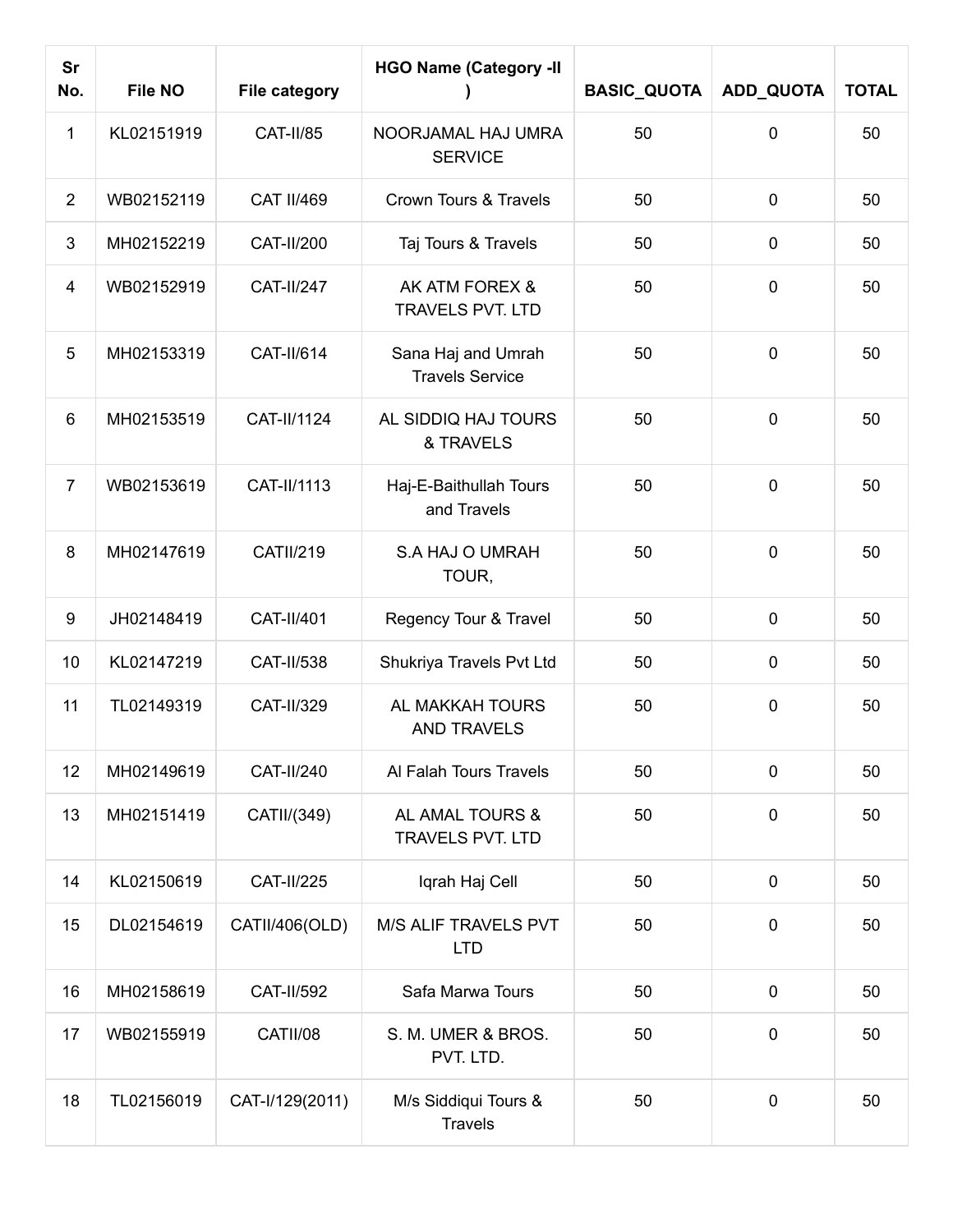| <b>Sr</b><br>No. | <b>File NO</b> | <b>File category</b>     | <b>HGO Name (Category -II</b>                                             | <b>BASIC_QUOTA</b> | <b>ADD_QUOTA</b> | <b>TOTAL</b> |
|------------------|----------------|--------------------------|---------------------------------------------------------------------------|--------------------|------------------|--------------|
| 19               | TN02156219     | CAT-II/203               | AL MAAS HAJ UMRAH<br><b>GROUP SERVICE</b>                                 | 50                 | 0                | 50           |
| 20               | TN02156719     | CAT-II/133               | H.M. Travels                                                              | 50                 | $\pmb{0}$        | 50           |
| 21               | DL02157119     | <b>CAT-II/427</b>        | Al Kauthar Hajj & Umrah<br>Tours & Travels                                | 50                 | $\mathbf 0$      | 50           |
| 22               | MH02158419     | CAT-II/338               | Pacific World Tours &<br><b>Travels</b>                                   | 50                 | $\mathbf 0$      | 50           |
| 23               | WB02155619     | CATII/482(OLD)           | Al Ameen Tours and<br><b>Travels</b>                                      | 50                 | 0                | 50           |
| 24               | KL02155719     | <b>CAT-II/90</b>         | <b>THAQWA TOURS &amp;</b><br><b>TRAVELS</b>                               | 50                 | $\mathbf 0$      | 50           |
| 25               | GJ02157819     | CAT-II/1108              | Dudhwala Tours                                                            | 50                 | $\pmb{0}$        | 50           |
| 26               | MP02158019     | CAT-II/236               | Foreign Tours & Travels                                                   | 50                 | $\mathbf 0$      | 50           |
| 27               | RJ02158519     | <b>CAT-II/422</b>        | TAJ TOUR & TRAVELS                                                        | 50                 | $\mathbf 0$      | 50           |
| 28               | MH02159219     | <b>CAT II/164</b>        | <b>SHAZLI ENTERPRISES</b>                                                 | 50                 | $\pmb{0}$        | 50           |
| 29               | MH02159319     | CATII/443(OLD)           | <b>MADNI TOURS &amp;</b><br><b>TRAVELS</b>                                | 50                 | $\mathbf 0$      | 50           |
| 30               | KL02164119     | CAT-II/1018              | <b>MOULAVI TRAVEL &amp;</b><br><b>RECRUITING AGENTS</b><br><b>PVT LTD</b> | 50                 | $\pmb{0}$        | 50           |
| 31               | TN02167119     | CATII/528(OLD)           | <b>DOLPHIN AIR SERVICES</b><br>P.LTD                                      | 50                 | $\mathbf 0$      | 50           |
| 32               | TN02167519     | CAT-<br>II/496/(2011)New | SOUTH ASIAN HAJ AND<br><b>UMRAH SERVICES</b>                              | 50                 | $\mathbf 0$      | 50           |
| 33               | KL02166519     | CAT-II/101               | Marhaba Hajj & Umra<br>Service                                            | 50                 | $\mathbf 0$      | 50           |
| 34               | RJ02167019     | CAT-II/405               | Royal Haj & Umrah Travel<br>Pvt Ltd                                       | 50                 | $\mathbf 0$      | 50           |
| 35               | MH02168419     | CAT-II/438               | A.K Haj Corporation                                                       | 50                 | 0                | 50           |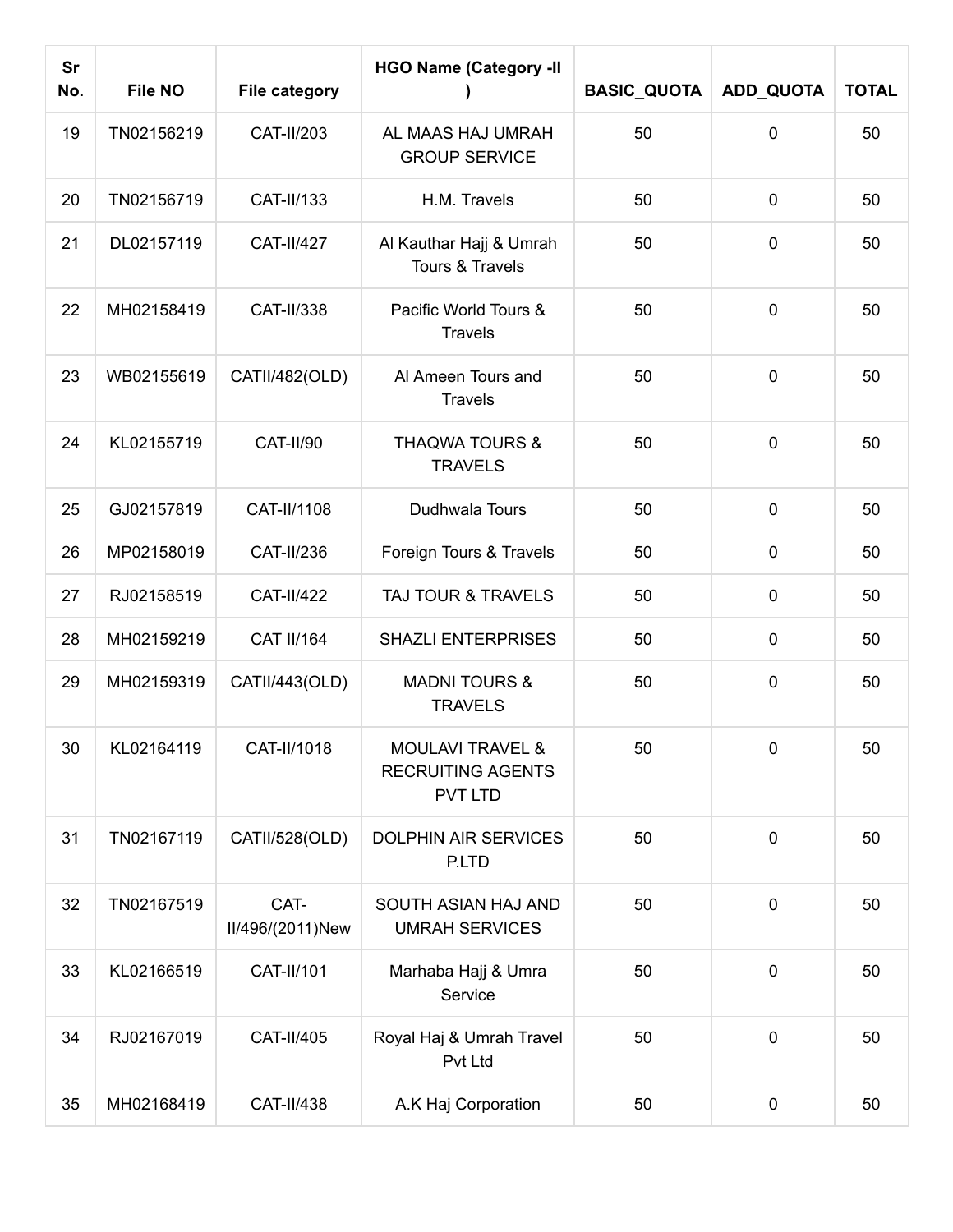| <b>Sr</b><br>No. | <b>File NO</b> | <b>File category</b> | <b>HGO Name (Category -II</b>                 | <b>BASIC_QUOTA</b> | ADD_QUOTA   | <b>TOTAL</b> |
|------------------|----------------|----------------------|-----------------------------------------------|--------------------|-------------|--------------|
| 36               | KL02170219     | <b>CAT-II/82</b>     | <b>HISTORY TOURS &amp;</b><br><b>TRAVELS</b>  | 50                 | 0           | 50           |
| 37               | MH02170319     | CAT-II/27(2011)      | Al Madina Haj Tours                           | 50                 | $\mathbf 0$ | 50           |
| 38               | KL02170419     | CAT-II/169           | <b>COMFORT TRAVELS</b>                        | 50                 | $\mathbf 0$ | 50           |
| 39               | TN02169219     | CAT-II/1118          | THAKBIR HAJ SERVICE                           | 50                 | $\mathbf 0$ | 50           |
| 40               | KA02171219     | <b>CAT-II/142</b>    | Dar Al Emaan Tours<br>International           | 50                 | $\mathbf 0$ | 50           |
| 41               | DL02171319     | <b>CATII/220</b>     | <b>Star Travels</b>                           | 50                 | $\mathbf 0$ | 50           |
| 42               | KL02172219     | CAT-II/1312          | <b>CAREERLINE TRAVEL</b><br><b>CONSULTANT</b> | 50                 | $\mathbf 0$ | 50           |
| 43               | MH02172319     | <b>CAT-II/10</b>     | <b>Premier Enterprises</b>                    | 50                 | $\mathbf 0$ | 50           |
| 44               | KL02172519     | CAT-II/1313          | <b>MARKAZTRAVELMART</b>                       | 50                 | $\mathbf 0$ | 50           |
| 45               | MH02159719     | CAT-II/571           | Hamdam Haj Tours                              | 50                 | $\mathbf 0$ | 50           |
| 46               | UP02162419     | <b>CAT-II/454</b>    | <b>AZAM TRAVELS &amp;</b><br><b>TOURS</b>     | 50                 | $\mathbf 0$ | 50           |
| 47               | MH02163719     | <b>CAT-II/271</b>    | Aisha Tours & Travels                         | 50                 | $\mathbf 0$ | 50           |
| 48               | KA02164219     | <b>CAT-II/298</b>    | N.R. Tours & Travels                          | 50                 | $\mathbf 0$ | 50           |
| 49               | UP02164419     | CAT-II/410           | <b>Bright Trading &amp; Tours</b>             | 50                 | $\mathbf 0$ | 50           |
| 50               | KL02164619     | CAT-II/96            | Yusuff Haj Travels                            | 50                 | $\mathbf 0$ | 50           |
| 51               | MH02165319     | <b>CATII/134</b>     | <b>SALIMA TOURS &amp;</b><br><b>TRAVELS</b>   | 50                 | $\mathbf 0$ | 50           |
| 52               | KL02161019     | <b>CAT-II/121</b>    | Varikodan International                       | 50                 | $\mathbf 0$ | 50           |
| 53               | UP02166119     | CAT-II/1119          | AL FATAH TOUR &<br><b>TRAVELS</b>             | 50                 | $\mathbf 0$ | 50           |
| 54               | KL02166419     | CAT-II/64            | Al Markaz Hajj Umrah<br>Service               | 50                 | $\mathbf 0$ | 50           |
| 55               | MH02168919     | <b>CAT-II/211</b>    | Subhan Tours and Travel<br>Service            | 50                 | $\pmb{0}$   | 50           |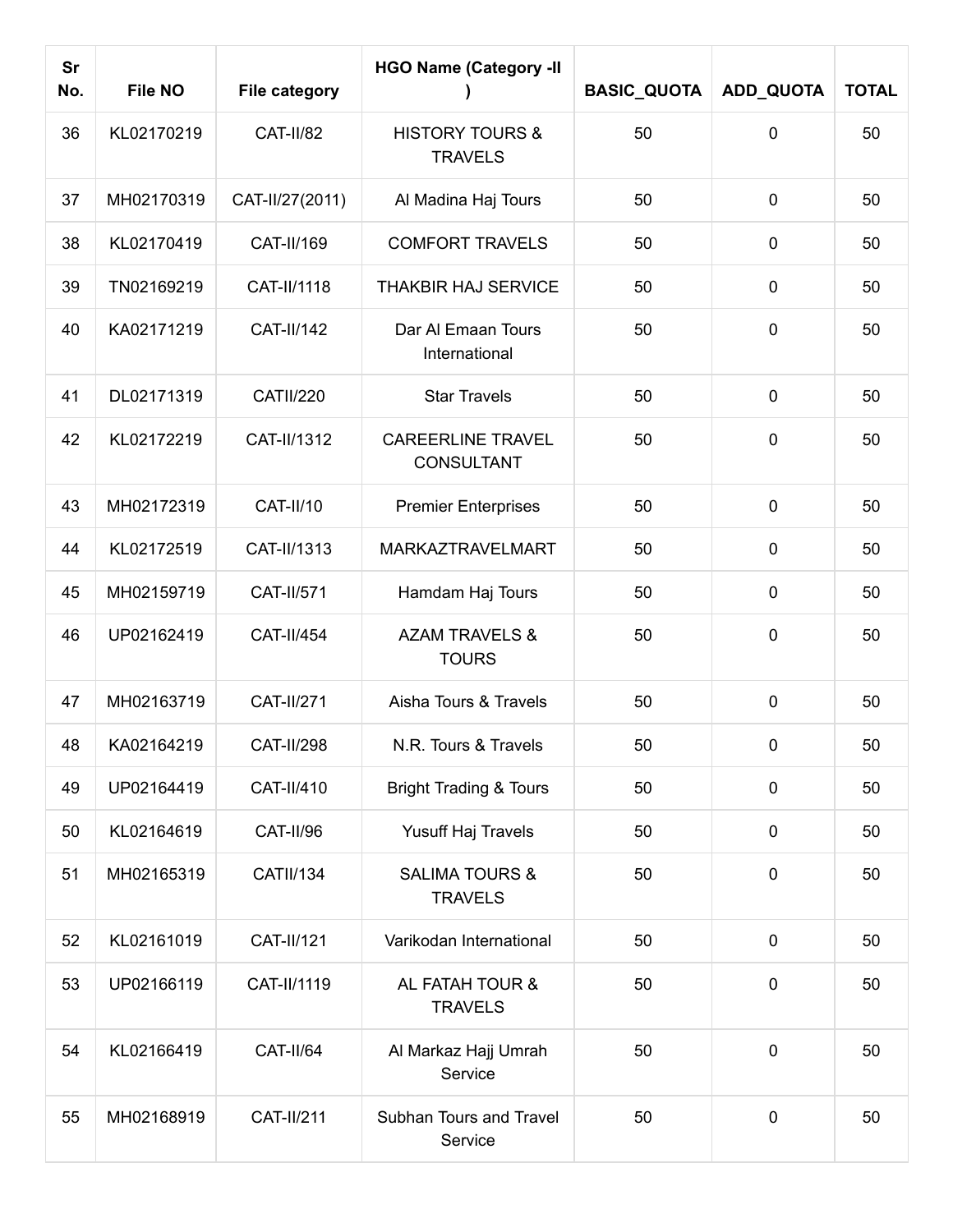| <b>Sr</b><br>No. | <b>File NO</b> | <b>File category</b> | <b>HGO Name (Category -II</b>                           | <b>BASIC_QUOTA</b> | ADD_QUOTA      | <b>TOTAL</b> |
|------------------|----------------|----------------------|---------------------------------------------------------|--------------------|----------------|--------------|
| 56               | MH02169119     | <b>CAT-II/227</b>    | AL-MAANOOS TOURS<br><b>AND TRAVELS</b>                  | 50                 | 0              | 50           |
| 57               | KL02169719     | CAT-II/67            | Hira Hajj & Umrah Service                               | 50                 | $\pmb{0}$      | 50           |
| 58               | TN02173819     | <b>CAT-II/13</b>     | Al Makkah Haj Service                                   | 50                 | $\mathbf 0$    | 50           |
| 59               | KL02180919     | CAT-II/86            | <b>JEDDAH TRAVELS &amp;</b><br><b>JEDDAH HAJJ GROUP</b> | 50                 | $\mathbf 0$    | 50           |
| 60               | AP02161619     | CATII/(330)          | <b>FAZAL TOURS &amp;</b><br><b>TRAVELS</b>              | 50                 | $\mathbf 0$    | 50           |
| 61               | MH02163919     | CAT-II/432           | Mina Arafat Tours,                                      | 50                 | $\mathbf 0$    | 50           |
| 62               | DL02176419     | <b>CAT-II/286</b>    | M.S. Cargo Services                                     | 50                 | $\mathbf 0$    | 50           |
| 63               | TL02182819     | <b>CAT-II/587</b>    | Al ljabah Tours                                         | 50                 | $\mathbf 0$    | 50           |
| 64               | MH02153019     | CAT-II/276           | AL BAGHDADIYA HAJ &<br><b>UMRAH TOURS</b>               | 50                 | $\mathbf 0$    | 50           |
| 65               | GJ02185019     | CAT-II/162           | Jilani Tours & Travels                                  | 50                 | $\mathbf 0$    | 50           |
| 66               | GJ02173719     | CAT-II/140           | Faiz International Tours &<br><b>Travels</b>            | 50                 | $\pmb{0}$      | 50           |
| 67               | DL02176919     | <b>CAT-II/604</b>    | <b>PASSAGE</b><br><b>INTERNATIONAL</b>                  | 50                 | 0              | 50           |
| 68               | RJ02174619     | CAT-II/423           | <b>AMBAR TRAVEL</b><br><b>SERVICES</b>                  | 50                 | $\overline{0}$ | 50           |
| 69               | KL02181619     | CAT-II/89            | AL AMANA HAJJ GROUP<br>(AL AMANA TOURS &<br>TRAVELS)    | 50                 | $\mathbf 0$    | 50           |
| 70               | UP02182019     | CAT-II/403           | Al Zain Tours & Travels                                 | 50                 | $\mathbf 0$    | 50           |
| 71               | MH02182219     | <b>CAT-II/322</b>    | <b>FAIZAN HAJJ UMRAH &amp;</b><br><b>ZIYARAT TOURS</b>  | 50                 | $\mathbf 0$    | 50           |
| 72               | AP02173319     | CAT-II/465           | <b>QOUMI TOURS &amp;</b><br><b>TRAVELS</b>              | 50                 | $\mathbf 0$    | 50           |
| 73               | MH02182519     | CAT-II/1107          | Al Bakkha Tours and<br><b>Travels</b>                   | 50                 | $\mathbf 0$    | 50           |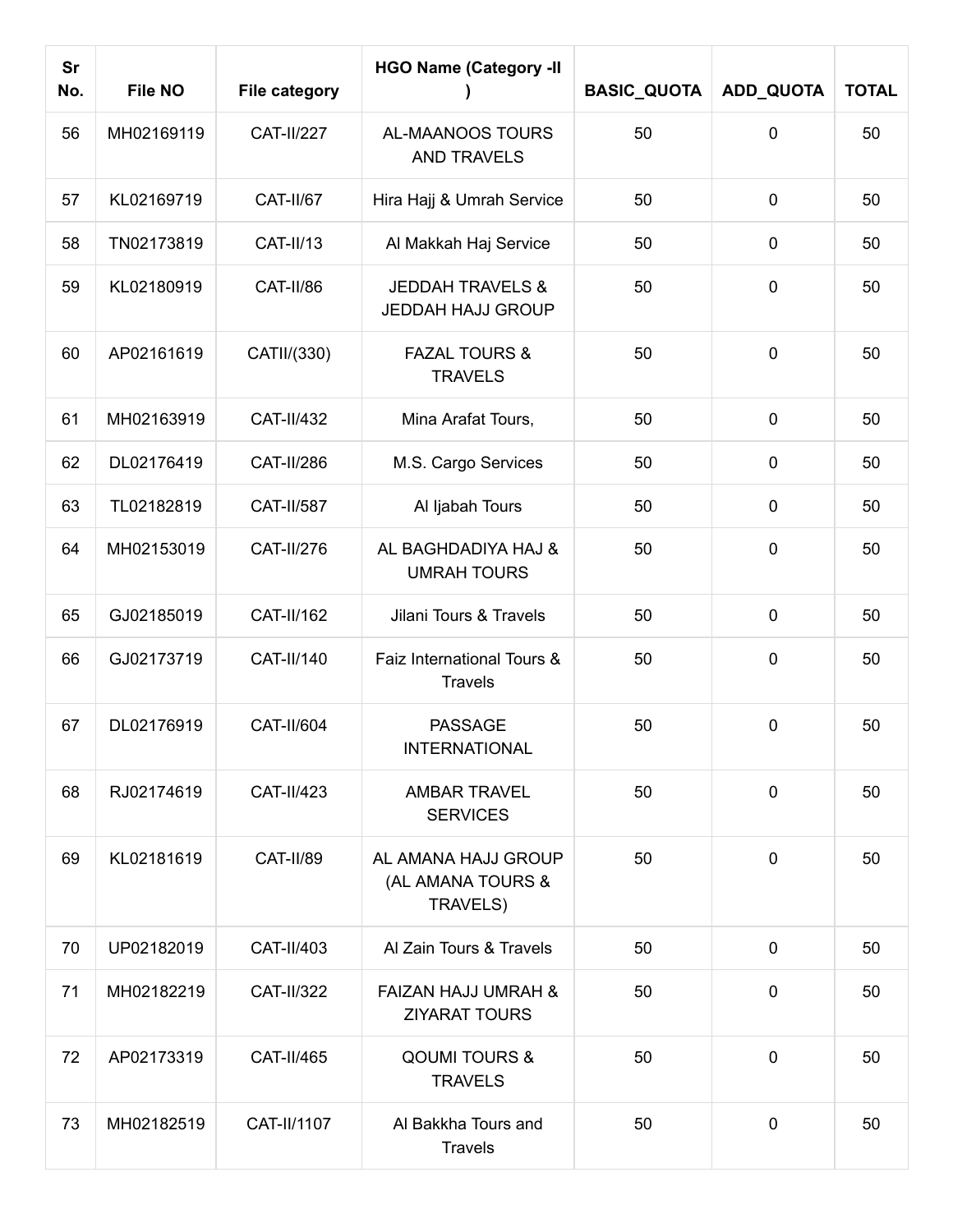| <b>Sr</b><br>No. | <b>File NO</b> | <b>File category</b> | <b>HGO Name (Category -II</b>                                            | <b>BASIC_QUOTA</b> | ADD_QUOTA   | <b>TOTAL</b> |
|------------------|----------------|----------------------|--------------------------------------------------------------------------|--------------------|-------------|--------------|
| 74               | GJ02182919     | CAT-II/520           | Al Haram Haj Tours &<br>Travels,                                         | 50                 | 0           | 50           |
| 75               | DL02183119     | CAT-II/332           | <b>Gulf Associates</b>                                                   | 50                 | $\pmb{0}$   | 50           |
| 76               | TL02148519     | <b>CAT-II/285</b>    | Enam Tours Haj & Umrah<br>Groups                                         | 50                 | $\mathbf 0$ | 50           |
| 77               | TN02161419     | <b>CAT-II/207</b>    | Al Alif Haj Service                                                      | 50                 | $\mathbf 0$ | 50           |
| 78               | MH02183919     | CAT-II/120           | <b>INTERNATIONAL CITY</b><br><b>LINKS</b>                                | 50                 | $\mathbf 0$ | 50           |
| 79               | GJ02184019     | CAT-II/312           | <b>MILAN TOURS &amp;</b><br><b>TRAVELS</b>                               | 50                 | $\mathbf 0$ | 50           |
| 80               | MH02184819     | <b>CAT-II/201</b>    | Jamal Haj Umrah Tours &<br><b>Travels</b>                                | 50                 | $\mathbf 0$ | 50           |
| 81               | KL02186819     | CAT-II/70            | Al Abrar Hajj & Umrah<br>Service                                         | 50                 | $\mathbf 0$ | 50           |
| 82               | DL02187019     | CATII/177            | <b>KARWANE ZEHRA</b>                                                     | 50                 | $\mathbf 0$ | 50           |
| 83               | JK02150019     | CAT-II/179           | <b>ROHANI TOURS &amp;</b><br><b>TRAVELS</b>                              | 50                 | $\mathbf 0$ | 50           |
| 84               | KL02187119     | <b>CAT-II/74</b>     | Rolex Travel & Tours                                                     | 50                 | $\mathbf 0$ | 50           |
| 85               | MP02194219     | CATII/445(OLD)       | HAJJ E BETULLAH HAJ<br><b>UMRAH TOUR</b><br><b>CORPORATION</b>           | 50                 | 0           | 50           |
| 86               | UP02180619     | <b>CATII/308</b>     | <b>LABBAIK TOURS &amp;</b><br>KHADIM UL HUJJAJ                           | 50                 | $\mathbf 0$ | 50           |
| 87               | JK02193019     | CAT-II/354           | Labaika Haj & Umrah<br><b>Services</b>                                   | 50                 | $\mathbf 0$ | 50           |
| 88               | GJ02193219     | CAT-II/505           | <b>BADSHAH HAJ UMRAH</b><br><b>SERVICE</b>                               | 50                 | $\mathbf 0$ | 50           |
| 89               | MH02193319     | CAT-II/152           | M.S. Best Tours & Travels                                                | 50                 | $\mathbf 0$ | 50           |
| 90               | KL02193719     | CAT-II/1121          | <b>GULF INDIA TOURS &amp;</b><br>TRAVELS, GULF INDIA<br><b>HAJ GROUP</b> | 50                 | $\mathbf 0$ | 50           |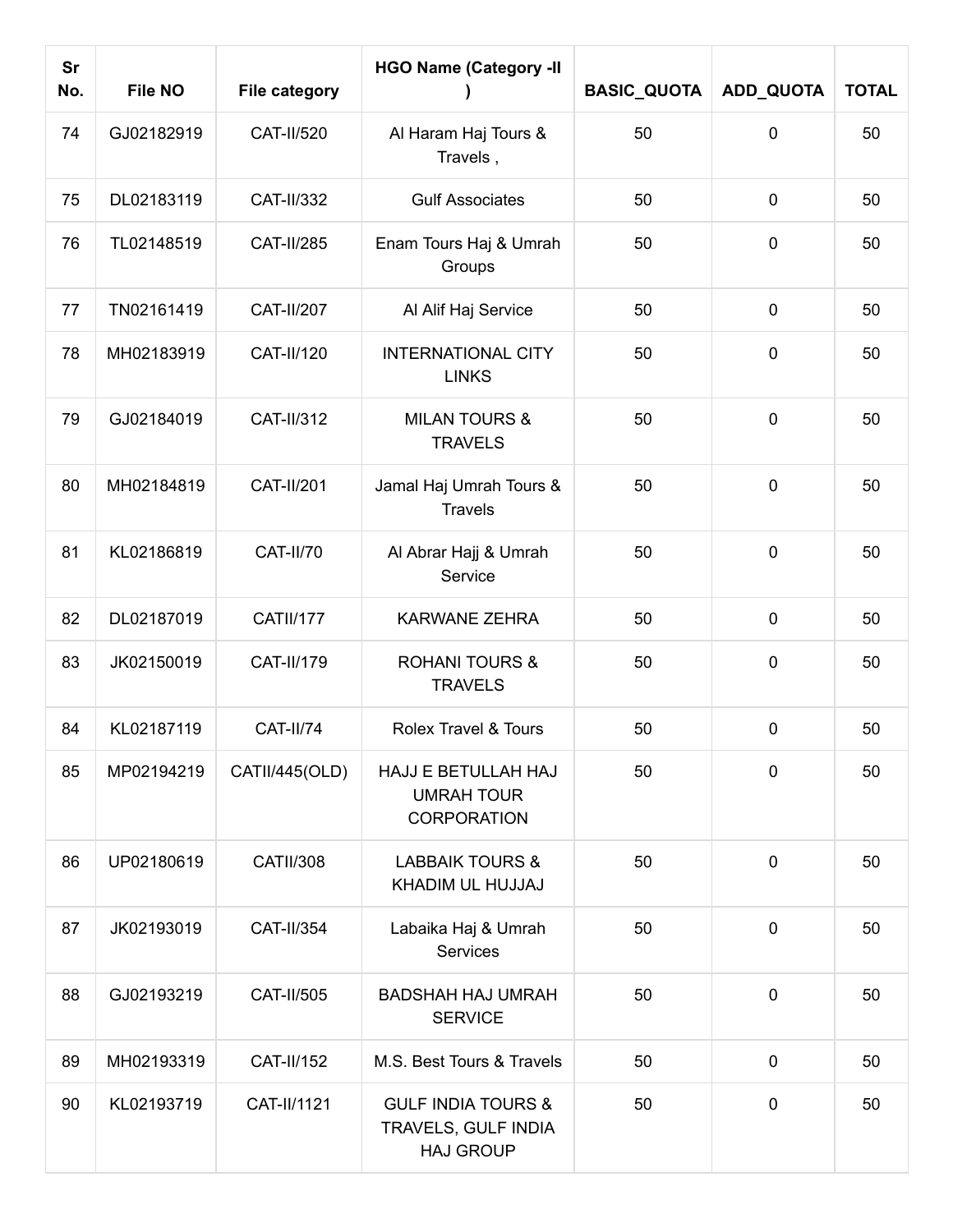| <b>Sr</b><br>No. | <b>File NO</b> | <b>File category</b>    | <b>HGO Name (Category -II</b>          | <b>BASIC_QUOTA</b> | ADD_QUOTA   | <b>TOTAL</b> |
|------------------|----------------|-------------------------|----------------------------------------|--------------------|-------------|--------------|
| 91               | MH02194619     | CAT-II/144              | Al Maiza Tour & Travels                | 50                 | $\mathbf 0$ | 50           |
| 92               | GJ02212819     | CAT-II/491              | Al Umar Haj Service                    | 50                 | 0           | 50           |
| 93               | MH02149419     | <b>CAT-II/291</b>       | Safiya Travels                         | 50                 | $\pmb{0}$   | 50           |
| 94               | KA02205319     | CAT-II/599              | Akheel Hajj & Umrah<br>Services        | 50                 | $\mathbf 0$ | 50           |
| 95               | MH02193819     | <b>CATII/251</b>        | <b>INDO MADNI HAJ TOUR</b>             | 50                 | $\mathbf 0$ | 50           |
| 96               | AP02148719     | <b>CAT-II/237</b>       | <b>AKBAR TRAVEL</b><br><b>SERVICES</b> | 50                 | $\mathbf 0$ | 50           |
| 97               | TN02202719     | <b>CAT-II/05</b>        | Taiba Haj Service                      | 50                 | $\mathbf 0$ | 50           |
| 98               | TL02155019     | <b>CATII/161</b>        | AL SAGAR HAJ UMRAH<br><b>TOUR</b>      | 50                 | $\mathbf 0$ | 50           |
| 99               | GJ02208719     | CAT-II/507              | Shama Tours & Travels                  | 50                 | $\mathbf 0$ | 50           |
| 100              | TN02208919     | <b>CAT-II/25</b>        | Marwa Haj Service                      | 50                 | $\pmb{0}$   | 50           |
| 101              | MH02206119     | <b>CAT-II/262</b>       | Meezan Tours & Travels                 | 50                 | $\mathbf 0$ | 50           |
| 102              | MH02206219     | CAT-II/463(2013)        | Ibrahim Haj Umrah Tours                | 50                 | $\pmb{0}$   | 50           |
| 103              | KA02180219     | CATII/316               | <b>SANIA HAJ SERVICES</b>              | 50                 | $\pmb{0}$   | 50           |
| 104              | MH02154719     | CATII/268               | Asila Tours & Travels                  | 50                 | $\pmb{0}$   | 50           |
| 105              | MH02211219     | CAT-II/186              | Atlas Haj Tours                        | 50                 | $\pmb{0}$   | 50           |
| 106              | MH02211319     | CAT-II/187(2009-<br>10) | Rapid Travels & Tours                  | 50                 | $\mathbf 0$ | 50           |
| 107              | MH02180819     | CAT-II/370              | <b>Falak Tours And Travels</b>         | 50                 | $\pmb{0}$   | 50           |
| 108              | TN02209319     | CAT-II/26               | NEST HAJ AND UMRAH<br><b>SERVICES</b>  | 50                 | $\mathbf 0$ | 50           |
| 109              | MH02209719     | <b>CAT-II/122</b>       | Arab Tours & Travels                   | 50                 | $\mathbf 0$ | 50           |
| 110              | MH02209919     | <b>CAT-II/562</b>       | Amir E Karwan Haj Tours                | 50                 | $\pmb{0}$   | 50           |
| 111              | GJ02210119     | CAT-II/610              | <b>Hidayat Tours and Travels</b>       | 50                 | $\pmb{0}$   | 50           |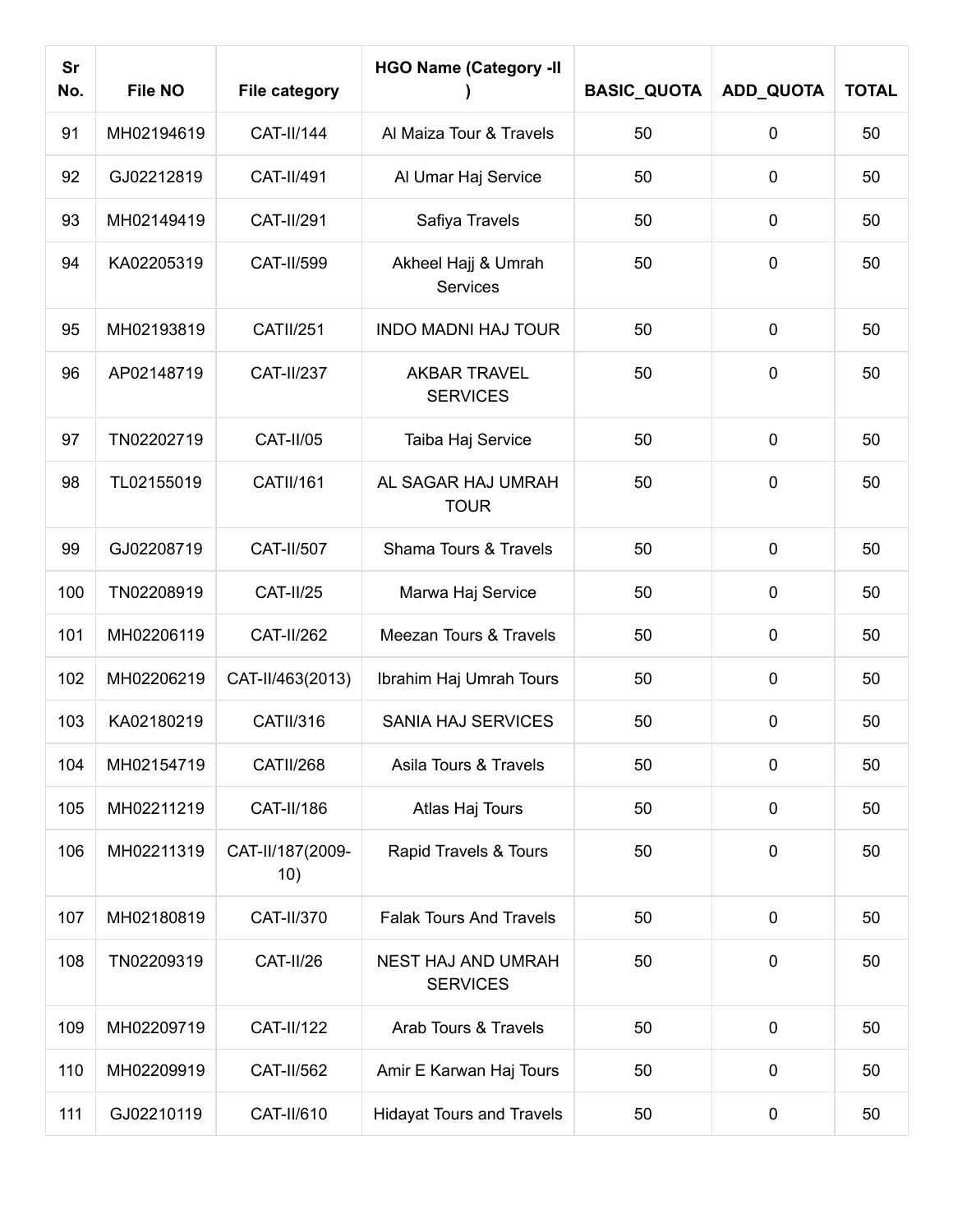| <b>Sr</b><br>No. | <b>File NO</b> | <b>File category</b>     | <b>HGO Name (Category -II</b>                               | <b>BASIC_QUOTA</b> | ADD_QUOTA   | <b>TOTAL</b> |
|------------------|----------------|--------------------------|-------------------------------------------------------------|--------------------|-------------|--------------|
| 112              | KL02199319     | CAT-II/63                | Al Baith Hajj Umra<br><b>Services</b>                       | 50                 | 0           | 50           |
| 113              | GJ02223519     | <b>CAT-II/459</b>        | Al Saad Tours                                               | 50                 | $\pmb{0}$   | 50           |
| 114              | MH02185519     | CAT-II/335               | Al Wahab Haj Umrah<br><b>Tours</b>                          | 50                 | $\mathbf 0$ | 50           |
| 115              | GJ02188419     | <b>CAT-II/242</b>        | M/S Global Tour & Travels                                   | 50                 | $\pmb{0}$   | 50           |
| 116              | GJ02160919     | CAT-II/136               | Ayesha Haj Umrah Tours                                      | 50                 | $\mathbf 0$ | 50           |
| 117              | DL02197919     | CAT-II/1162              | <b>ORIENT TRAVELS</b>                                       | 50                 | $\mathbf 0$ | 50           |
| 118              | GJ02224219     | CAT-II/509               | Al Hamid Tours And<br><b>Travels</b>                        | 50                 | $\mathbf 0$ | 50           |
| 119              | GJ02224319     | CAT-II/499               | Madni Tours & Travels                                       | 50                 | $\pmb{0}$   | 50           |
| 120              | TN02168619     | <b>CATII/210</b>         | Al Makkah Haj Service                                       | 50                 | $\mathbf 0$ | 50           |
| 121              | GJ02187219     | CAT-II/611               | AL HARMAIN TRAVELS                                          | 50                 | $\pmb{0}$   | 50           |
| 122              | MH02191019     | CAT-<br>II/284/(2006)New | Al-Hijrah Travels And<br><b>Tours</b>                       | 50                 | $\mathbf 0$ | 50           |
| 123              | KA02225019     | <b>CATII/314</b>         | M/S Ohad Tours & Travels                                    | 50                 | $\mathbf 0$ | 50           |
| 124              | GJ02225119     | CAT-II/508               | Al Qassim Tours & Travels                                   | 50                 | $\mathbf 0$ | 50           |
| 125              | TL02152619     | CAT-II/06                | Al Watan Tours & Travels                                    | 50                 | $\mathbf 0$ | 50           |
| 126              | KL02225719     | CAT-II/76                | <b>Thaibah Travels</b><br>Malappuram                        | 50                 | $\mathbf 0$ | 50           |
| 127              | KL02204019     | CAT-II/100               | Jaihind Marketing                                           | 50                 | $\mathbf 0$ | 50           |
| 128              | MH02155519     | CAT-II/1120              | H.A.W. Tours & Travels                                      | 50                 | $\mathbf 0$ | 50           |
| 129              | AP02160519     | CAT-II/280               | AL TAWHEED TOURS<br>AND TRAVELS FOR HAJ<br><b>AND UMRAH</b> | 50                 | $\mathbf 0$ | 50           |
| 130              | MH02161819     | <b>CAT-II/212</b>        | AL MOHAMMADI HAJ<br><b>TOURS</b>                            | 50                 | $\mathbf 0$ | 50           |
| 131              | TN02205219     | CAT-II/341               | RIZHWAN HAJ & UMRA<br><b>SERVICES</b>                       | 50                 | $\mathbf 0$ | 50           |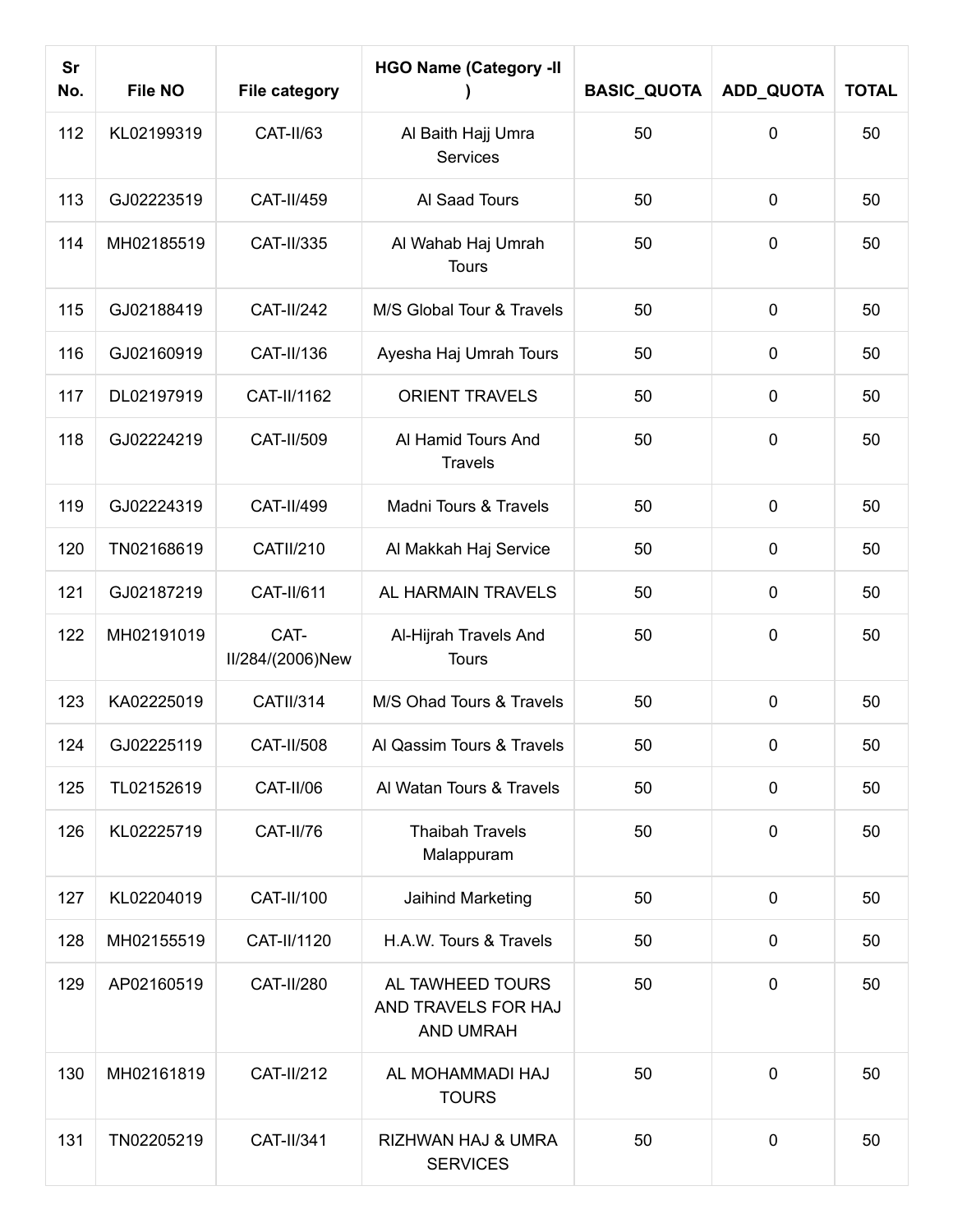| <b>Sr</b><br>No. | <b>File NO</b> | <b>File category</b>    | <b>HGO Name (Category -II</b>                                 | <b>BASIC_QUOTA</b> | ADD_QUOTA   | <b>TOTAL</b> |
|------------------|----------------|-------------------------|---------------------------------------------------------------|--------------------|-------------|--------------|
| 132              | MH02241019     | CAT-II/4023             | New Meezab E Rahmat<br>Haj Umrah & Ziarath<br><b>Tours</b>    | 50                 | $\mathbf 0$ | 50           |
| 133              | MH02181519     | CAT-II/1122             | Al-Maaz Travels and<br><b>Tours</b>                           | 50                 | $\mathbf 0$ | 50           |
| 134              | JK02205919     | <b>CAT-II/424</b>       | Gazi Tours & Travels                                          | 50                 | $\mathbf 0$ | 50           |
| 135              | MH02227619     | <b>CAT-II/12</b>        | Adila Hajj & Umrah<br>Services                                | 50                 | $\mathbf 0$ | 50           |
| 136              | MH02207419     | CATII/434(OLD)          | Taha Haj & Umrah Tours                                        | 50                 | $\mathbf 0$ | 50           |
| 137              | KA02158919     | <b>CAT II/193</b>       | KARWANE-E-NAWAIT<br><b>HAJJ &amp; UMRAH</b><br><b>SERVICE</b> | 50                 | $\mathbf 0$ | 50           |
| 138              | KL02195019     | <b>CAT-II/92</b>        | Swalih Hajj Umraah<br>Services Tours & Travels                | 50                 | $\mathbf 0$ | 50           |
| 139              | MH02201819     | CAT-II/129              | Al Makhdoom Haj Umrah<br><b>Tours</b>                         | 50                 | $\mathbf 0$ | 50           |
| 140              | TN02229219     | CAT-II/393              | AL MAMOOR HAJ                                                 | 50                 | $\mathbf 0$ | 50           |
| 141              | MH02168519     | <b>CATII/205</b>        | Millat Haj Umrah Tours &<br>Travel                            | 50                 | $\mathbf 0$ | 50           |
| 142              | MH02165919     | CAT-II/531              | <b>Unique Tours And Travels</b>                               | 50                 | $\mathbf 0$ | 50           |
| 143              | GJ02221519     | CATII/517(OLD)          | AL-SAFA HAJ TOURS &<br><b>TRAVELS</b>                         | 50                 | $\mathbf 0$ | 50           |
| 144              | KA02149919     | CAT-II/471              | <b>Sekico Travels</b>                                         | 50                 | $\mathbf 0$ | 50           |
| 145              | MH02230619     | CAT-II/213              | Al Sana Haj Tours                                             | 50                 | $\mathbf 0$ | 50           |
| 146              | UP02175419     | CAT-II/429              | Kay Sons Tours and<br><b>Travels</b>                          | 50                 | $\mathbf 0$ | 50           |
| 147              | RJ02191519     | <b>CAT-II/428</b>       | M/S K K<br><b>INTERNATIONAL</b><br><b>TRAVELS SERVICES</b>    | 50                 | $\mathbf 0$ | 50           |
| 148              | MH02162019     | CAT-<br>II/231(2010)New | <b>Musafir Tour and Travels</b>                               | 50                 | $\mathbf 0$ | 50           |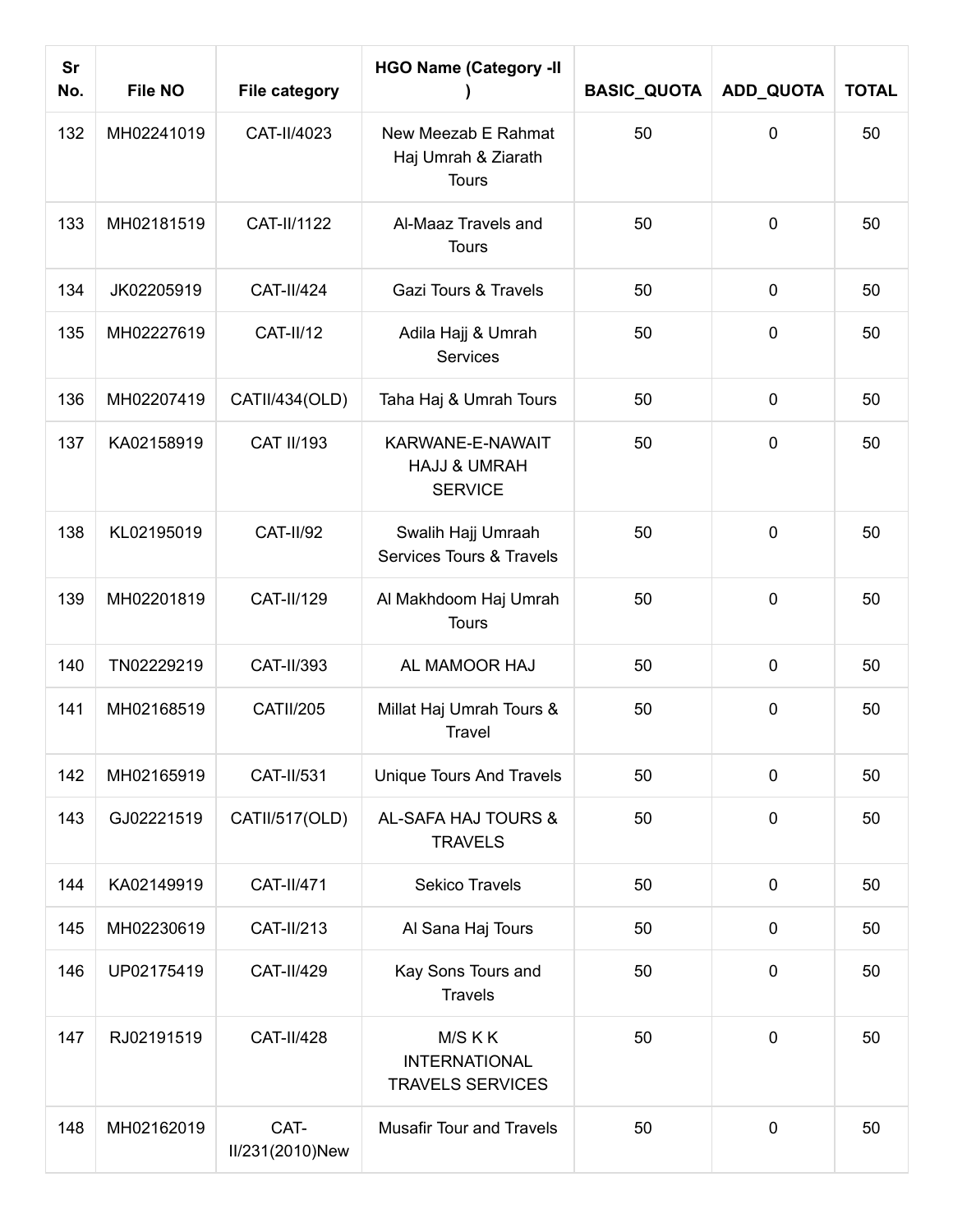| <b>Sr</b><br>No. | <b>File NO</b> | <b>File category</b> | <b>HGO Name (Category -II</b>                                   | <b>BASIC_QUOTA</b> | ADD_QUOTA      | <b>TOTAL</b> |
|------------------|----------------|----------------------|-----------------------------------------------------------------|--------------------|----------------|--------------|
| 149              | MH02205619     | CAT-II/1221          | <b>M/S AL HAFSHA TOURS</b><br><b>AND TRAVELS</b>                | 50                 | $\mathbf 0$    | 50           |
| 150              | TL02227119     | CAT-II/4004          | AHMED HAJ & UMRAH<br><b>TOURS</b>                               | 50                 | $\mathbf 0$    | 50           |
| 151              | GJ02231719     | CAT-II/4014          | S.S.Hajj Corporation                                            | 50                 | $\mathbf 0$    | 50           |
| 152              | RJ02189219     | <b>CAT-II/217</b>    | <b>Sikander Consultants &amp;</b><br>Management                 | 50                 | $\mathbf 0$    | 50           |
| 153              | MH02237119     | CAT-II/4025          | Al Masood Tours &<br><b>Travels</b>                             | 50                 | $\mathbf 0$    | 50           |
| 154              | KA02150419     | <b>CAT-II/197</b>    | KAABA BEST HAJJ &<br><b>UMRAH TOURS &amp;</b><br><b>TRAVELS</b> | 50                 | $\mathbf 0$    | 50           |
| 155              | MH02189619     | <b>CAT-II/37</b>     | Mumtaz haj Umrah Tours<br>and Travels                           | 50                 | $\mathbf 0$    | 50           |
| 156              | MH02231519     | CAT-II/4019          | <b>QASWA TOURS AND</b><br><b>TRAVELS</b>                        | 50                 | $\mathbf 0$    | 50           |
| 157              | KL02169919     | CAT-II/48            | M/s Al Hudha Hajj Umrah<br>Service                              | 50                 | $\mathbf 0$    | 50           |
| 158              | GJ02236119     | CATII/501(OLD)       | AFZAL HAJJ TOURS                                                | 50                 | $\mathbf 0$    | 50           |
| 159              | MH02219819     | CAT-II/1240          | S & S TRAVEL<br><b>SERVICES</b>                                 | 50                 | $\overline{0}$ | 50           |
| 160              | MH02217919     | CAT-II/381           | Safeway Travels                                                 | 50                 | $\mathbf 0$    | 50           |
| 161              | MH02241619     | CAT-II/4030          | M/s Noor Tour & travels                                         | 50                 | $\mathbf 0$    | 50           |
| 162              | GJ02221819     | CAT-II/500           | Al Noorian Tours And<br><b>Travels</b>                          | 50                 | $\mathbf 0$    | 50           |
| 163              | MH02188819     | CAT-II/378           | Al Ahmed Tours & Travels                                        | 50                 | $\mathbf 0$    | 50           |
| 164              | GJ02235419     | CATII/267            | Royal Tours & Travels                                           | 50                 | $\mathbf 0$    | 50           |
| 165              | GJ02190819     | CAT-II/1117          | <b>FOZDAR TRAVELS</b>                                           | 50                 | 0              | 50           |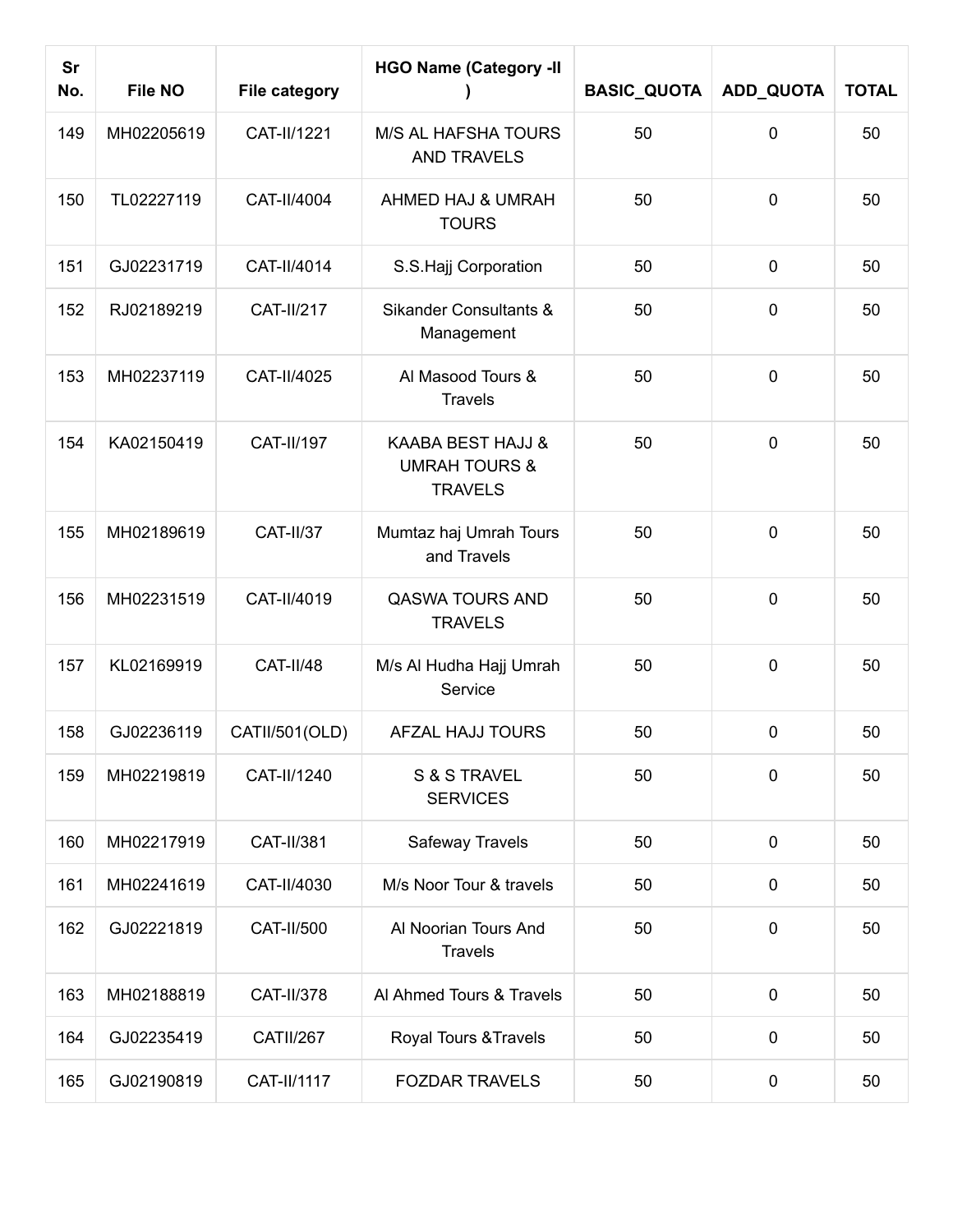| <b>Sr</b><br>No. | <b>File NO</b> | <b>File category</b> | <b>HGO Name (Category -II</b>                               | <b>BASIC_QUOTA</b> | ADD_QUOTA   | <b>TOTAL</b> |
|------------------|----------------|----------------------|-------------------------------------------------------------|--------------------|-------------|--------------|
| 166              | KL02148919     | <b>CAT-II/299</b>    | MUZAFIR HAJJ UMRAH<br>TRAVEL SERVICE PVT<br><b>LTD</b>      | 50                 | 0           | 50           |
| 167              | TL02182419     | <b>CAT-II/290</b>    | M.G Haj Group                                               | 50                 | $\mathbf 0$ | 50           |
| 168              | KL02168119     | CAT-II/73            | <b>ARABIAN TRAVELS &amp;</b><br><b>HAJJ GROUP</b>           | 50                 | $\mathbf 0$ | 50           |
| 169              | GJ02200919     | CAT-II/503           | <b>Chand Tours &amp; Travels</b>                            | 50                 | $\mathbf 0$ | 50           |
| 170              | GJ02163819     | <b>CAT-II/588</b>    | <b>ASB Tours &amp; Travels</b>                              | 50                 | $\mathbf 0$ | 50           |
| 171              | JK02203719     | CATII/398(OLD)       | AL HAYAT HAJJ AND<br><b>OMRAH TRAVEL</b><br><b>SERVICES</b> | 50                 | $\mathbf 0$ | 50           |
| 172              | UP02176319     | CATII/425(OLD)       | <b>NATIONAL TOURS &amp;</b><br><b>TRAVELS AGNECY</b>        | 50                 | 0           | 50           |
| 173              | KL02185819     | CAT-II/60            | Al Hamd Hajj & Umra<br>Services                             | 50                 | $\mathbf 0$ | 50           |
| 174              | KL02204719     | CAT-II/68            | ARAFA HAJ GROUP                                             | 50                 | $\mathbf 0$ | 50           |
| 175              | AP02204919     | CAT-II/189           | Aamina Tours & Travels                                      | 50                 | $\mathbf 0$ | 50           |
| 176              | MH02207019     | CAT-II/613           | Al Halim Tours and<br><b>Travels</b>                        | 50                 | $\mathbf 0$ | 50           |
| 177              | MH02187419     | <b>CAT-II/20</b>     | Saud Tours & Travels                                        | 50                 | $\mathbf 0$ | 50           |
| 178              | MH02188119     | CAT-II/1114          | Zubiya Haj Umrah Tours<br>and Travels                       | 50                 | $\mathbf 0$ | 50           |
| 179              | MH02188719     | CAT-II/233           | Tawaf E Kaba Haj<br>Services                                | 50                 | $\mathbf 0$ | 50           |
| 180              | TL02189019     | <b>CAT-II/321</b>    | Horizon Travels Pvt Ltd                                     | 50                 | $\mathbf 0$ | 50           |
| 181              | GJ02193119     | CAT-II/458           | Al Madina Tours                                             | 50                 | $\mathbf 0$ | 50           |
| 182              | MH02186519     | <b>CAT-II/42</b>     | Al Araia Travels Pvt Ltd.                                   | 50                 | $\mathbf 0$ | 50           |
| 183              | UP02197019     | CAT-II/16            | Saud Travel & Tours                                         | 50                 | $\mathbf 0$ | 50           |
| 184              | KL02197119     | <b>CAT-II/94</b>     | <b>BHARATH TOURS &amp;</b><br><b>TRAVELS</b>                | 50                 | $\mathbf 0$ | 50           |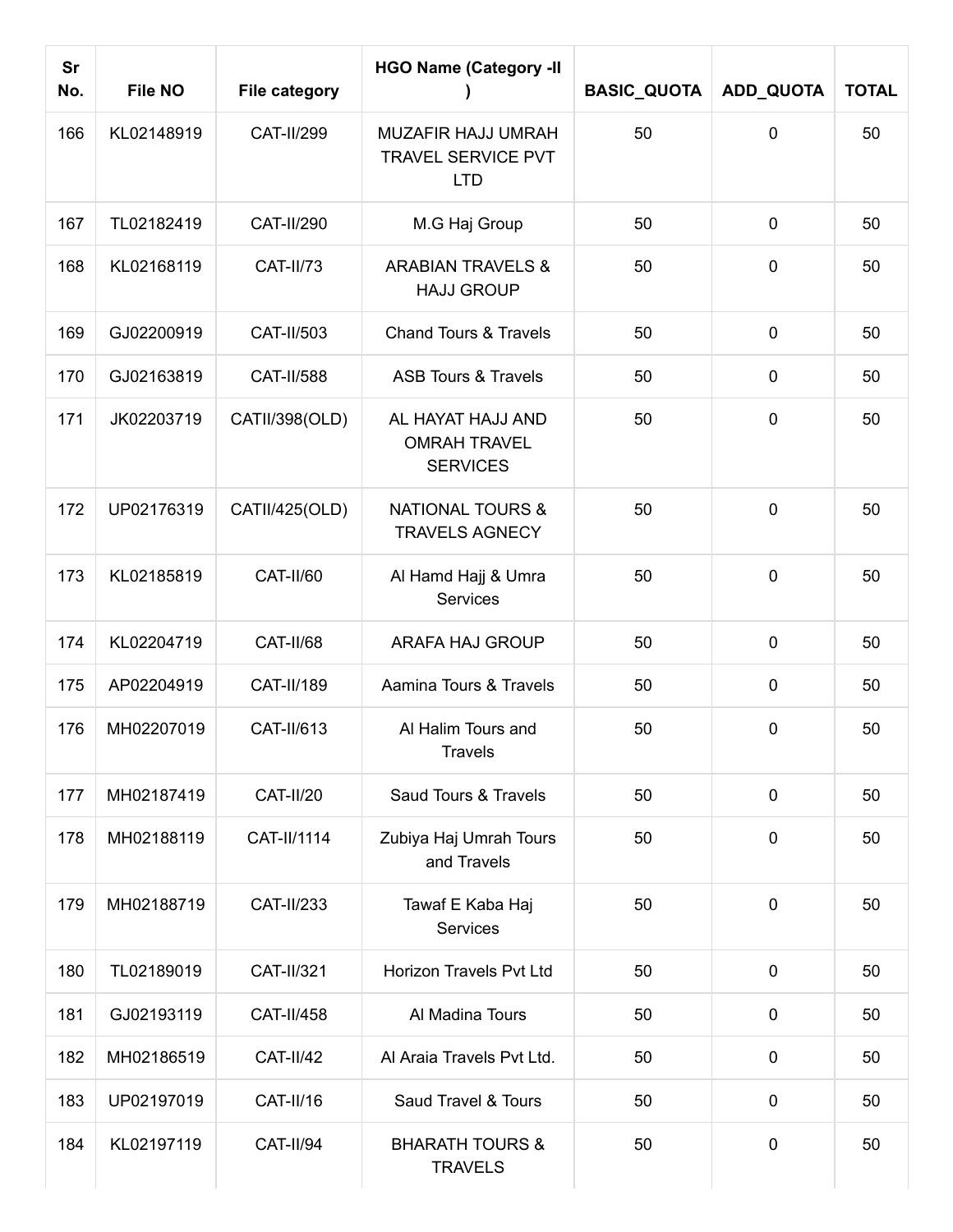| <b>Sr</b><br>No. | File NO    | <b>File category</b> | <b>HGO Name (Category -II</b>                   | <b>BASIC_QUOTA</b> | ADD_QUOTA   | <b>TOTAL</b> |
|------------------|------------|----------------------|-------------------------------------------------|--------------------|-------------|--------------|
| 185              | MH02197319 | CATII/(348)          | Cosmic Linkways                                 | 50                 | $\mathbf 0$ | 50           |
| 186              | UP02197819 | CAT-II/1367          | AL HADI TRAVEL                                  | 50                 | $\mathbf 0$ | 50           |
| 187              | KL02189519 | <b>CAT-II/93</b>     | Alban Travels India Pvt<br>Ltd                  | 50                 | $\mathbf 0$ | 50           |
| 188              | KA02154119 | CAT-II/376           | <b>SILVERLINK</b><br><b>INTERNATIONAL</b>       | 50                 | $\mathbf 0$ | 50           |
| 189              | KL02185919 | CAT-II/61            | Al Rahma Hajj Group                             | 50                 | $\mathbf 0$ | 50           |
| 190              | KL02186019 | CAT-II/58            | Al Ameen Hajj Group                             | 50                 | $\mathbf 0$ | 50           |
| 191              | GJ02186219 | CAT-II/1340          | <b>HAMZA TOURS</b>                              | 50                 | $\mathbf 0$ | 50           |
| 192              | DL02177019 | CAT-II/1327          | <b>INDO GULF AVIATION</b><br>PRIVATE LIMITED    | 50                 | $\mathbf 0$ | 50           |
| 193              | MH02214719 | CAT-II/380           | Al Raza Tours & Travels                         | 50                 | $\mathbf 0$ | 50           |
| 194              | DL02176519 | CAT-II/180           | Tasmia Tours & Travels                          | 50                 | $\mathbf 0$ | 50           |
| 195              | DL02215419 | CAT-II/183           | <b>Globe Trotters Pvt Ltd</b>                   | 50                 | $\mathbf 0$ | 50           |
| 196              | TL02183719 | <b>CAT-II/235</b>    | Sana Tours And Travels                          | 50                 | $\mathbf 0$ | 50           |
| 197              | MH02192019 | <b>CAT-II/478</b>    | Noor E Haram Haj Umrah<br>And Ziyarat Tours     | 50                 | $\mathbf 0$ | 50           |
| 198              | KA02212519 | CAT-II/590           | <b>TUBAA HAJ &amp; UMRAH</b><br><b>SERVICES</b> | 50                 | $\mathbf 0$ | 50           |
| 199              | JK02165519 | CAT-II/126           | M/s Sahar Tours & Travels                       | 50                 | $\mathbf 0$ | 50           |
| 200              | KA02148119 | CAT-II/195           | M/S. Al Madina Haj<br>Service                   | 50                 | $\mathbf 0$ | 50           |
| 201              | UP02177419 | CAT-II/605           | Aliya Air Travels Pvt. Ltd.                     | 50                 | $\mathbf 0$ | 50           |
| 202              | TN02159419 | CAT-II/07            | Nagore Shariff Haj<br>Service                   | 50                 | $\mathbf 0$ | 50           |
| 203              | MH02194819 | CAT-II/143           | Kaab Haj Umrah & Ziyarat<br><b>Tours</b>        | 50                 | $\mathbf 0$ | 50           |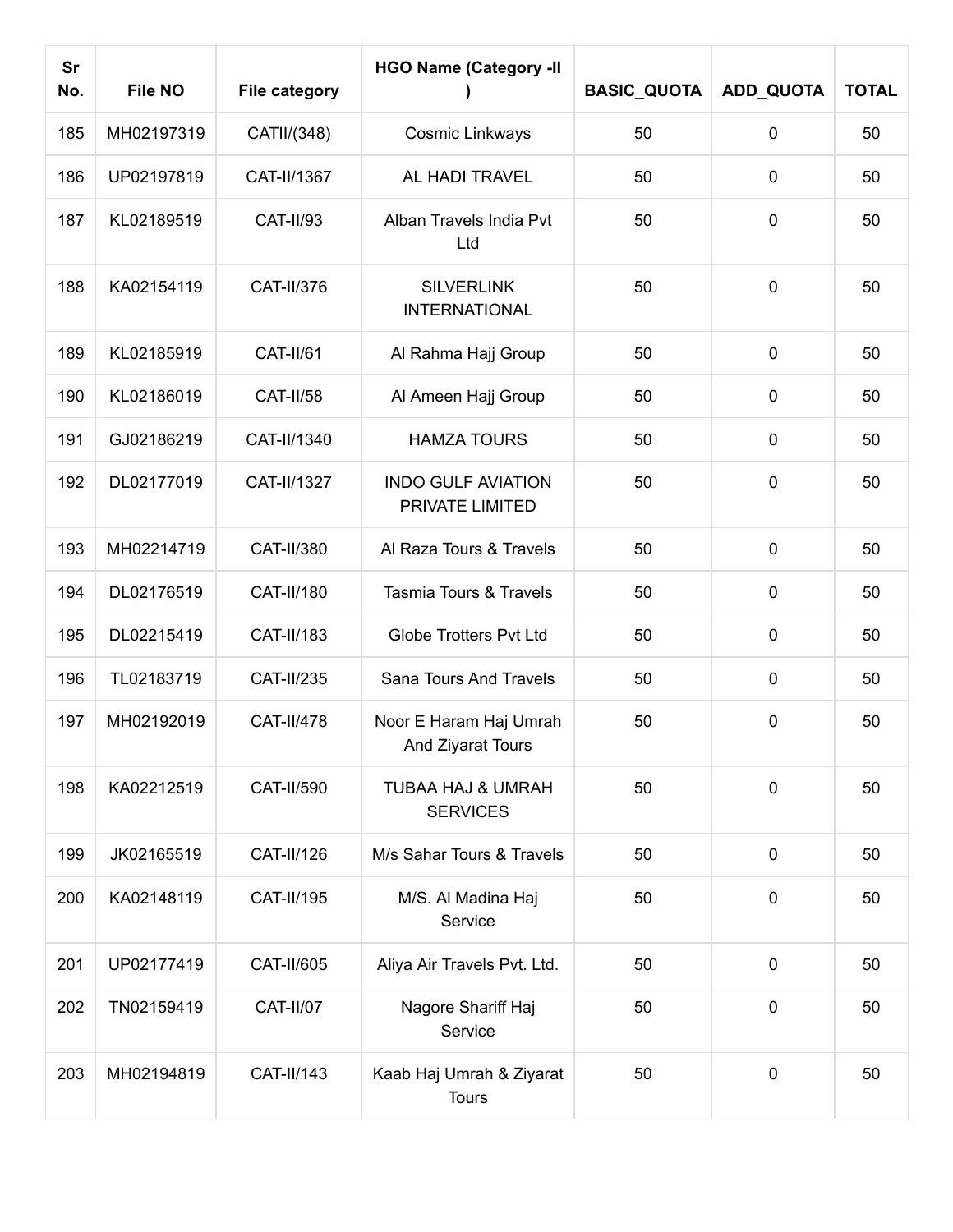| <b>Sr</b><br>No. | <b>File NO</b> | <b>File category</b>    | <b>HGO Name (Category -II</b>                                 | <b>BASIC_QUOTA</b> | ADD_QUOTA    | <b>TOTAL</b> |
|------------------|----------------|-------------------------|---------------------------------------------------------------|--------------------|--------------|--------------|
| 204              | KL02154319     | CAT-II/1280             | FLYHIND TOURS AND<br><b>TRAVELS PRIVATE</b><br><b>LIMITED</b> | 50                 | $\mathbf{0}$ | 50           |
| 205              | KL02198319     | CAT-II/88               | Al Abrar Travel Service                                       | 50                 | $\mathbf 0$  | 50           |
| 206              | MH02199019     | <b>CATII/250</b>        | <b>BHATKAL HAJJ</b><br><b>CORPORATION</b>                     | 50                 | $\mathbf 0$  | 50           |
| 207              | JK02156919     | CAT-II/17               | <b>Behreen Travels</b>                                        | 50                 | $\mathbf 0$  | 50           |
| 208              | TN02178419     | <b>CATII/208</b>        | Barakath Haj Service                                          | 50                 | $\mathbf 0$  | 50           |
| 209              | KL02149819     | CAT-II/1267             | <b>TRAVEL HOUSE</b>                                           | 50                 | $\mathbf 0$  | 50           |
| 210              | KL02184219     | <b>CAT-II/91</b>        | <b>Muscat Travels</b>                                         | 50                 | $\mathbf 0$  | 50           |
| 211              | KL02198419     | <b>CAT-II/62</b>        | Alarab Haj & Umrah<br>Service                                 | 50                 | $\mathbf 0$  | 50           |
| 212              | GJ02165119     | CAT-<br>II/308(2011)New | <b>Royal Travels</b>                                          | 50                 | $\mathbf 0$  | 50           |
| 213              | MH02229919     | <b>CAT-II/277</b>       | Rabiya Haj Umrah Tour &<br><b>Travels</b>                     | 50                 | $\mathbf 0$  | 50           |
| 214              | KL02162319     | CAT-II/69               | MIC Haj Cell                                                  | 50                 | $\mathbf 0$  | 50           |
| 215              | MH02200119     | CAT-II/379              | Liberty Travels & tours                                       | 50                 | $\pmb{0}$    | 50           |
| 216              | MH02200219     | CAT-II/368              | Quraish Haj Tours                                             | 50                 | $\pmb{0}$    | 50           |
| 217              | DL02200519     | CAT-II/173              | Safar International                                           | 50                 | $\mathbf 0$  | 50           |
| 218              | GJ02200619     | CAT-II/506              | Shayer Haj Tours                                              | 50                 | $\mathbf 0$  | 50           |
| 219              | MH02221019     | CAT-II/16(2010)         | Shahensha- E- Nasik<br><b>Tours and Travels</b>               | 50                 | $\mathbf 0$  | 50           |
| 220              | MH02171619     | CAT-II/480              | Fajr Travels                                                  | 50                 | $\pmb{0}$    | 50           |
| 221              | UP02195919     | <b>CATII/123</b>        | M/S Al Habib Tours &<br><b>Travels</b>                        | 50                 | $\mathbf 0$  | 50           |
| 222              | OD02222619     | CAT-II/145              | S.A. Enterprises                                              | 50                 | $\pmb{0}$    | 50           |
| 223              | KA02169619     | <b>CAT II/315</b>       | Arafa Travels Of India,                                       | 50                 | $\mathbf 0$  | 50           |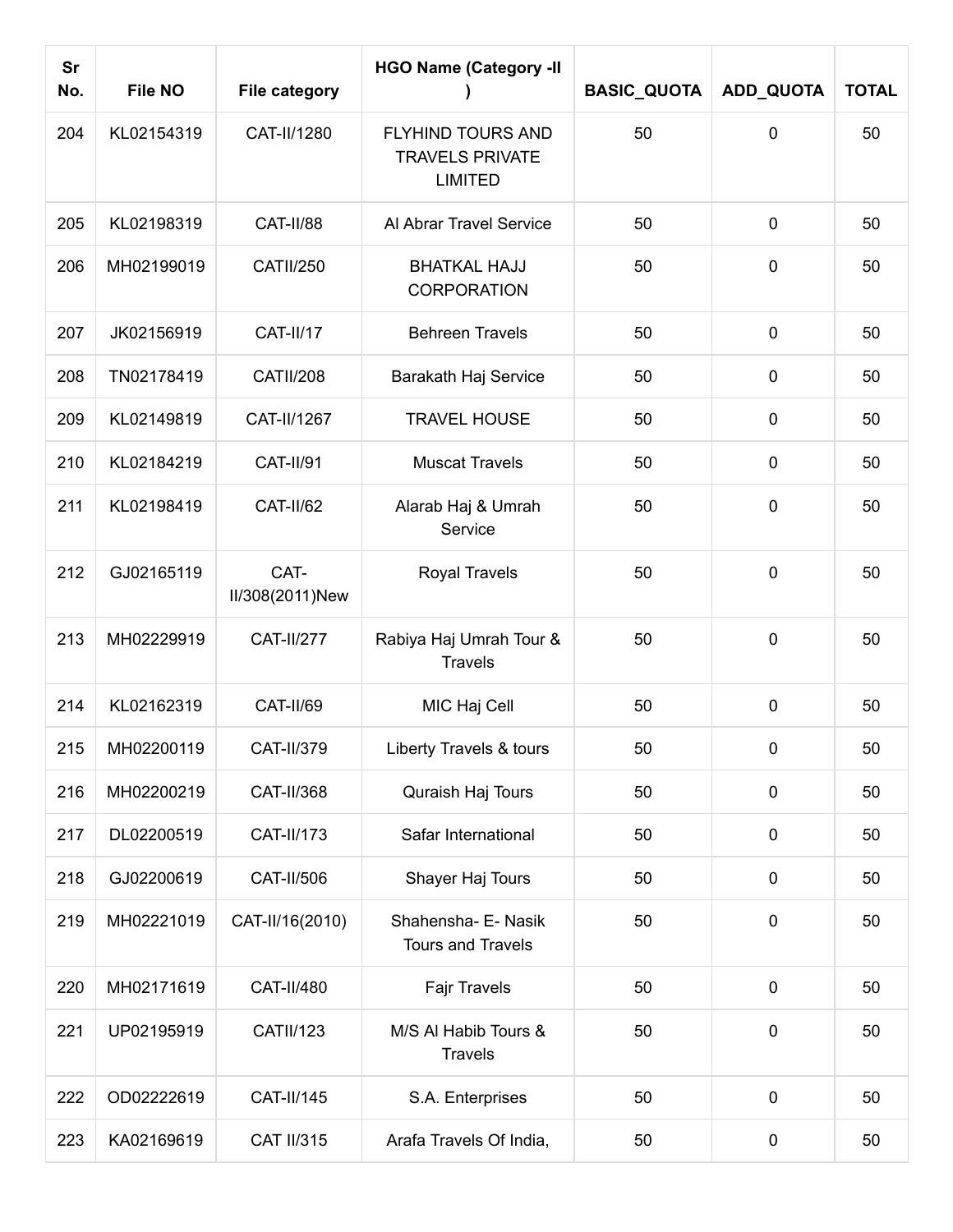| <b>Sr</b><br>No. | <b>File NO</b> | <b>File category</b>     | <b>HGO Name (Category -II</b>                                       | <b>BASIC_QUOTA</b> | ADD_QUOTA    | <b>TOTAL</b> |
|------------------|----------------|--------------------------|---------------------------------------------------------------------|--------------------|--------------|--------------|
| 224              | MH02174319     | CAT-II/MUM-<br>169(2010) | <b>Anfal Tours and Travels</b>                                      | 50                 | $\mathbf{0}$ | 50           |
| 225              | TL02185119     | CAT-II/18                | <b>Unique Travels</b>                                               | 50                 | $\mathbf 0$  | 50           |
| 226              | JK02223119     | CAT-II/600               | AL GHAZALI TOUR &<br><b>TRAVELS</b>                                 | 50                 | $\mathbf 0$  | 50           |
| 227              | TL02183819     | CAT-II/333               | <b>GOLDEN WINGS</b><br><b>TRAVEL SERVICES</b>                       | 50                 | $\mathbf 0$  | 50           |
| 228              | TL02179919     | CAT-II/1105              | <b>Aariz Travels and Tours</b>                                      | 50                 | $\mathbf 0$  | 50           |
| 229              | KA02148019     | <b>CAT-II/222</b>        | Rising Sun Group Tours &<br><b>Travels</b>                          | 50                 | $\mathbf 0$  | 50           |
| 230              | TN02192719     | CATII/414(OLD)           | AL MAHMOOD HAJ<br>SERVICE.                                          | 50                 | $\mathbf 0$  | 50           |
| 231              | MH02198919     | <b>CAT-II/241</b>        | <b>Fazilat Tours &amp; Travels</b>                                  | 50                 | $\mathbf 0$  | 50           |
| 232              | MH02194019     | <b>CAT-II/487</b>        | Al Wahid Tours & Travels                                            | 50                 | $\mathbf 0$  | 50           |
| 233              | AP02194919     | CATII/(254)              | AL NOOR HAJ AND<br><b>UMRAH SERVICES</b>                            | 50                 | $\mathbf 0$  | 50           |
| 234              | KA02199119     | <b>CAT-II/265</b>        | Jakti Travels (Travels<br>Consultant)                               | 50                 | $\mathbf 0$  | 50           |
| 235              | TN02174019     | <b>CAT-II/344</b>        | S.M.K Haj Service                                                   | 50                 | $\mathbf 0$  | 50           |
| 236              | GJ02228819     | CAT-II/516               | Bharuch Wala Tours &<br><b>Travels</b>                              | 50                 | $\mathbf 0$  | 50           |
| 237              | KL02172419     | CAT-II/65                | <b>ISLAHI HAJ &amp; UMRAH</b><br><b>SERVICE</b>                     | 50                 | $\mathbf 0$  | 50           |
| 238              | GJ02214619     | CATII/455(OLD)           | <b>AL SABIR</b><br><b>INTERNATIONAL TOURS</b><br><b>AND TRAVELS</b> | 50                 | $\mathbf 0$  | 50           |
| 239              | DL02215719     | CAT-II/1396              | S.K. TOURS & TRAVELS                                                | 50                 | $\mathbf 0$  | 50           |
| 240              | TN02216319     | CAT-II/302               | Al Meezab Haj & Umrah<br>Services                                   | 50                 | $\mathbf 0$  | 50           |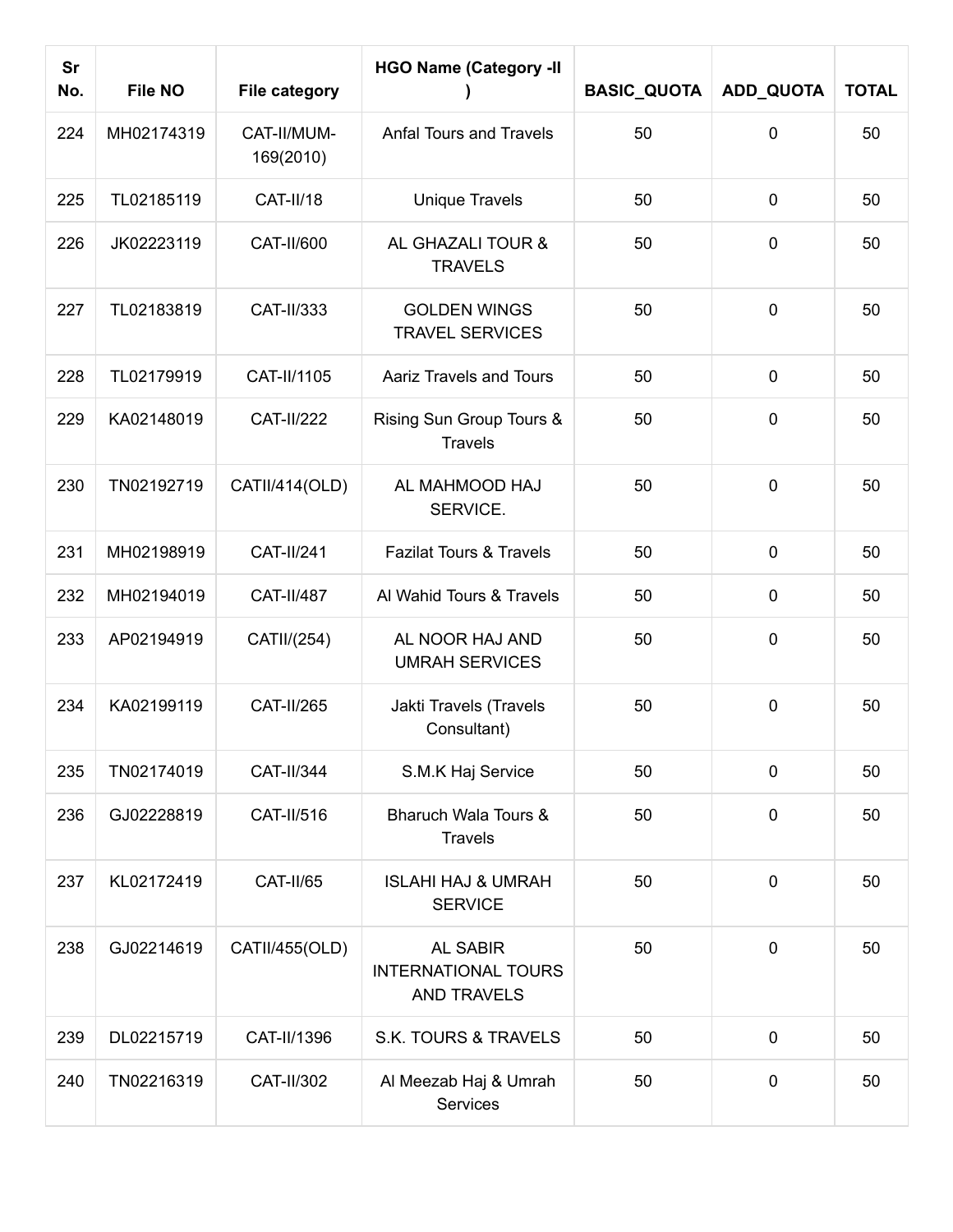| <b>Sr</b><br>No. | <b>File NO</b> | <b>File category</b> | <b>HGO Name (Category -II</b>                           | <b>BASIC_QUOTA</b> | ADD_QUOTA   | <b>TOTAL</b> |
|------------------|----------------|----------------------|---------------------------------------------------------|--------------------|-------------|--------------|
| 241              | MP02161119     | CAT-II/569           | AL MEEZAN HAJ UMRAH<br><b>TOURS</b>                     | 50                 | $\mathbf 0$ | 50           |
| 242              | GJ02198019     | CAT-II/1109          | Al Murtuza Tours and<br><b>Travels</b>                  | 50                 | $\mathbf 0$ | 50           |
| 243              | GJ02206919     | CAT-II/420           | Almas Tours & Travels                                   | 50                 | $\mathbf 0$ | 50           |
| 244              | MH02208119     | <b>CAT-II/437</b>    | <b>Bilal Tours and Travels</b>                          | 50                 | $\mathbf 0$ | 50           |
| 245              | MH02178719     | <b>CAT-II/206</b>    | Al Yaseen Haj<br>Corporation,                           | 50                 | $\mathbf 0$ | 50           |
| 246              | MH02216519     | <b>CAT-II/412</b>    | M/s Al Aziz Tours And<br><b>Travels</b>                 | 50                 | $\mathbf 0$ | 50           |
| 247              | TN02159619     | CATII/468(OLD)       | TAJ HAJ SERVICE<br><b>TOURS &amp; TRAVELS</b>           | 50                 | $\mathbf 0$ | 50           |
| 248              | TN02173919     | CAT-II/345           | Al Badr Haj Service                                     | 50                 | $\mathbf 0$ | 50           |
| 249              | MH02220719     | CAT-II/115           | <b>SHAREH E BUKHARI</b><br><b>HAJ &amp; UMRAH TOURS</b> | 50                 | $\mathbf 0$ | 50           |
| 250              | MH02192119     | CAT-II/603           | Rahat Travels of India                                  | 50                 | $\mathbf 0$ | 50           |
| 251              | MH02196419     | CAT-II/363           | <b>STANDARD TOURS</b>                                   | 50                 | $\mathbf 0$ | 50           |
| 252              | GJ02232319     | CAT-II/4011          | AL YASIN TOURS AND<br><b>TRAVELS</b>                    | 50                 | 0           | 50           |
| 253              | TL02210319     | CAT-II/1393          | <b>RUMAISA TRAVEL &amp;</b><br><b>TOURIST BUREAU</b>    | 50                 | $\mathbf 0$ | 50           |
| 254              | TL02182719     | CAT-II/275           | M/S Bakka Tours Haj &<br><b>Umrah Service</b>           | 50                 | $\mathbf 0$ | 50           |
| 255              | GJ02165619     | CAT-II/591           | Air Baroda Travel<br><b>Services</b>                    | 50                 | $\mathbf 0$ | 50           |
| 256              | TL02222819     | CAT-II/337           | AL-AQSA TOURS &<br><b>TRAVELS</b>                       | 50                 | $\mathbf 0$ | 50           |
| 257              | MH02224419     | CAT-II/350           | <b>BAKKAH TOURS AND</b><br><b>TRAVELS</b>               | 50                 | $\mathbf 0$ | 50           |
| 258              | MH02220219     | <b>CATII/307</b>     | Alfa Enterprises                                        | 50                 | $\pmb{0}$   | 50           |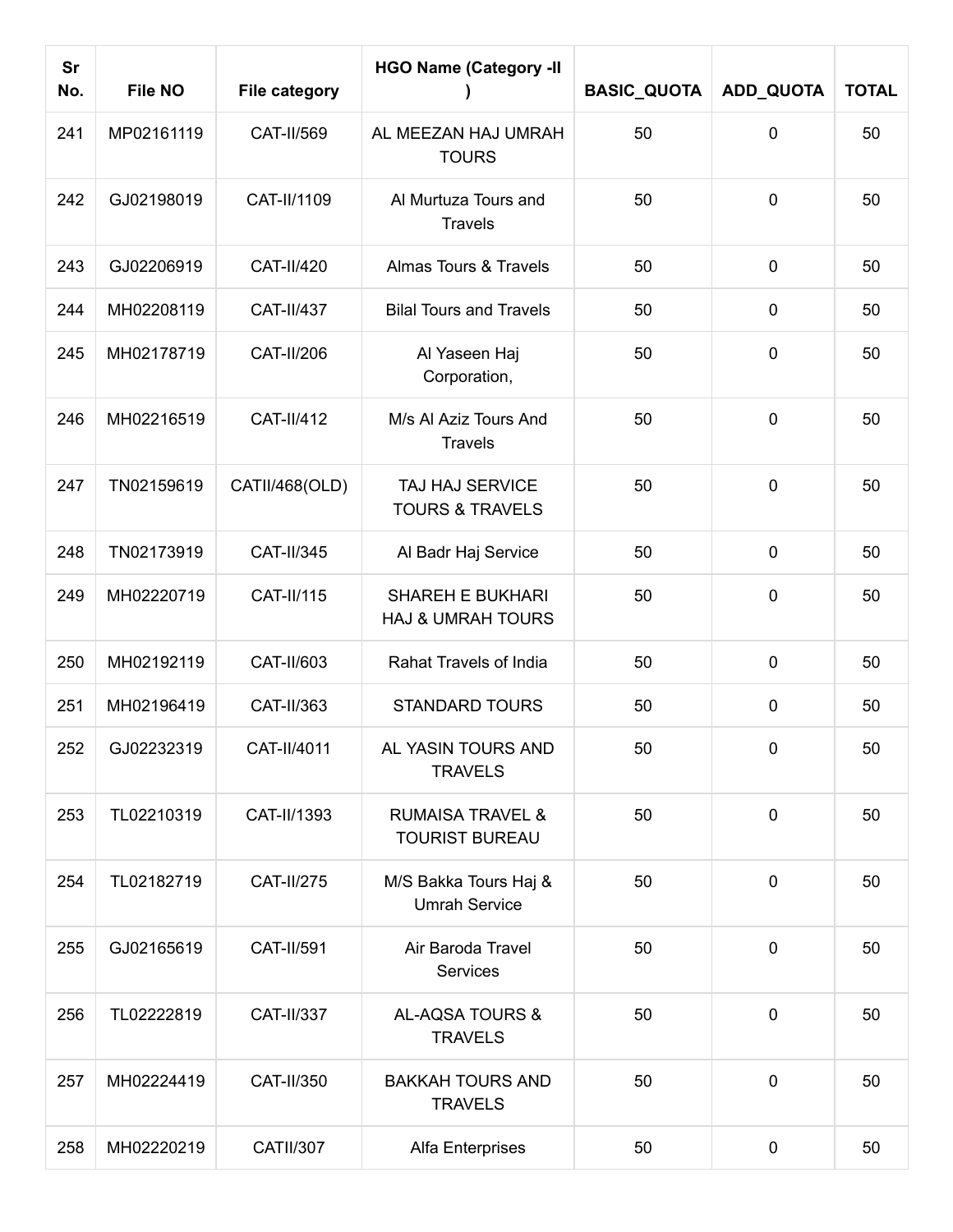| Sr<br>No. | <b>File NO</b> | <b>File category</b> | <b>HGO Name (Category -II</b>                         | <b>BASIC_QUOTA</b> | ADD_QUOTA   | <b>TOTAL</b> |
|-----------|----------------|----------------------|-------------------------------------------------------|--------------------|-------------|--------------|
| 259       | GJ02223319     | CAT-II/496           | <b>SAADAT HAJ TOURS</b><br><b>AND TRAVELS</b>         | 50                 | 0           | 50           |
| 260       | DL02223419     | CATII/453(OLD)       | <b>CITY TRAVELS</b>                                   | 50                 | $\mathbf 0$ | 50           |
| 261       | MH02227719     | CAT-II/609           | <b>MAHA TOURS AND</b><br><b>TRAVELS</b>               | 50                 | 0           | 50           |
| 262       | GJ02163019     | <b>CAT-II/589</b>    | <b>Isra Tours &amp; Travels</b>                       | 50                 | $\mathbf 0$ | 50           |
| 263       | KL02172119     | CAT-II/66            | Barakath Hajj Group                                   | 50                 | $\mathbf 0$ | 50           |
| 264       | TN02167219     | CAT-II/239           | <b>Binarangg Travels Private</b><br>Ltd               | 50                 | $\mathbf 0$ | 50           |
| 265       | MH02206419     | CAT-II/150           | Hudaim Tours & Travels                                | 50                 | $\mathbf 0$ | 50           |
| 266       | MH02165219     | CAT-II/583           | Darussalam Tours &<br><b>Travels</b>                  | 50                 | $\mathbf 0$ | 50           |
| 267       | TL02229119     | CAT-II/4013          | <b>RAIS ENTERPRISES</b>                               | 50                 | $\mathbf 0$ | 50           |
| 268       | MH02230119     | CAT-II/53(2010)      | Al Islam Tours Corporation                            | 50                 | $\mathbf 0$ | 50           |
| 269       | MH02216619     | <b>CATII/259</b>     | Suhail Haj & Umrah Tours                              | 50                 | $\pmb{0}$   | 50           |
| 270       | MH02164019     | <b>CAT-II/598</b>    | Prime Impex,                                          | 50                 | $\mathbf 0$ | 50           |
| 271       | KL02174919     | <b>CAT-II/59</b>     | AL - BADAR HAJJ &<br><b>UMRAH SERVICE</b>             | 50                 | $\mathbf 0$ | 50           |
| 272       | GJ02236219     | CAT-II/495           | ALIF TOURS OF<br><b>INTERNATIONAL</b>                 | 50                 | $\mathbf 0$ | 50           |
| 273       | RJ02238419     | CAT-II/4026          | AL ABRAR TOUR &<br><b>TRAVELS</b>                     | 50                 | $\mathbf 0$ | 50           |
| 274       | MH02157019     | CAT-II/1284          | <b>GULSHAN E MAKKAH</b><br><b>TOURS &amp; TRAVELS</b> | 50                 | $\mathbf 0$ | 50           |
| 275       | MH02235519     | CAT-II/346           | <b>FLYWELL TRAVEL</b>                                 | 50                 | $\mathbf 0$ | 50           |
| 276       | KL02179719     | CAT-II/1331          | <b>STANDARD SERVICE</b>                               | 50                 | $\mathbf 0$ | 50           |
| 277       | MH02227019     | <b>CAT-II/274</b>    | Al Mohsin Tours And<br><b>Travels</b>                 | 50                 | $\mathbf 0$ | 50           |
| 278       | MH02241119     | CAT-II/4015          | M/S. Asim Tours & Travels                             | 50                 | 0           | 50           |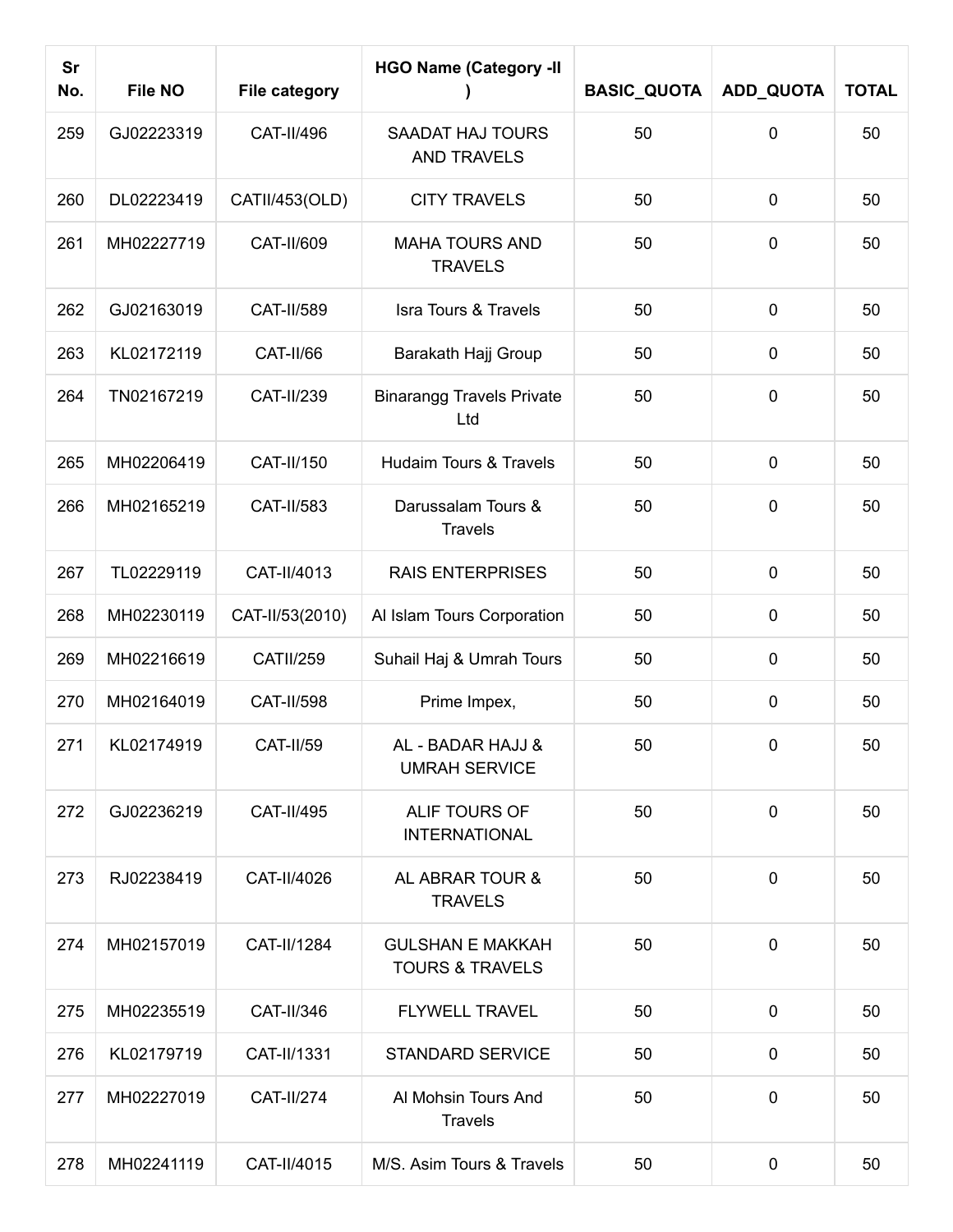| <b>Sr</b><br>No. | <b>File NO</b> | <b>File category</b> | <b>HGO Name (Category -II</b>                                    | <b>BASIC_QUOTA</b> | ADD_QUOTA   | <b>TOTAL</b> |
|------------------|----------------|----------------------|------------------------------------------------------------------|--------------------|-------------|--------------|
| 279              | MP02238519     | CAT-II/331           | Al Taufiq Haj Tours                                              | 50                 | $\mathbf 0$ | 50           |
| 280              | MH02183319     | <b>CAT-II/128</b>    | Jamal Tours & Travels                                            | 50                 | $\mathbf 0$ | 50           |
| 281              | MH02155819     | CAT-II/369           | Bombay Haj Tours                                                 | 50                 | $\pmb{0}$   | 50           |
| 282              | MH02233619     | <b>CAT-II/209</b>    | <b>Reliable Enterprises</b>                                      | 50                 | $\mathbf 0$ | 50           |
| 283              | MP02228719     | CAT-II/4006          | M/s Rabbani Tours and<br><b>Travels</b>                          | 50                 | $\mathbf 0$ | 50           |
| 284              | KA02180419     | CAT-II/1333          | <b>SHAS AIRBORNE</b><br><b>TRAVELS PRIVATE</b><br><b>LIMITED</b> | 50                 | $\mathbf 0$ | 50           |
| 285              | MH02149219     | CAT-II/436           | Al Sadique Tours &<br><b>Travels</b>                             | 50                 | $\mathbf 0$ | 50           |
| 286              | MP02147819     | <b>CAT-II/202</b>    | Fiza Tours & Travels                                             | 50                 | $\pmb{0}$   | 50           |
| 287              | MH02236419     | CAT-II/581           | Awami Tours & Travels                                            | 50                 | $\mathbf 0$ | 50           |
| 288              | MH02237819     | CAT-II/310           | Al Hateem Tours &<br><b>Travels</b>                              | 50                 | $\mathbf 0$ | 50           |
| 289              | KA02190219     | <b>CATII/192</b>     | AL RAZACK TOURS<br><b>INTERNATIONAL</b>                          | 50                 | $\mathbf 0$ | 50           |
| 290              | KA02171419     | <b>CAT-II/194</b>    | <b>MARWAH TOURS &amp;</b><br><b>TRAVELS</b>                      | 50                 | 0           | 50           |
| 291              | MH02174119     | CAT-II/327           | Al Ahmed Tours And<br><b>Travels</b>                             | 50                 | $\mathbf 0$ | 50           |
| 292              | WB02209519     | CAT-II/1111          | Al Madina Tours and<br><b>Travels</b>                            | 50                 | $\mathbf 0$ | 50           |
| 293              | KL02194319     | <b>CAT-II/72</b>     | M/s Ayyoob Enterprises                                           | 50                 | $\mathbf 0$ | 50           |
| 294              | MH02181719     | CAT-II/114           | <b>VOHRA FOREX &amp;</b><br>TRAVEL SERVICES PVT<br><b>LTD</b>    | 50                 | $\mathbf 0$ | 50           |
| 295              | KL02194719     | <b>CAT-II/71</b>     | Sharafiyya Travels Hajj &<br>Umrah                               | 50                 | $\pmb{0}$   | 50           |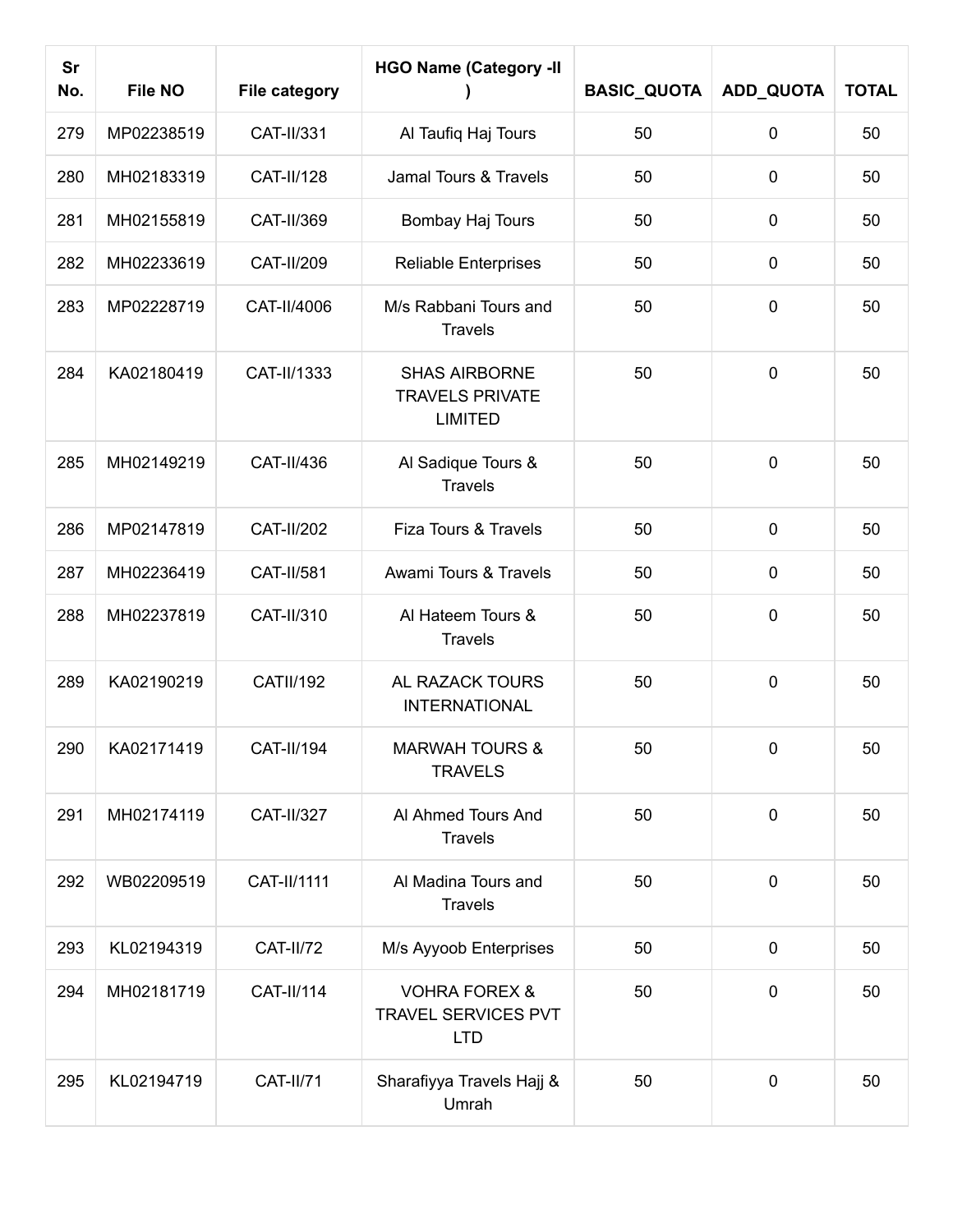| <b>Sr</b><br>No. | <b>File NO</b> | <b>File category</b> | <b>HGO Name (Category -II</b>                                    | <b>BASIC_QUOTA</b> | ADD_QUOTA   | <b>TOTAL</b> |
|------------------|----------------|----------------------|------------------------------------------------------------------|--------------------|-------------|--------------|
| 296              | KL02192519     | CAT-II/84            | <b>KERALA HAJ UMRAH</b><br>SERVICE (KNM)                         | 50                 | $\mathbf 0$ | 50           |
| 297              | MH02196919     | CAT-II/513           | <b>MOHAMMEDI HAJ</b><br><b>TOURS &amp; TRAVELS</b>               | 50                 | $\mathbf 0$ | 50           |
| 298              | MH02197219     | CAT-II/249           | AL MOHAMMEDI HAJ &<br><b>UMRAH TOURS &amp;</b><br><b>TRAVELS</b> | 50                 | $\mathbf 0$ | 50           |
| 299              | KA02178119     | CATII/(137)          | AL SAYEED TOURS &<br><b>TRAVELS</b>                              | 50                 | $\mathbf 0$ | 50           |
| 300              | MH02170119     | CATII/554(OLD)       | AL WAHAB TOURS &<br><b>TRAVELS</b>                               | 50                 | $\mathbf 0$ | 50           |
| 301              | MH02184519     | <b>CAT-II/188</b>    | The Express Travels &<br><b>Tours</b>                            | 50                 | $\mathbf 0$ | 50           |
| 302              | MP02224019     | CAT-II/1408          | <b>MUTTAQI HAJ UMRAH</b><br><b>TOURS</b>                         | 50                 | $\mathbf 0$ | 50           |
| 303              | MH02166819     | CATII/435(OLD)       | <b>MARWA HAJ TOURS</b>                                           | 50                 | $\mathbf 0$ | 50           |
| 304              | MH02151819     | CAT-II/1110          | Al Misbah Tours and<br><b>Travels</b>                            | 50                 | $\mathbf 0$ | 50           |
| 305              | TN02164719     | <b>CAT-II/132</b>    | Zahret Makkah Haj<br>Service                                     | 50                 | $\mathbf 0$ | 50           |
| 306              | WB02153919     | CAT-II/479           | AL BOURAQUE TOURS<br>& TRAVELS                                   | 50                 | $\mathbf 0$ | 50           |
| 307              | TN02212919     | CAT-I/12(2011)       | <b>Ahmed World Travels</b><br>Tours & Cargo Pvt. Ltd.            | 50                 | $\mathbf 0$ | 50           |
| 308              | TN02221619     | CAT-I/169            | Al Safa Haj Service                                              | 55                 | 5           | 60           |
| 309              | UP02154419     | <b>CAT-I/524</b>     | <b>Habib Tours</b>                                               | 55                 | 5           | 60           |
| 310              | KA02225319     | <b>CAT-I/98</b>      | Allahu Akbar Tours &<br><b>Travels</b>                           | 55                 | 5           | 60           |
| 311              | GJ02226619     | <b>CAT-II/477</b>    | <b>MOIN HAJ TOURS</b>                                            | 55                 | 5           | 60           |
| 312              | GJ02226919     | CAT-II/502           | Al Fazal Tours Of<br>International                               | 55                 | 5           | 60           |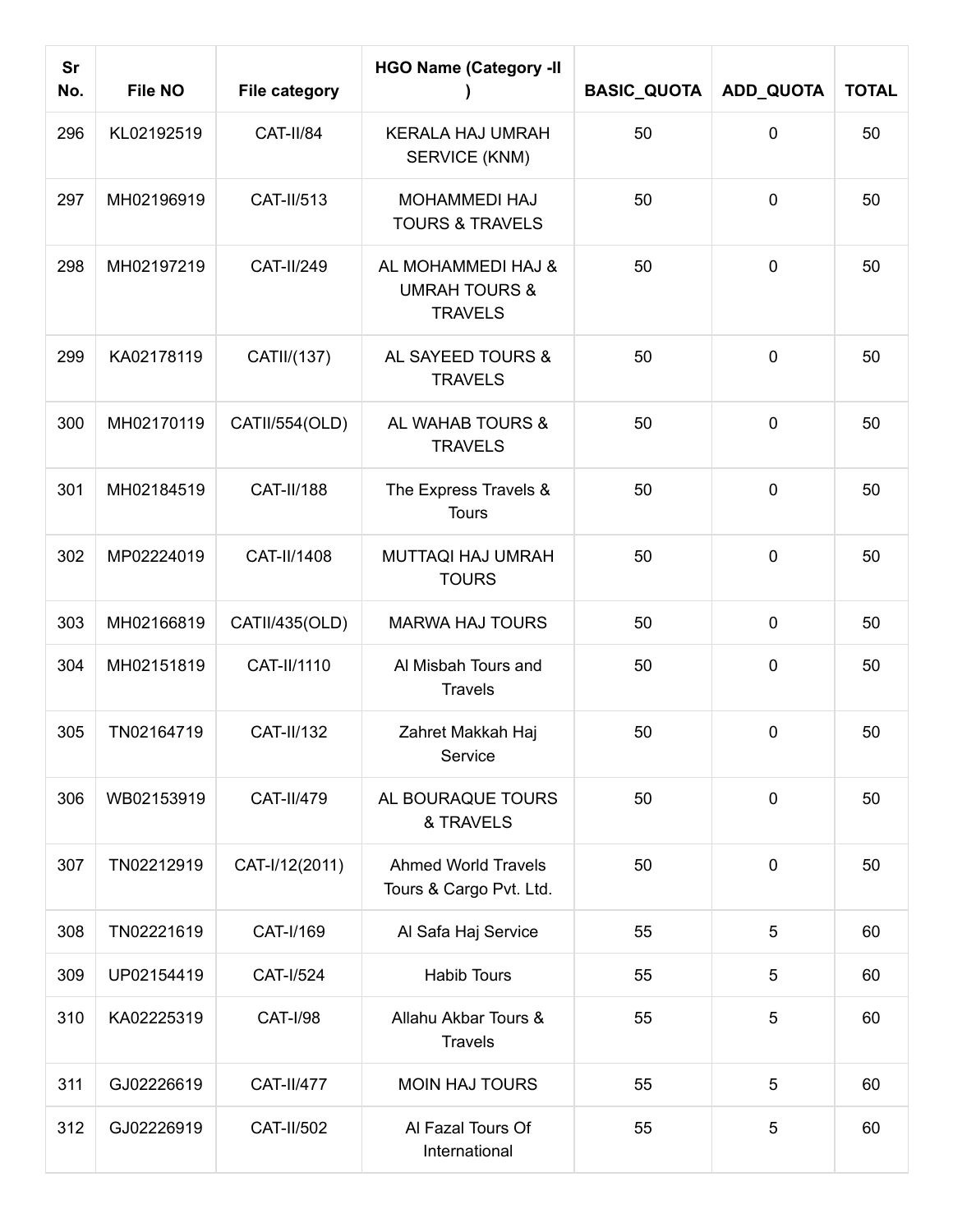| <b>Sr</b><br>No. | <b>File NO</b> | <b>File category</b> | <b>HGO Name (Category -II</b>                | <b>BASIC_QUOTA</b> | ADD_QUOTA      | <b>TOTAL</b> |
|------------------|----------------|----------------------|----------------------------------------------|--------------------|----------------|--------------|
| 313              | MH02239419     | CAT-I/104            | Sky Ship International Pvt<br>Ltd            | 55                 | 5              | 60           |
| 314              | MP02214319     | <b>CATII/356</b>     | Aamna Haj Tours                              | 55                 | 5              | 60           |
| 315              | GJ02215619     | <b>CAT-I/57</b>      | Darvesh Tours & Travels                      | 55                 | 5              | 60           |
| 316              | TL02206819     | CAT-II/261           | <b>AEROWINGS TRAVELS</b><br>& CARGO AGENCY   | 55                 | 5              | 60           |
| 317              | GJ02215919     | <b>CAT-I/58</b>      | Tawakkal Tours (Baroda)                      | 55                 | 5              | 60           |
| 318              | MH02235119     | CAT-I/122            | Multazim Haj Corporation                     | 55                 | 5              | 60           |
| 319              | MH02208619     | CAT-I/290            | <b>Indo Arab Travels</b>                     | 55                 | 5              | 60           |
| 320              | KL02208819     | <b>CAT-II/79</b>     | <b>BILAL HAJJ UMRAH</b><br><b>SERVICE</b>    | 55                 | 5              | 60           |
| 321              | GJ02233319     | CAT-I/516            | <b>MARIYAM HAJ</b><br><b>CORPORATION</b>     | 55                 | 5              | 60           |
| 322              | RJ02221419     | CAT-I/313            | Farooqui Brothers & Co                       | 55                 | 5              | 60           |
| 323              | MH02223619     | <b>CAT-I/264</b>     | Multazam Tours Pvt Ltd                       | 55                 | 5              | 60           |
| 324              | MH02225619     | CAT-II/553           | Al Arabi Tours & Travels                     | 55                 | 5              | 60           |
| 325              | RJ02226519     | <b>CAT-I/04</b>      | Sarkar Travels                               | 55                 | 5 <sub>5</sub> | 60           |
| 326              | MH02234819     | <b>CAT-II/22</b>     | M. Zahid Travel                              | 55                 | $\overline{5}$ | 60           |
| 327              | UP02226419     | <b>CAT-II/178</b>    | New Taiba Tours &<br><b>Travels</b>          | 55                 | 5              | 60           |
| 328              | MH02231819     | CATII/(256)          | <b>MUSAVVIR TOURS</b><br><b>CORPORATION</b>  | 55                 | 5              | 60           |
| 329              | MH02232119     | CAT-I/134            | <b>MUQADDAS HAJ</b><br><b>CORPORATION</b>    | 55                 | 5              | 60           |
| 330              | MH02235019     | <b>CAT-I/60</b>      | Azeem Tours & Travels                        | 55                 | 5              | 60           |
| 331              | MH02238319     | CAT-II/546           | <b>SHAAN E KARIMI TOUR</b><br><b>TRAVELS</b> | 55                 | 5              | 60           |
| 332              | MP02232519     | CAT-II/419           | Rehmaniya Tours &<br><b>Travels</b>          | 55                 | 5              | 60           |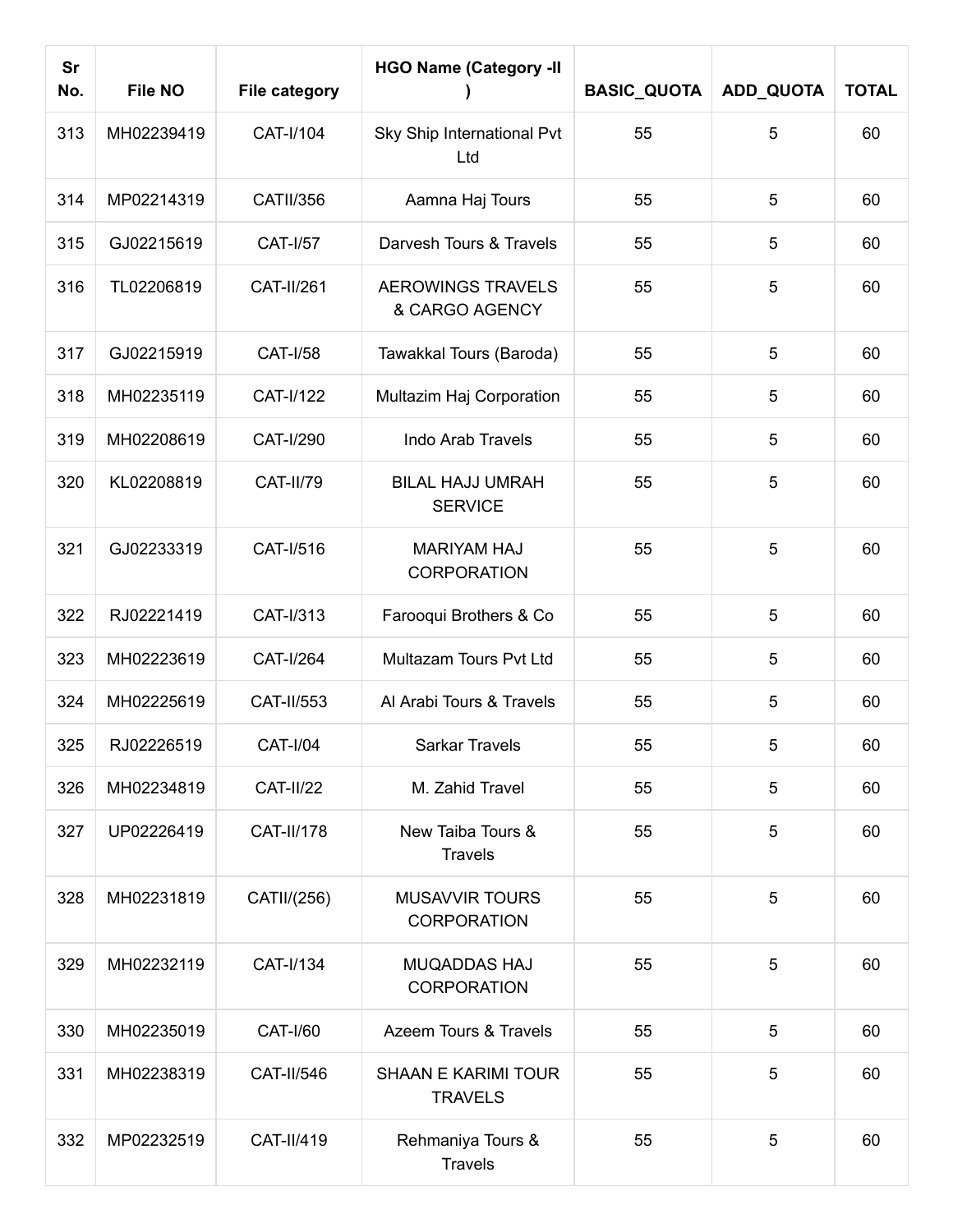| <b>Sr</b><br>No. | <b>File NO</b> | <b>File category</b> | <b>HGO Name (Category -II</b>                           | <b>BASIC_QUOTA</b> | ADD_QUOTA | <b>TOTAL</b> |
|------------------|----------------|----------------------|---------------------------------------------------------|--------------------|-----------|--------------|
| 333              | MH02232719     | CAT-I/306            | <b>Western Travel Service</b>                           | 55                 | 5         | 60           |
| 334              | MH02240819     | CAT-I/158            | Al Akbar Tours                                          | 55                 | 5         | 60           |
| 335              | GJ02239319     | CAT-II/441(2009)     | Al Khizar Tours                                         | 55                 | 5         | 60           |
| 336              | DL02232919     | CAT-I/276            | <b>Iftekhar Travel Services</b>                         | 55                 | 5         | 60           |
| 337              | MH02233419     | <b>CAT-I/63</b>      | Al Habeeb Tours                                         | 55                 | 5         | 60           |
| 338              | GJ02233519     | CAT-I/515            | AL SAMIR HAJ TOURS                                      | 55                 | 5         | 60           |
| 339              | KL02167419     | <b>CAT-II/75</b>     | <b>AIRWAYS TRAVELS &amp;</b><br><b>HAJ GROUP</b>        | 55                 | 5         | 60           |
| 340              | MH02195319     | <b>CAT-I/501</b>     | <b>Mizan Tours And Travels</b>                          | 55                 | 5         | 60           |
| 341              | KL02203119     | CAT-II/78            | AL HIDAYA HAJ UMRAH<br>SERVICE ALUVA<br><b>ANGAMALY</b> | 55                 | 5         | 60           |
| 342              | TL02176219     | CAT-II/28            | Fazal Hajj Group                                        | 55                 | 5         | 60           |
| 343              | MH02218619     | CAT-I/532            | Al Noor Tours & Travels                                 | 55                 | 5         | 60           |
| 344              | RJ02223019     | CAT-I/507            | Royal Travels                                           | 55                 | 5         | 60           |
| 345              | MH02223719     | <b>CAT-II/30</b>     | Nabiya Travels                                          | 55                 | 5         | 60           |
| 346              | GJ02224819     | CAT-I/285            | M/S Aman Tours &<br><b>Travels</b>                      | 55                 | 5         | 60           |
| 347              | UP02217719     | <b>CAT-I/78</b>      | <b>Islamic Tours &amp; Travels</b>                      | 55                 | 5         | 60           |
| 348              | KL02213019     | CAT-II/45            | TAHIRA TRAVELS & HAJ<br><b>UMRAH SERVICE</b>            | 55                 | 5         | 60           |
| 349              | UP02147919     | CAT-II/426           | Parvez International                                    | 55                 | 5         | 60           |
| 350              | WB01215019     | CAT-I/118            | Al Aqsa Tours & Travels                                 | 55                 | 5         | 60           |
| 351              | TN02160419     | CAT-II/131           | <b>Flyways Travels</b>                                  | 55                 | 5         | 60           |
| 352              | MH02166719     | CATII/418(OLD)       | <b>ARKAM TOUR &amp;</b><br><b>TRAVELS</b>               | 55                 | 5         | 60           |
| 353              | MH02185319     | CAT-I/534            | Silver Jubilee Traveller<br>Limited                     | 55                 | 5         | 60           |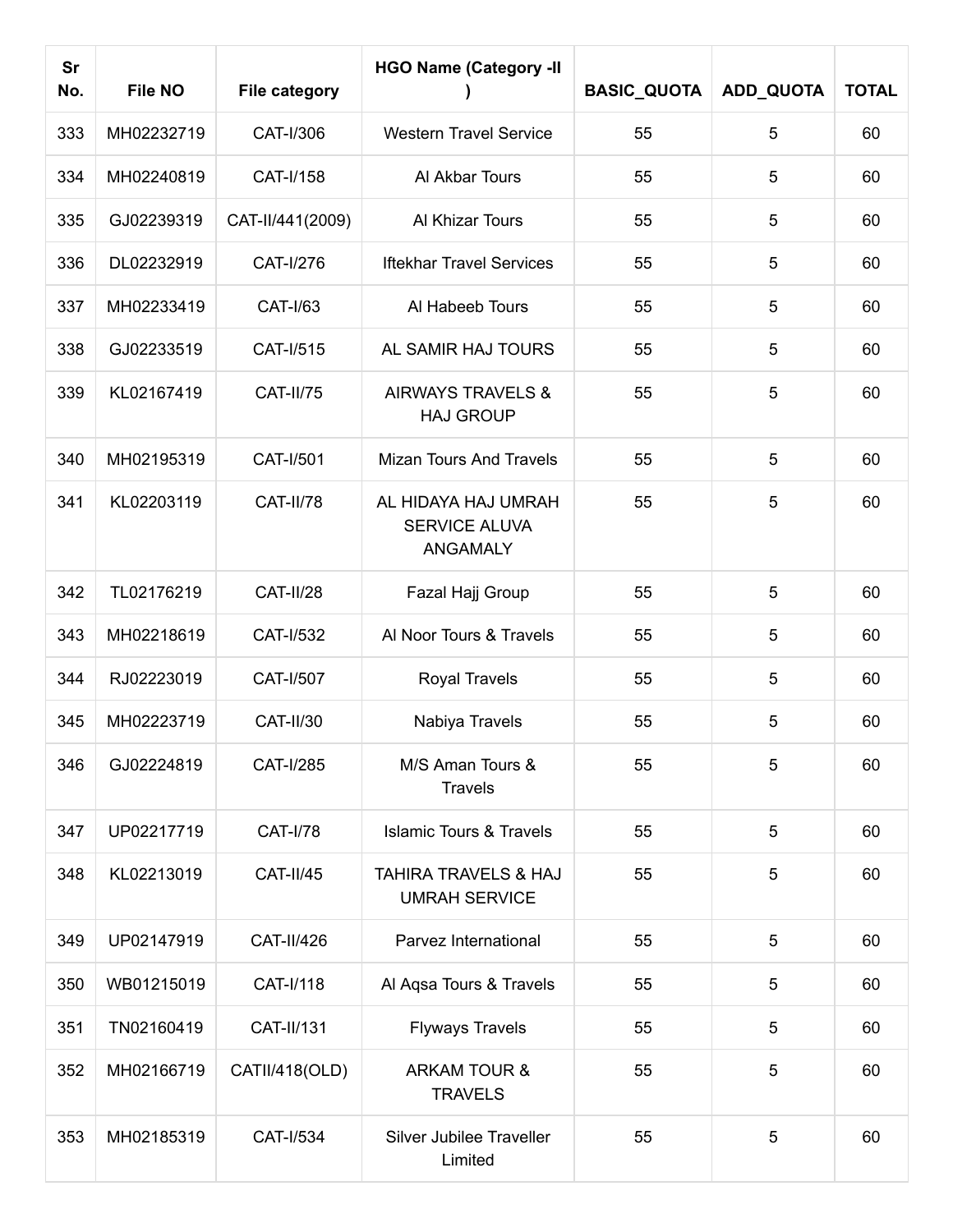| <b>Sr</b><br>No. | <b>File NO</b> | <b>File category</b> | <b>HGO Name (Category -II</b>                                                                          | <b>BASIC_QUOTA</b> | ADD_QUOTA | <b>TOTAL</b> |
|------------------|----------------|----------------------|--------------------------------------------------------------------------------------------------------|--------------------|-----------|--------------|
| 354              | KL02178519     | <b>CAT-II/54</b>     | Al Ameen Tours & Travels                                                                               | 55                 | 5         | 60           |
| 355              | MH02182119     | <b>CAT-II/27</b>     | J K Enterprises                                                                                        | 55                 | 5         | 60           |
| 356              | GJ02186919     | CAT-II/450           | Al Shaba Hajj Tours                                                                                    | 55                 | 5         | 60           |
| 357              | AP02192219     | <b>CAT-II/572</b>    | Al Ashraf Tours And<br><b>Travels</b>                                                                  | 55                 | 5         | 60           |
| 358              | AP02192419     | CAT-I/509            | Rashediya Tours &<br><b>Travels</b>                                                                    | 55                 | 5         | 60           |
| 359              | KL02213219     | CAT-II/46            | <b>OSCAR TOURS &amp;</b><br>TRAVELS (OSCAR HAJJ<br>GROUP)                                              | 55                 | 5         | 60           |
| 360              | UP02213319     | CAT-I/127            | Al Ameen Tours & Travels                                                                               | 55                 | 5         | 60           |
| 361              | MH02204419     | <b>CAT-II/204</b>    | Nasheman Haj Umrah<br>Tour & Travels                                                                   | 55                 | 5         | 60           |
| 362              | KL02207819     | CAT-II/80            | Ababeel Hajj Umrah<br>Service                                                                          | 55                 | 5         | 60           |
| 363              | MH02208019     | <b>CAT-II/244</b>    | Madiha Haj Corporation                                                                                 | 55                 | 5         | 60           |
| 364              | TL02202219     | <b>CAT-II/127</b>    | Aerowise Travel & Forex<br>Pvt.                                                                        | 55                 | 5         | 60           |
| 365              | MH02180019     | CAT-II/304           | <b>Arif Travel Agency</b>                                                                              | 55                 | 5         | 60           |
| 366              | MH02205019     | CAT-II/367           | Planeta Travels                                                                                        | 55                 | 5         | 60           |
| 367              | MH02224519     | CAT-II/260           | <b>AKBAR HAJ</b><br><b>CORPORATION</b>                                                                 | 55                 | 5         | 60           |
| 368              | KL02190519     | CAT-I/527            | Al Hashimi Hajj Umrah<br>Service                                                                       | 55                 | 5         | 60           |
| 369              | OD01206719     | CAT-I/293            | <b>METRO TOURS AND</b><br>TRAVELS (A UNIT OF<br>ALHAJ DR. MOHAMMED<br><b>NAYEEM MEMORIAL</b><br>TRUST) | 55                 | 5         | 60           |
| 370              | TN01177319     | CAT-I/166            | AL FATHAH HAJ<br>SERVICES PVT. LTD.                                                                    | 55                 | 5         | 60           |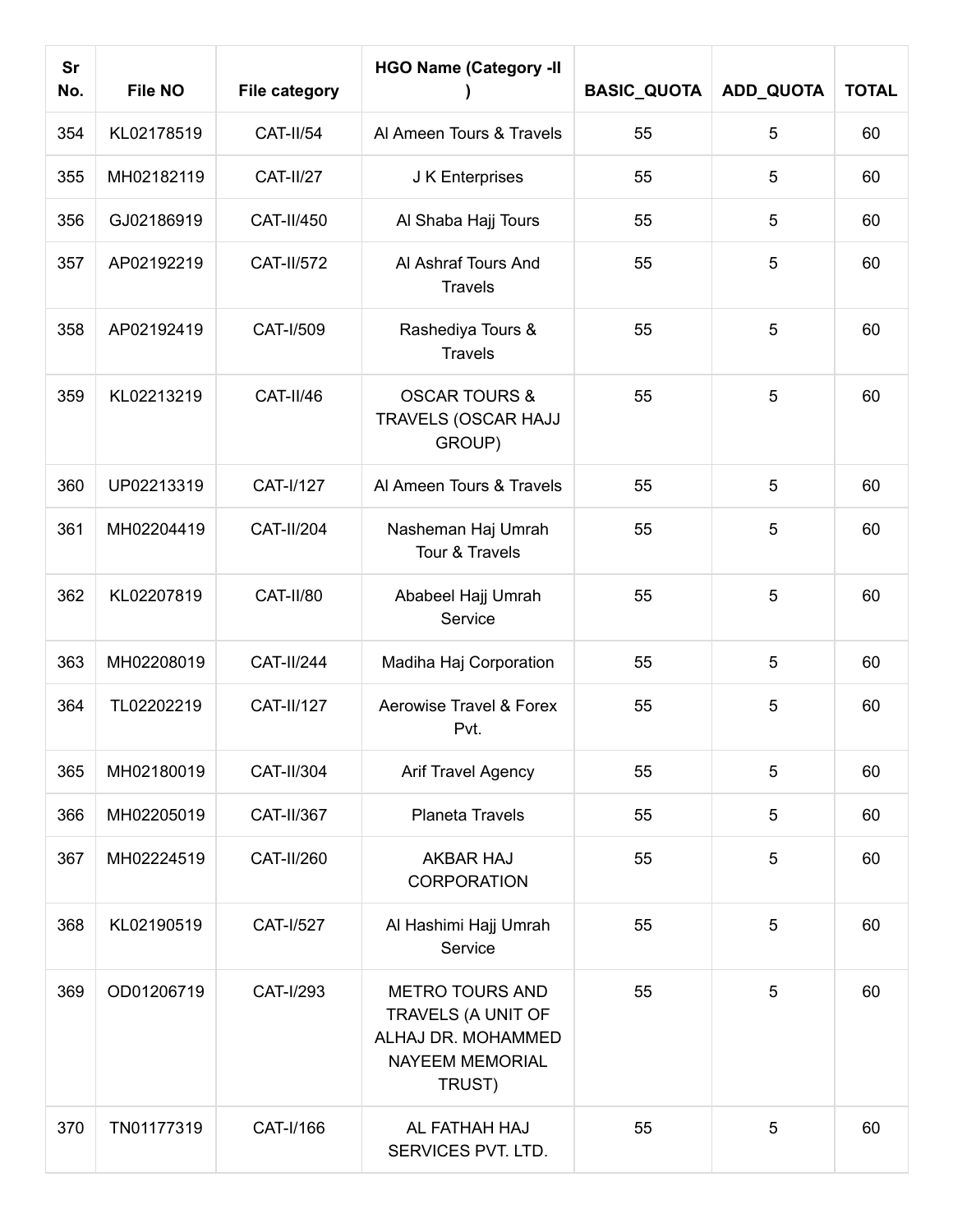| <b>Sr</b><br>No. | <b>File NO</b> | <b>File category</b> | <b>HGO Name (Category -II</b>              | <b>BASIC_QUOTA</b> | ADD_QUOTA | <b>TOTAL</b> |
|------------------|----------------|----------------------|--------------------------------------------|--------------------|-----------|--------------|
| 371              | TN01169019     | CAT-II/83            | Subuhan Hajj Service<br>Corporation        | 55                 | 5         | 60           |
| 372              | GJ01225919     | CAT-I/514            | Maher Tour                                 | 55                 | 5         | 60           |
| 373              | MH01217519     | CAT-I/312            | AL- ALTAF TRAVEL<br><b>SERVICE PVT LTD</b> | 55                 | 5         | 60           |
| 374              | GJ02225219     | <b>CAT-II/492</b>    | Sarah Tours & Travels                      | 55                 | 5         | 60           |
| 375              | MH02166319     | CAT-II/530           | Al Hudaibiyah Haj Tours                    | 55                 | 5         | 60           |
| 376              | UP02201419     | CAT-II/395           | <b>Hind Tours &amp; Travels</b>            | 55                 | 5         | 60           |
| 377              | DL02204519     | <b>CAT-II/184</b>    | <b>Pacific Travels</b>                     | 55                 | 5         | 60           |
| 378              | RJ02203819     | <b>CAT-I/227</b>     | <b>Samrat Tours And Travels</b>            | 55                 | 5         | 60           |
| 379              | TN02164519     | <b>CAT-II/77</b>     | Al Manasik Haj Tours &<br><b>Travels</b>   | 55                 | 5         | 60           |
| 380              | GJ02222719     | <b>CAT-II/498</b>    | A One Tours                                | 55                 | 5         | 60           |
| 381              | MH02237519     | <b>CAT-I/294</b>     | Aziz tours & Travels                       | 55                 | 5         | 60           |
| 382              | TL02202119     | <b>CAT-II/377</b>    | Al Mizaan Tours & Travels                  | 55                 | 5         | 60           |
| 383              | GJ02234619     | CAT-II/1102          | Al Mansur Tours and<br>Travels             | 55                 | 5         | 60           |
| 384              | MH02239619     | <b>CAT-II/372</b>    | Al Muqaddas Tours and<br><b>Travels</b>    | 55                 | 5         | 60           |
| 385              | MH02237019     | CAT-II/4024          | Alquba tours & travels                     | 55                 | 5         | 60           |
| 386              | RJ02227219     | CAT-I/310            | Nisha Tour and Travels                     | 55                 | 5         | 60           |
| 387              | GJ02235819     | CAT-II/493           | Al Yasin Haj Tours                         | 55                 | 5         | 60           |
| 388              | GJ02237619     | CAT-I/311            | Supreme Tours and<br><b>Travels</b>        | 55                 | 5         | 60           |
| 389              | GJ02238019     | CAT-II/1101          | <b>NOBLE TOURS &amp;</b><br><b>TRAVELS</b> | 55                 | 5         | 60           |
| 390              | MH02233819     | CAT-I/281            | Qiblah Haj Umrah<br>Services               | 55                 | 5         | 60           |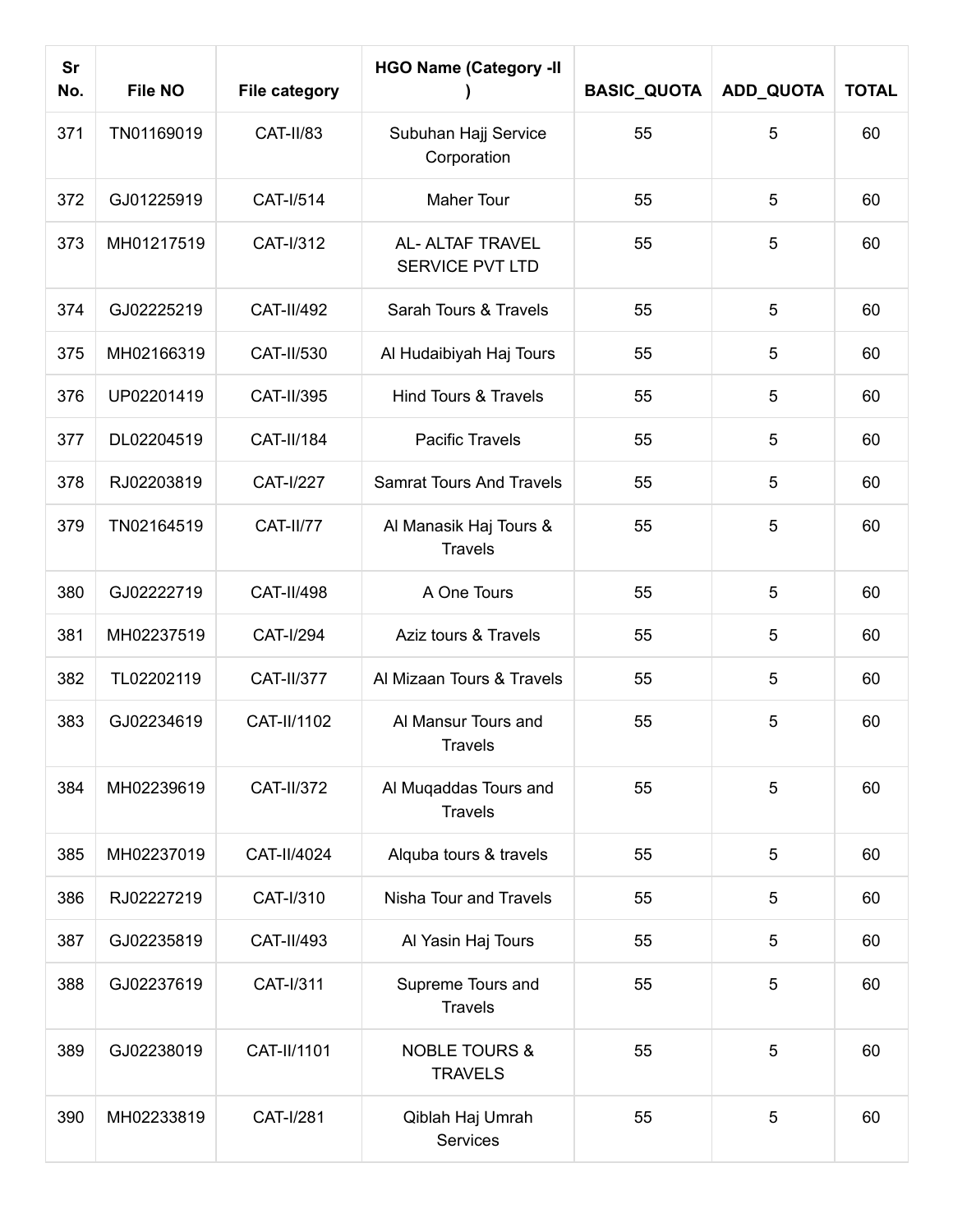| <b>Sr</b><br>No. | <b>File NO</b> | <b>File category</b> | <b>HGO Name (Category -II</b>                      | <b>BASIC_QUOTA</b> | <b>ADD_QUOTA</b> | <b>TOTAL</b> |
|------------------|----------------|----------------------|----------------------------------------------------|--------------------|------------------|--------------|
| 391              | GJ02234119     | CAT-II/504           | Al Zuber Tours & Travels                           | 55                 | 5                | 60           |
| 392              | MH02172919     | <b>CAT-II/474</b>    | AL-ABRAR TOURS AND<br><b>TRAVELS PVT LTD</b>       | 55                 | 5                | 60           |
| 393              | MP02196819     | <b>CAT-II/297</b>    | AL LAYBA UMRAH & HAJ<br><b>TOURS &amp; TRAVELS</b> | 55                 | 5                | 60           |
| 394              | MH02210819     | CAT-II/266           | AL MOMIN HAJ UMRAH                                 | 55                 | 5                | 60           |
| 395              | UK02209219     | CAT-I/215            | Noorul Haram Tours And<br><b>Travels</b>           | 55                 | 5                | 60           |
| 396              | TL02191219     | <b>CAT-II/246</b>    | M/S Air World Tours &<br><b>Travels</b>            | 55                 | 5                | 60           |
| 397              | DL02215119     | CAT-II/04            | ALMAS TRAVELS PVT<br><b>LTD</b>                    | 55                 | 5                | 60           |
| 398              | MH02212619     | CAT-I/531            | ITL Tours & Travels Pvt.<br>Ltd.                   | 55                 | 5                | 60           |
| 399              | KA02219519     | CAT-II/191           | Kabatulla Tours<br>International                   | 55                 | 5                | 60           |
| 400              | MH02219919     | <b>CAT-I/82</b>      | Al Husami haj Umrah<br><b>Tours</b>                | 55                 | 5                | 60           |
| 401              | GJ01226019     | CATII/(323)          | AL QURESH TOURS &<br><b>TRAVELS</b>                | 55                 | 5                | 60           |
| 402              | GJ02226219     | CAT-I/128            | <b>Tashkent Tours &amp; Travel</b>                 | 55                 | 5                | 60           |
| 403              | MH02220519     | CAT-II/168           | Al Rehan Tours & Travels                           | 55                 | 5                | 60           |
| 404              | KL02195819     | <b>CAT-II/51</b>     | ARABWORLD TRAVEL<br><b>AND TRADELINKS</b>          | 55                 | 5                | 60           |
| 405              | MH02214419     | CAT-I/502            | AL-KHALEEJ TRAVEL                                  | 55                 | 5                | 60           |
| 406              | GJ02222519     | CAT-I/284            | N.A. TOURS AND<br><b>TRAVELS</b>                   | 55                 | 5                | 60           |
| 407              | MH02218219     | CAT-I/528            | <b>Crown Travels</b>                               | 55                 | 5                | 60           |
| 408              | TL02223219     | <b>CAT-II/264</b>    | R.K. HAJ- WO-UMRAH<br><b>TOURS</b>                 | 55                 | 5                | 60           |